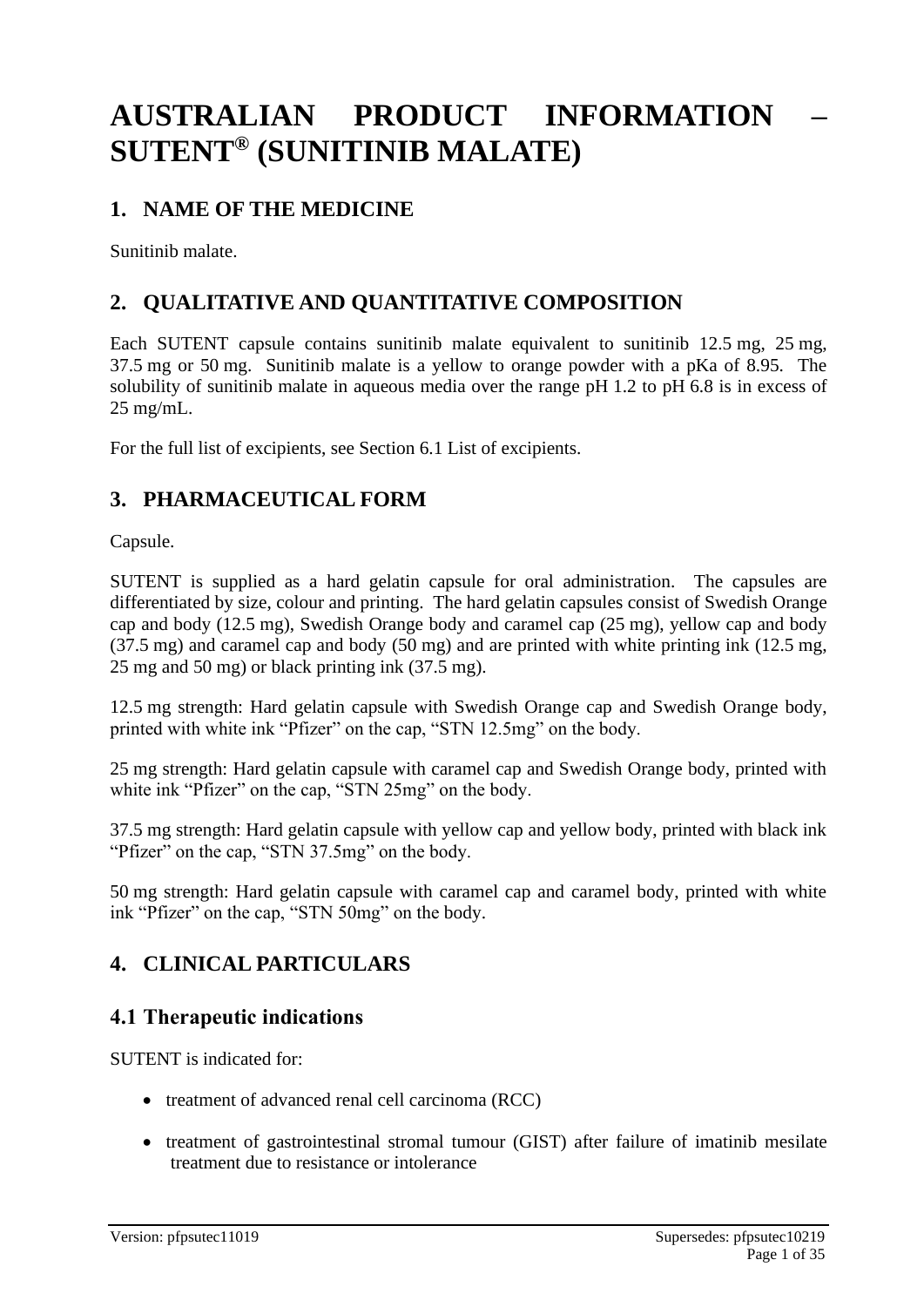• treatment of unresectable, well-differentiated pancreatic neuroendocrine tumours (pancreatic NET).

## **4.2 Dose and method of administration**

Therapy should be initiated by a physician experienced in the administration of anti-cancer agents.

## **Advanced RCC**

The recommended dose of SUTENT is 50 mg taken orally once daily for 4 consecutive weeks followed by a 2 week rest period (Schedule 4/2) to comprise a complete cycle of 6 weeks.

## **GIST**

The recommended dose of SUTENT is 50 mg taken orally once daily for 4 consecutive weeks followed by a 2 week rest period (schedule 4/2) to comprise a complete cycle of 6 weeks.

### **Pancreatic NET**

The recommended dose of SUTENT is 37.5 mg taken orally once daily without a scheduled rest period.

SUTENT may be taken with or without food.

If a dose is missed, the patient should not be given an additional dose. The patient should take the usual prescribed dose on the following day.

### **Dosage adjustment**

For GIST and mRCC, dose modifications in 12.5 mg steps may be applied based on individual safety and tolerability. The daily dose should not exceed 75 mg nor be decreased below 25 mg.

For pancreatic NET, dose modification in 12.5 mg steps may be applied based on individual safety and tolerability. The maximum dose administered in the Phase 3 pancreatic NET study was 50 mg daily.

Dose interruptions may be required based on individual safety and tolerability.

No adjustment to starting dose is required when administering SUTENT to patients with mild or moderate hepatic impairment or with renal impairment (see Section 5.2 Pharmacokinetic properties and Section 4.4 Special warnings and precautions for use). Subsequent dose adjustments should be based on individual safety and tolerability.

Population pharmacokinetic analyses of demographic data indicate that no dose adjustments are necessary for age, body weight, race, gender or ECOG score.

### **Co-administration with CYP3A4 inhibitors or inducers**

Strong CYP3A4 inhibitors such as ketoconazole may increase SUTENT plasma concentrations. Co-administration of SUTENT with potent CYP3A4 inhibitors, such as ketoconazole, should be avoided (see Section 4.5 Interactions with other medicines and other forms of interactions). If this is not possible, the dose of SUTENT may need to be reduced to a minimum of 37.5 mg daily for GIST and mRCC or 25 mg daily for pancreatic NET, based on careful monitoring of tolerability.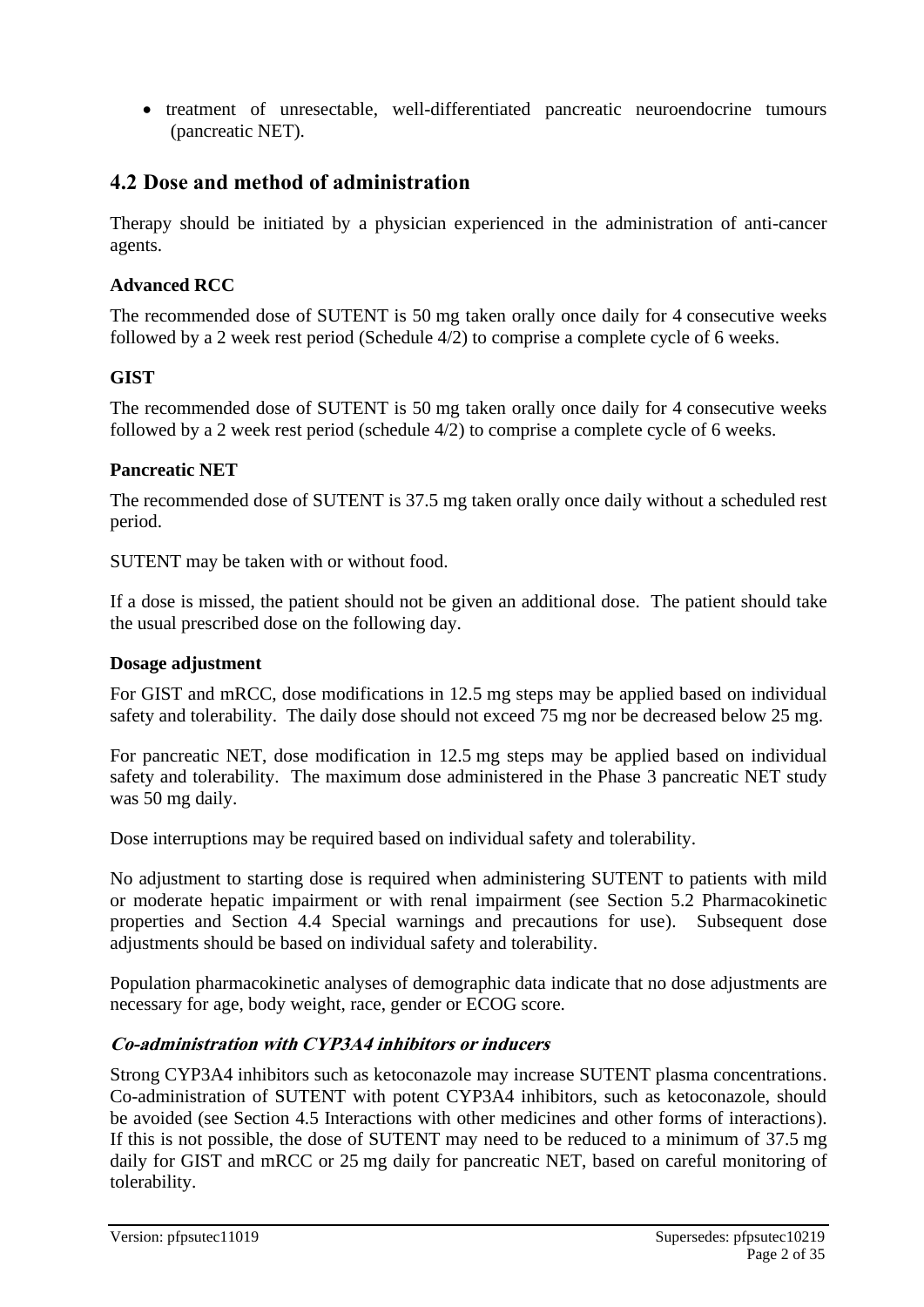CYP3A4 inducers such as rifampicin may decrease SUTENT plasma concentrations. Co-administration of SUTENT with potent CYP3A4 inducers, such as rifampicin, should be avoided (see Section 4.5 Interactions with other medicines and other forms of interactions). If this is not possible, the dose of SUTENT may need to be increased in 12.5 mg steps (up to 87.5 mg per day for GIST and RCC or 62.5 mg per day for pancreatic NET) based on careful monitoring of tolerability.

Selection of an alternative concomitant medication with no or minimal potential to induce or inhibit CYP3A4 should be considered.

## **4.3 Contraindications**

Use of SUTENT is contraindicated in patients with hypersensitivity to sunitinib malate or to any other component of SUTENT capsules.

## **4.4 Special warnings and precautions for use**

## **Skin and tissues**

Skin discolouration possibly due to the colour of the active drug substance (yellow) was a very common adverse reaction reported in clinical trials. Patients should be advised that depigmentation of the hair or skin may also occur during treatment with SUTENT. Other possible dermatologic effects may include dryness, thickness or cracking of the skin, blisters or occasional rash on the palms of the hands and soles of the feet.

The above events were not cumulative, were typically reversible and generally did not result in treatment discontinuation.

Severe cutaneous reactions have been reported, including cases of erythema multiforme (EM) and cases suggestive of Stevens-Johnson syndrome (SJS), some of which were fatal. If signs or symptoms of SJS or EM (e.g., progressive skin rash often with blisters or mucosal lesions) are present, SUTENT treatment should be discontinued. If the diagnosis of SJS is confirmed, treatment must not be re-started. In some cases of suspected EM, patients tolerated the reintroduction of SUTENT therapy at a lower dose after resolution of the reaction; some of these patients also received concomitant treatment with corticosteroids or antihistamines.

## **Haemorrhagic events**

Haemorrhagic events reported through post-marketing experience, some of which were fatal, have included gastrointestinal (GI), respiratory, tumour, urinary tract and brain haemorrhages. In clinical trials, treatment-related tumour haemorrhage occurred in approximately 2% of patients with GIST. These events may occur suddenly and, in the case of pulmonary tumours, may present as severe and life-threatening haemoptysis or pulmonary haemorrhage. Cases of pulmonary haemorrhage, some with a fatal outcome, have been observed in clinical trials and have been reported in post-marketing experience in patients treated with sunitinib for mRCC, GIST and metastatic non-small cell lung cancer (NSCLC). SUTENT is not approved for use in patients with NSCLC.

Treatment emergent bleeding events occurred in 18% of patients receiving sunitinib in the double-blind treatment phase of the GIST Study, compared to 17% of patients receiving placebo. In patients receiving sunitinib for treatment-naïve mRCC, 39% of patients had bleeding events compared with 11% of patients receiving interferon- $\alpha$  (IFN- $\alpha$ ). Seventeen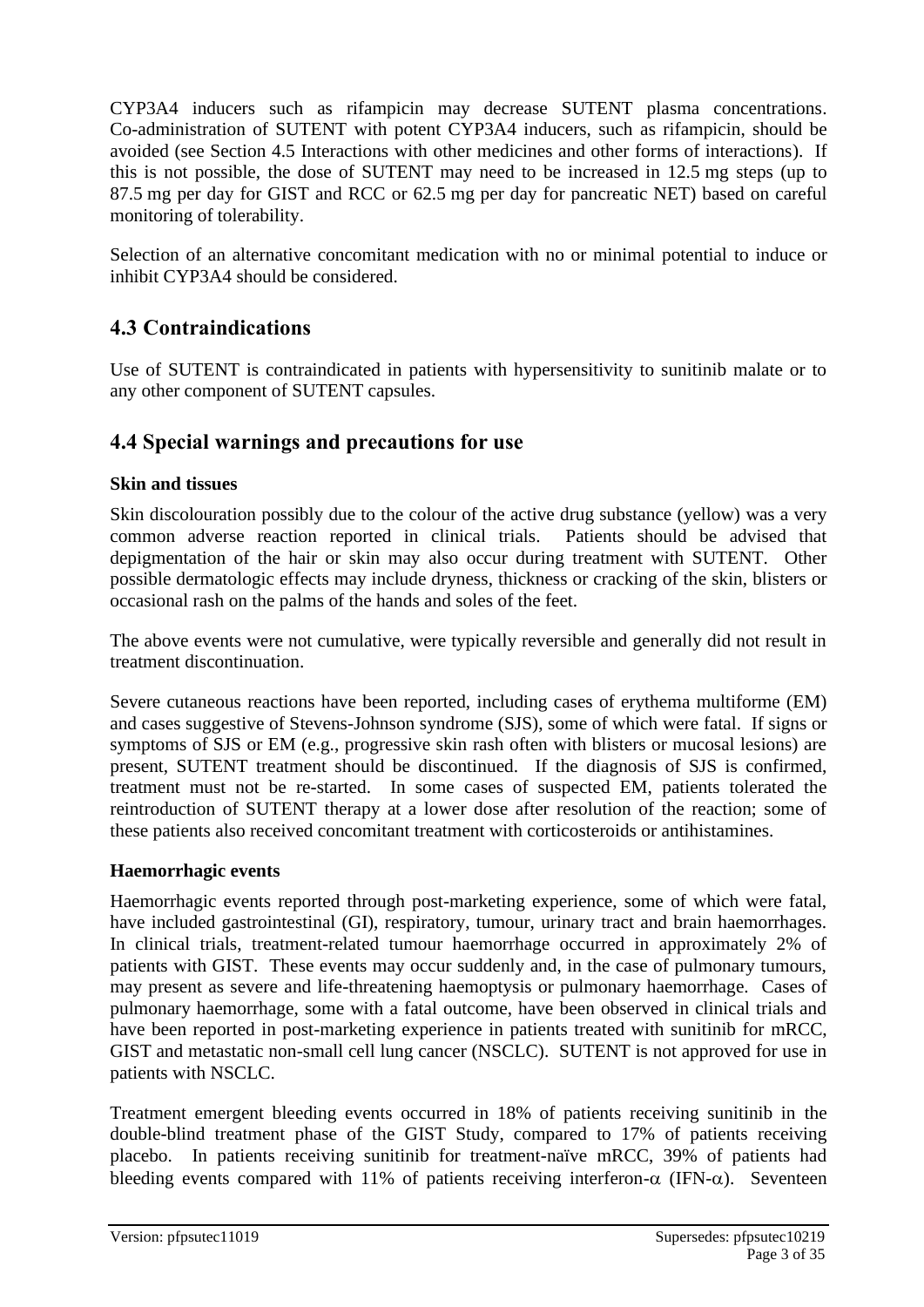(4.5%) patients on sunitinib versus 5 (1.7%) of patients on IFN- $\alpha$  experienced Grade 3 or greater treatment-related bleeding events. Of patients receiving sunitinib for cytokinerefractory mRCC, 26% experienced bleeding. Bleeding events, excluding epistaxis, occurred in 19% of patients receiving sunitinib in the phase 3 pancreatic NET study compared to 4% of patients receiving placebo. Epistaxis was reported in 21% of patients receiving SUTENT for pancreatic NET and 5% of patients receiving placebo.

Routine assessment of haemorrhagic events should include complete blood counts and physical examination.

Epistaxis was the most common treatment-related haemorrhagic adverse event reported. Less common bleeding events in mRCC, GIST and pancreatic NET patients included rectal, gingival, upper GI, genital and wound bleeding.

## **Haematological**

Decreased absolute neutrophil counts and decreased platelet counts were reported in clinical trials (see Section 4.8 Adverse effects (undesirable effects)). Such events were not cumulative, were typically reversible and generally did not result in treatment discontinuation. No haematological events in the phase 3 studies were fatal, but rare fatal haematological events have been reported through post-marketing experience.

Complete blood counts should be performed at the beginning of each treatment cycle or every 4 weeks during continuous therapy for patients receiving treatment with SUTENT.

## **Cardiovascular**

Cardiovascular events, including heart failure, cardiomyopathy, myocardial ischaemia and myocardial infarction, some of which were fatal, have been reported through post-marketing experience. Use sunitinib with caution in patients who are at risk for, or who have a history of, these events. In clinical trials, decreases in left ventricular ejection fraction (LVEF) of  $\geq$ 20% and below the lower limit of normal occurred in approximately 2% of SUTENT-treated GIST patients, 4% of cytokine-refractory mRCC patients and 2% of placebo-treated patients. These LVEF declines do not appear to have been progressive and often improved as treatment continued.

In the treatment-naïve mRCC study,  $27\%$  and  $15\%$  of patients on sunitinib and IFN- $\alpha$ , respectively, had an LVEF value below the LLN. Two patients  $\langle \langle 1\% \rangle$  who received sunitinib were diagnosed with congestive heart failure (CHF).

In GIST patients, treatment-related adverse events of 'cardiac failure', 'cardiac failure congestive' or 'left ventricular failure' were reported in 0.7% of patients treated with sunitinib and 1% of patients treated with placebo. In the phase 3 GIST study, treatment-related fatal cardiac reactions occurred in 1% of patients on each of the sunitinib and placebo arms of the study. In the phase 2 study in cytokine-refractory mRCC patients, 0.9% of patients experienced treatment-related fatal myocardial infarction and in the phase 3 study in treatment-naïve mRCC patients, 0.6% of patients on the IFN- $\alpha$  arm and 0% patients on the sunitinib arm experienced fatal cardiac events. In the phase 3 pancreatic NET study, one (1%) patient who received sunitinib had treatment-related fatal cardiac failure.

Patients who presented with cardiac events within 12 months prior to SUTENT administration, such as myocardial infarction (including severe/unstable angina), coronary/peripheral artery bypass graft, symptomatic congestive heart failure (CHF), cerebrovascular accident or transient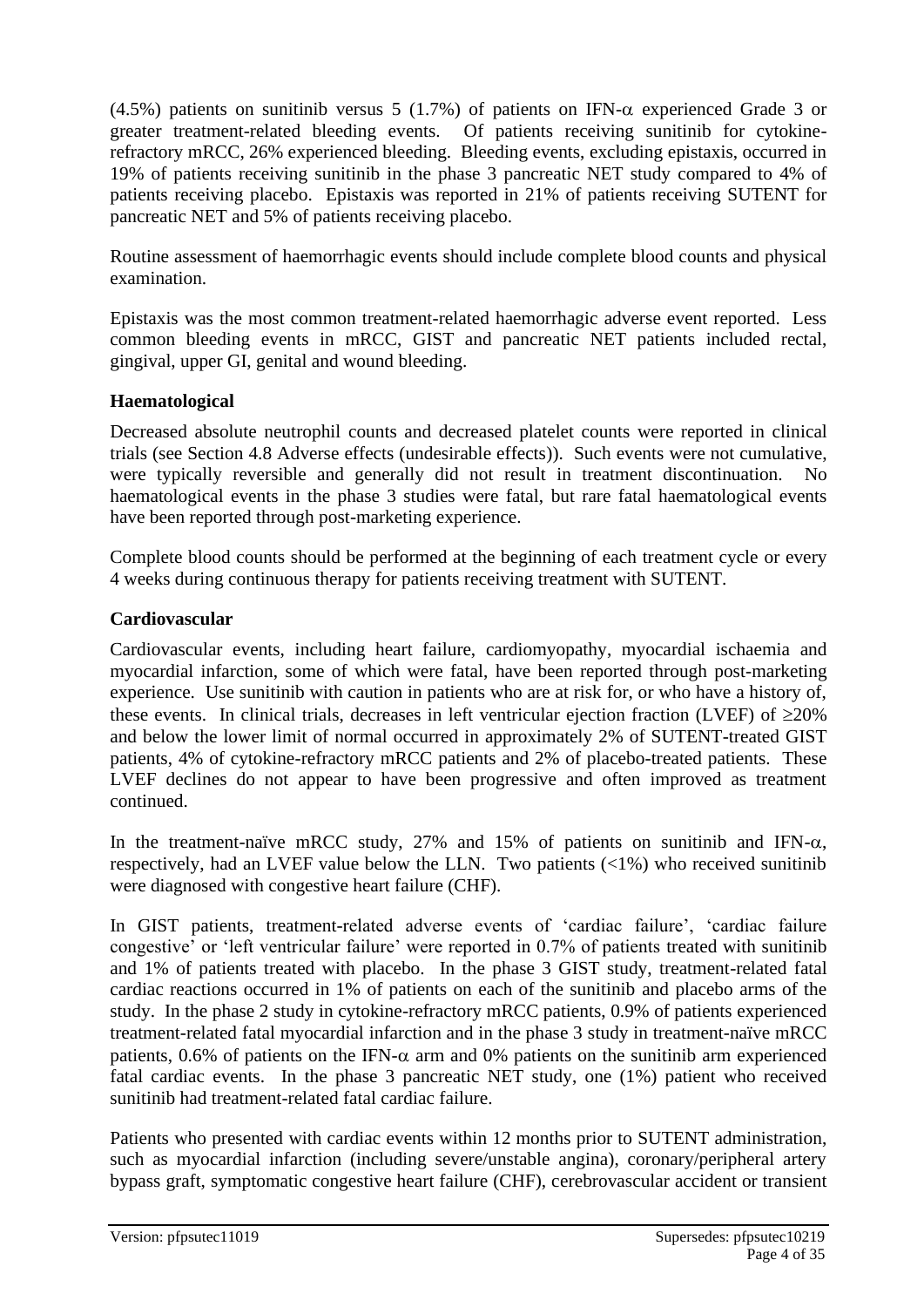ischaemic attack, or pulmonary embolism were excluded from SUTENT clinical studies. It is unknown whether patients with these concomitant conditions may be at a higher risk of developing drug-related left ventricular dysfunction. Physicians are advised to weigh this risk against the potential benefits of the drug. These patients should be carefully monitored for clinical signs and symptoms of CHF while receiving SUTENT. Baseline and periodic evaluations of LVEF should also be considered while the patient is receiving SUTENT. In patients without cardiac risk factors, a baseline evaluation of ejection fraction should be considered.

In the presence of clinical manifestations of CHF, discontinuation of SUTENT is recommended. The dose of SUTENT should be interrupted and/or reduced in patients without clinical evidence of CHF but with an ejection fraction <50% and >20% below baseline.

## **QT interval prolongation**

The effect of sunitinib on QT interval was investigated in an open, positive control (moxifloxacin 400 mg) trial of 24 patients, aged 20-87 years with advanced malignancies. At plasma concentrations seen with normal recommended doses, the maximum QTcF (Fridericia's correction) mean change from baseline was 9.6 msec (upper 95% CI 15.1 msec). At plasma concentrations approximately twice those seen with recommended doses, the maximum QTcF mean change from baseline was 15.4 msec (upper 95% CI 22.4 msec). The positive control (moxifloxacin 400 mg) showed a maximum QTcF mean change from baseline of 5.6 msec.

One case of Torsades de Pointes has been reported in a patient receiving sunitinib 50 mg per day. Sunitinib should be used with caution in patients with a known history of QT interval prolongation, patients who are taking other drugs known to prolong the QT interval (e.g. antiarrhythmics), or patients with relevant pre-existing cardiac disease, bradycardia, or electrolyte disturbances. Concomitant treatment with potent CYP3A4 inhibitors, which may increase sunitinib plasma concentrations, should be used with caution and the dose of sunitinib reduced (see Section 4.5 Interactions with other medicines and other forms of interactions and Section 4.2 Dose and method of administration).

## **Hypertension**

Hypertension was a very common adverse reaction reported in clinical trials in subjects with solid tumours*.* SUTENT dosing was reduced or temporarily delayed in approximately 2.7% of this patient population. None of these patients was discontinued from treatment with SUTENT. Severe hypertension (>200 mmHg systolic or 110 mmHg diastolic) occurred in 4.7% of this patient population. Treatment-related hypertension was reported in approximately 33.9% of patients receiving sunitinib for treatment-naïve mRCC compared to 3.6% of patients receiving IFN- $\alpha$ . Severe hypertension occurred in 12% of treatment-naïve patients on sunitinib and <1% of patients on IFN- $\alpha$ . Treatment-related hypertension was reported in 23% of patients receiving sunitinib in a phase 3 pancreatic NET study, compared to 4% of patients receiving placebo. Severe hypertension occurred in 10% of pancreatic NET patients on sunitinib and 3% of patients on placebo. Patients should be screened for hypertension and controlled as appropriate*.* Temporary suspension is recommended in patients with severe hypertension that is not controlled with medical management. Treatment may be resumed once hypertension is appropriately controlled*.*

### **Venous thromboembolic events**

Seven patients (3%) on SUTENT and none on placebo in the double-blind treatment phase of the GIST Study experienced venous thromboembolic events; five of the seven were Grade 3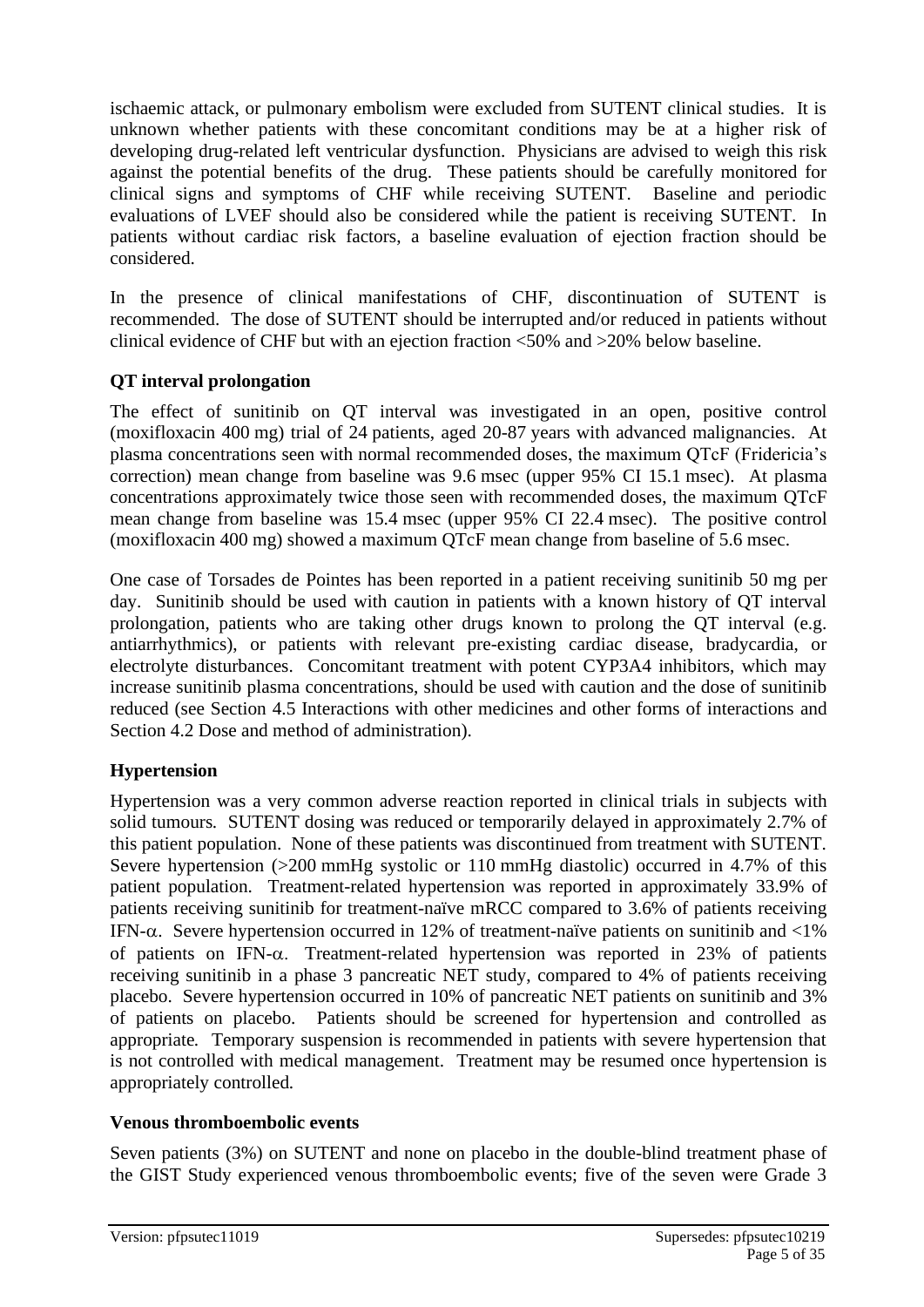deep venous thrombosis (DVT) and two were Grade 1 or 2. Four of these seven GIST patients discontinued treatment following first observation of DVT.

Thirteen patients (3%) receiving sunitinib in the phase 3 treatment-naïve mRCC study and four patients (2%) on the two cytokine-refractory mRCC studies had treatment-related venous thromboembolic events reported. Nine of these patients had pulmonary embolisms, one was Grade 2 and eight were Grade 4, eight patients had DVT, one with Grade 1, two with grade 2, four with Grade 3, and 1 with Grade 4. One subject with pulmonary embolism in the cytokinerefractory mRCC study experienced dose interruption.

In treatment-naïve mRCC patients receiving IFN- $\alpha$ , six (2%) venous thromboembolic events occurred; one patient  $\langle 1\% \rangle$  experienced a Grade 3 DVT and five patients (1%) had pulmonary embolisms, all Grade 4.

No treatment-related venous thromboembolic events were reported for patients receiving sunitinib and one Grade 2 DVT was reported for a patient receiving placebo in the phase 3 pancreatic NET study. No cases with fatal outcome were reported in GIST, mRCC and pancreatic NET registration studies. Cases with fatal outcome have been reported in the post-marketing setting.

### **Aneurysms and artery dissections**

The use of VEGF pathway inhibitors in patients with or without hypertension may promote the formation of aneurysms and/or artery dissections. Before initiating SUTENT, this risk should be carefully considered in patients with risk factors such as hypertension or history of aneurysm.

## **Thyroid dysfunction**

Baseline laboratory measurement of thyroid function is recommended and patients with hypothyroidism or hyperthyroidism should be treated as per standard medical practice prior to the start of sunitinib treatment. All patients should be observed closely for signs and symptoms of thyroid dysfunction on sunitinib treatment. Hypothyroidism may develop during treatment (see Section 4.8 Adverse effects (undesirable effects)).

Patients with signs and/or symptoms suggestive of thyroid dysfunction should have laboratory monitoring of thyroid function performed and be treated as per standard medical practice.

Treatment-emergent acquired hypothyroidism was noted in 4% of GIST patients on SUTENT versus 1% on placebo. Hypothyroidism was reported as an adverse event in 16% of patients on sunitinib in the treatment-naïve mRCC study and three patients  $\left($ <1%) in the IFN- $\alpha$  arm, and in 4% of patients across the two cytokine-refractory mRCC studies. Additionally, thyroid stimulating hormone (TSH) elevations were reported in 2% of cytokine-refractory mRCC patients. Overall, 7% of the cytokine-refractory mRCC population had either clinical or laboratory evidence of treatment-emergent hypothyroidism. In the phase 3 pancreatic NET study treatment-related hypothyroidism was reported in 5 patients (6%) receiving sunitinib and in one patient (1%) on placebo.

Cases of hyperthyroidism, some followed by hypothyroidism, have been reported in clinical trials and through post-marketing experience.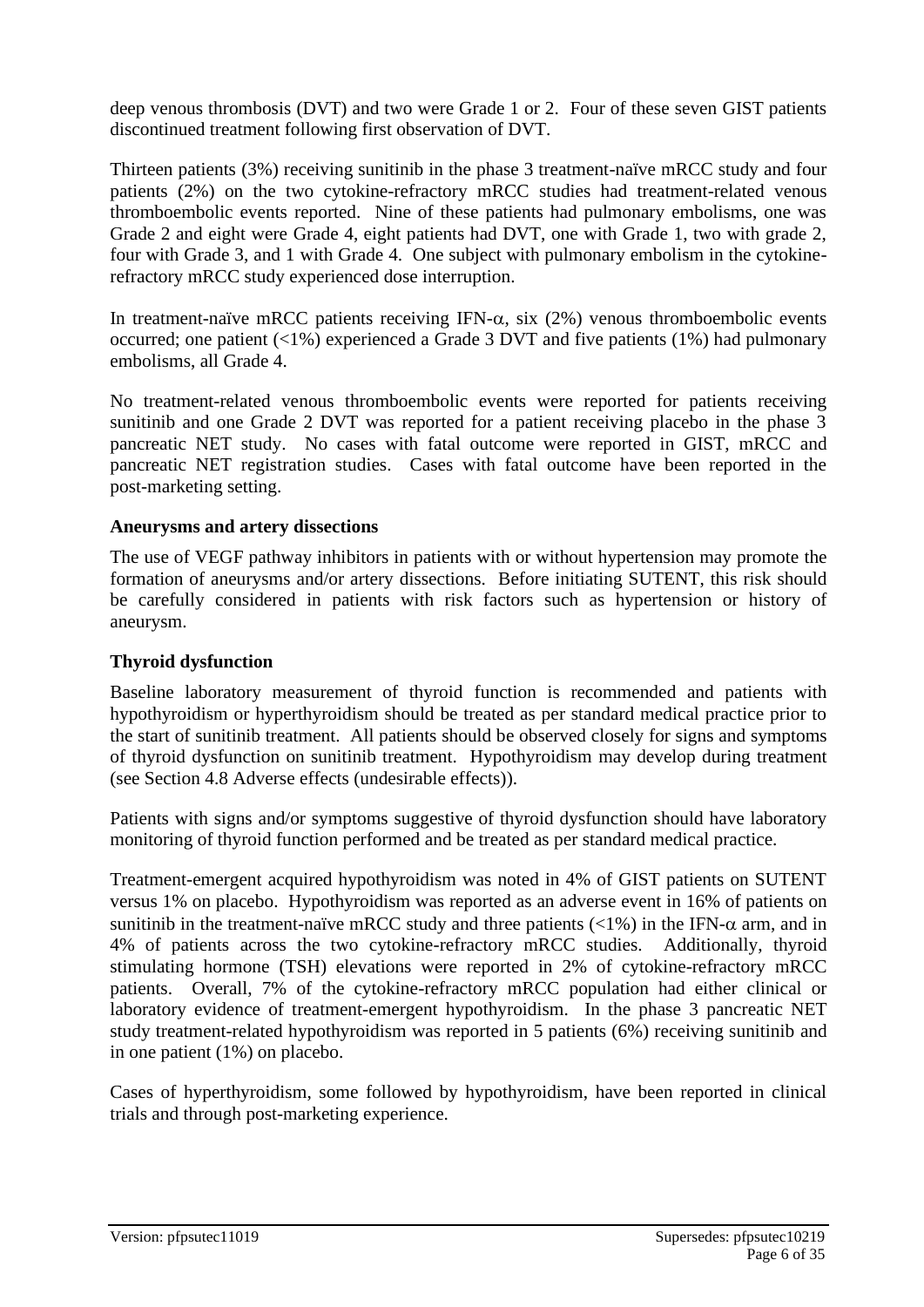## **Gastrointestinal events**

Nausea, diarrhoea, stomatitis, dyspepsia and vomiting were the most commonly reported treatment-related gastrointestinal events. Supportive care for gastrointestinal adverse events requiring treatment may include medication with an anti-emetic or anti-diarrhoeal medication.

### **Gastrointestinal tract**

Serious, sometimes fatal, gastrointestinal complications, including gastrointestinal perforation, have occurred rarely in patients with intra-abdominal malignancies treated with SUTENT.

### **Pancreatitis**

Increases in serum lipase and amylase were observed in patients with various solid tumours who received SUTENT. Increases in lipase levels were transient and were generally not accompanied by signs or symptoms of pancreatitis in subjects with various solid tumours. Pancreatitis has been observed uncommonly  $(\leq 1\%)$  in patients receiving sunitinib for GIST or mRCC. Cases of serious pancreatic events, some with fatal outcome, have been reported.

No treatment-related pancreatitis was reported in the phase 3 pancreatic NET study.

If symptoms of pancreatitis are present, SUTENT should be discontinued and patients provided with appropriate supportive care.

## **Hepatotoxicity**

Hepatotoxicity has been observed in patients treated with sunitinib. Cases of hepatic failure, some with a fatal outcome, were observed in <1% of solid tumour patients treated with sunitinib. Monitor liver function tests (alanine transaminase [ALT], aspartate transaminase [AST], bilirubin levels) before initiation of treatment, during each cycle of treatment and as clinically indicated. Sunitinib should be interrupted for Grade 3 or 4 hepatic-related adverse events and discontinued if there is no resolution.

### **Seizures**

In clinical studies of SUTENT, seizures have been observed in subjects with radiological evidence of brain metastases. In addition, there have been rare (<1%) reports, some fatal, of subjects presenting with seizures and radiological evidence of reversible posterior leukoencephalopathy syndrome (RPLS). Patients with seizures and signs/symptoms consistent with RPLS, such as hypertension, headache, decreased alertness, altered mental functioning and visual loss, including cortical blindness should be controlled with medical management including control of hypertension. Temporary suspension of SUTENT is recommended; following resolution, treatment may be resumed at the discretion of the treating physician.

### **Surgical procedures**

Cases of impaired wound healing have been reported during sunitinib therapy. Temporary interruption of sunitinib therapy is recommended for precautionary reasons in patients undergoing major surgical procedures. There is limited clinical experience regarding the timing of reinitiation of therapy following major surgical intervention. Therefore, the decision to resume sunitinib therapy following a major surgical intervention should be based upon clinical judgment of recovery from surgery.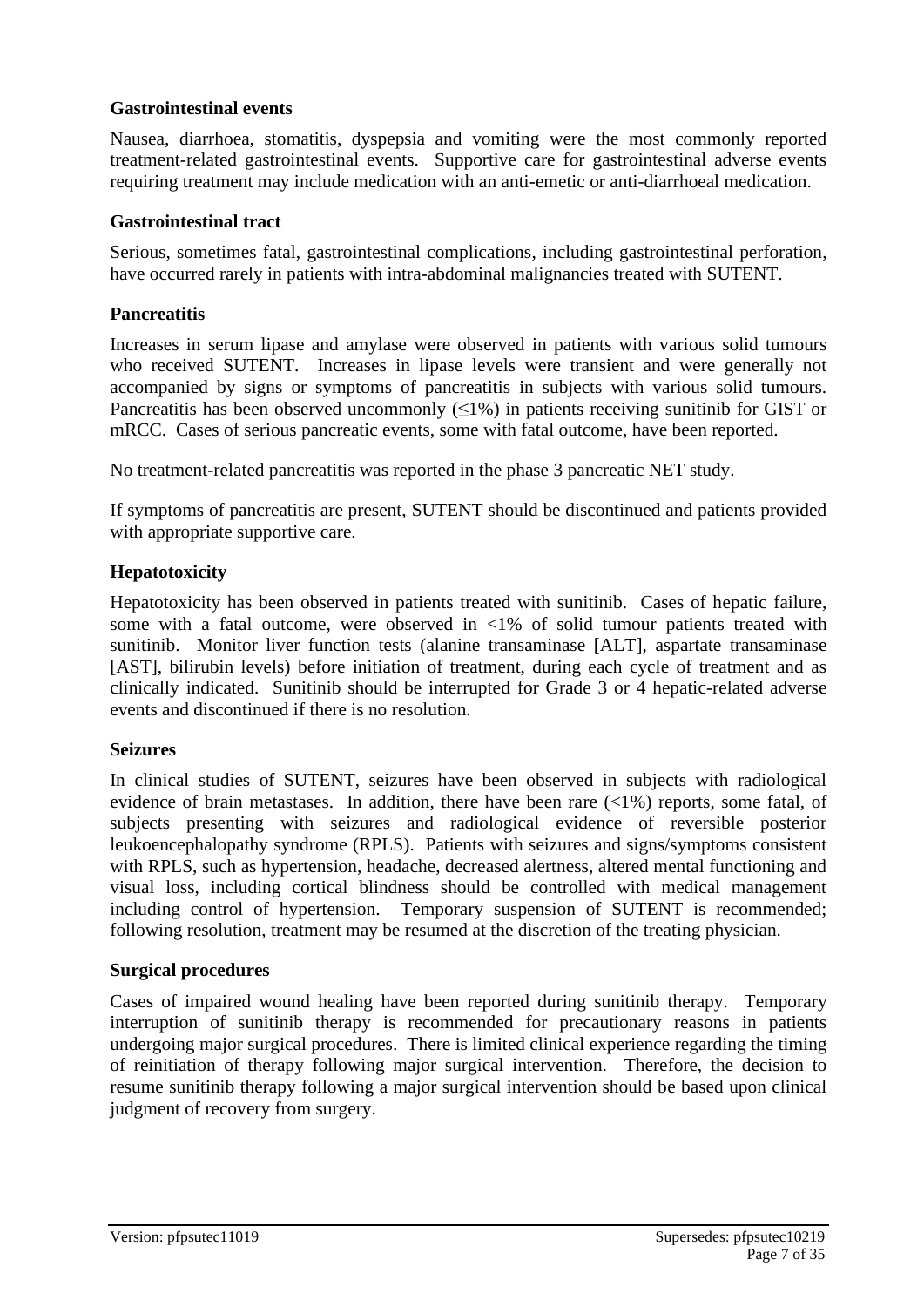## **Osteonecrosis of the jaw (ONJ)**

Cases of ONJ have been reported in patients treated with SUTENT. The majority of cases occurred in patients who had received prior or concomitant treatment with intravenous (IV) bisphosphonates, for which ONJ is an identified risk. Caution should therefore be exercised when SUTENT and IV bisphosphonates are used either simultaneously or sequentially.

Invasive dental procedures are also an identified risk factor. Prior to treatment with SUTENT, a dental examination and appropriate preventive dentistry should be considered. In patients who have previously received or are receiving IV bisphosphonates, invasive dental procedures should be avoided if possible.

## **Tumour lysis syndrome (TLS)**

Cases of TLS, some fatal, have been rarely observed in clinical trials and have been reported in post-marketing experience in patients treated with sunitinib. Patients generally at risk of TLS are those with high tumour burden prior to treatment. These patients should be monitored closely and treated as clinically indicated.

### **Necrotising fasciitis**

Rare cases of necrotising fasciitis, including of the perineum, sometimes fatal, have been reported. Sunitinib therapy should be discontinued in patients who develop necrotising fasciitis and appropriate treatment should be promptly initiated.

## **Thrombotic microangiopathy**

Thrombotic microangiopathy (TMA), including thrombotic thrombocytopenic purpura and haemolytic uraemic syndrome (HUS), sometimes leading to renal failure or a fatal outcome, has been reported in clinical trials and in post-marketing experience of sunitinib as monotherapy and in combination with bevacizumab. Discontinue sunitinib in patients developing TMA. Reversal of the effects of TMA has been observed after treatment discontinuation.

## **Proteinuria**

Cases of proteinuria and nephrotic syndrome have been reported. Baseline urinalysis is recommended and patients should be monitored for the development or worsening of proteinuria. The safety of continued sunitinib treatment in patients with moderate to severe proteinuria has not been systematically evaluated. Discontinue sunitinib in patients with nephrotic syndrome.

### **Hypoglycaemia**

Decreases in blood glucose, in some cases clinically symptomatic, have been reported during sunitinib treatment. Blood glucose levels in diabetic patients should be checked regularly in order to assess if anti-diabetic drug dosage needs to be adjusted to minimise the risk of hypoglycaemia.

## **Tolerability**

Schedule modifications and/or dose interruptions may be required based on individual safety and tolerability. For example, in patients who are unable to tolerate sunitinib on the 4 weeks on, 2 weeks off (4/2) schedule, completion of the 6 week treatment cycle utilising a planned dose interruption after week 2 lasting for 1 week, i.e. 2 weeks on, 1 week off (2/1) schedule may be considered.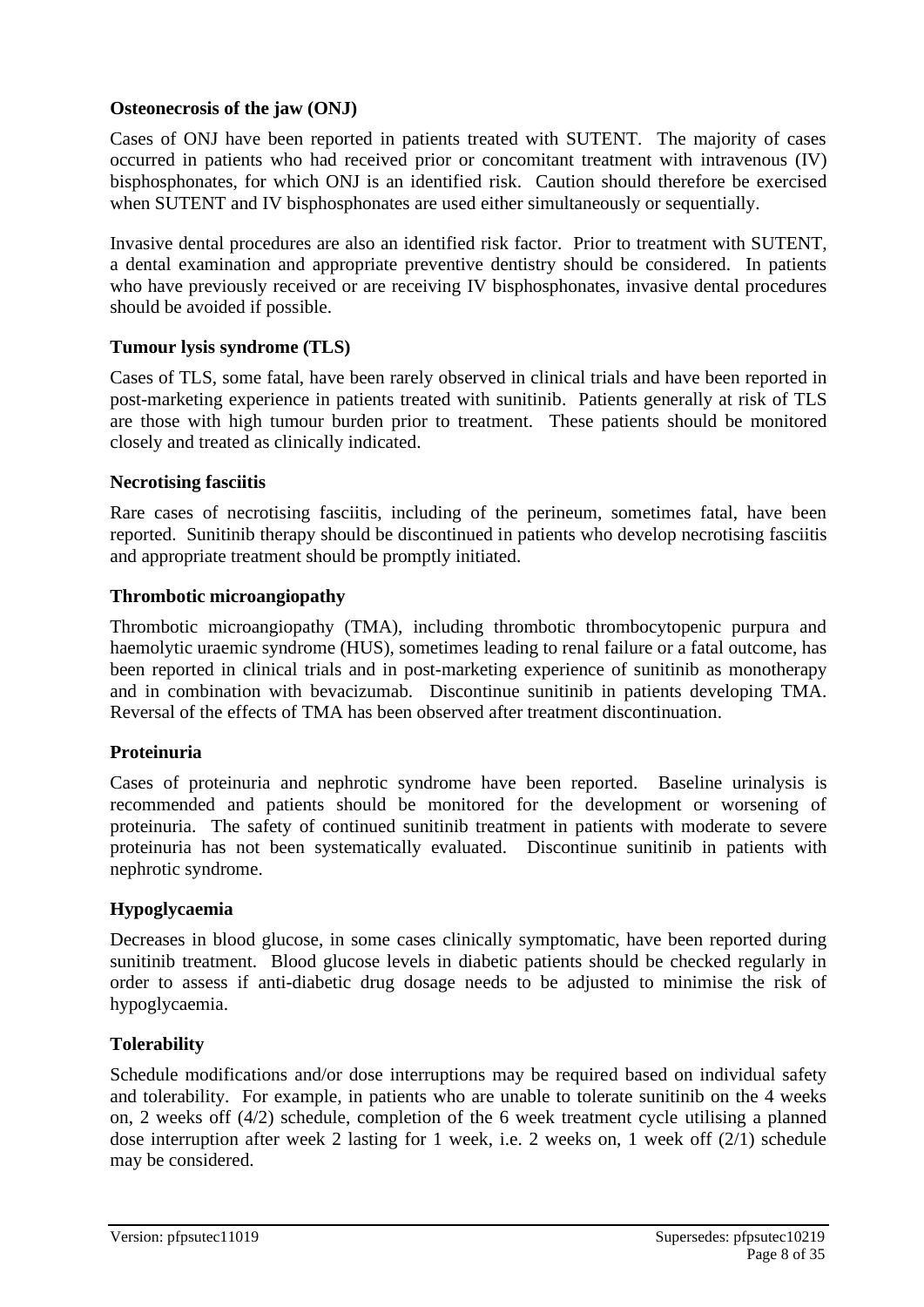## **Use in hepatic impairment**

No adjustment to starting dose is required when administering SUTENT to patients with mild or moderate (Child-Pugh class A and B) hepatic impairment. SUTENT has not been studied in subjects with severe (Child-Pugh class C) hepatic impairment (see Section 5.2 Pharmacokinetic properties).

Studies in cancer patients have excluded patients with ALT or AST >2.5 x ULN (Upper Limit of Normal) or, if due to liver metastasis  $> 5.0$  x ULN.

## **Use in renal impairment**

No adjustment to starting dose is required when administering SUTENT to patients with renal impairment (mild-severe) or with ESRD on haemodialysis (see Section 5.2 Pharmacokinetic properties).

## **Use in the elderly**

Approximately 34% of the subjects in the GIST and mRCC clinical studies of SUTENT were 65 or over. No significant differences in safety or efficacy were observed between younger and older patients.

## **Paediatric use**

The safety and efficacy of SUTENT in paediatric patients have not been established.

## **Effects on laboratory tests**

Complete blood counts should be performed at the beginning of each treatment cycle for patients receiving treatment with SUTENT.

## **4.5 Interactions with other medicines and other forms of interactions**

### *In-vitro* **studies of CYP inhibition and induction**

*In-vitro* studies indicate that sunitinib does not induce major CYP enzymes, including CYP3A4. The calculated *in vitro* Ki values for inhibition of CYP isoforms, CYP1A2, CYP2A6, CYP2B6, CYP2C8, CYP2C9, CYP2C19, CYP2D6, CYP2E1, CYP3A4/5 AND CYP4A9/11, by sunitinib and its primary active metabolite indicated that neither compound is likely to have any clinically relevant drug-drug interactions with drugs that may be metabolised by these enzymes.

### **Medicines that may increase sunitinib plasma concentrations**

Concomitant administration of SUTENT with the strong CYP3A4 inhibitor, ketoconazole, resulted in a 49% and 51% increase of the complex [sunitinib + primary active metabolite]  $C_{\text{max}}$ and  $AUC_{0-\infty}$  values, respectively, after a single dose of sunitinib malate in healthy volunteers.

Administration of SUTENT with strong inhibitors of the CYP3A4 family (e.g., ritonavir, itraconazole, erythromycin, clarithromycin, grapefruit juice) may increase sunitinib concentrations. Concomitant administration with inhibitors should therefore be avoided or the selection of an alternative concomitant medication with no or minimal potential to inhibit CYP3A4 should be considered. If this is not possible, the dosage of sunitinib may need to be reduced (see Section 4.2 Dose and method of administration).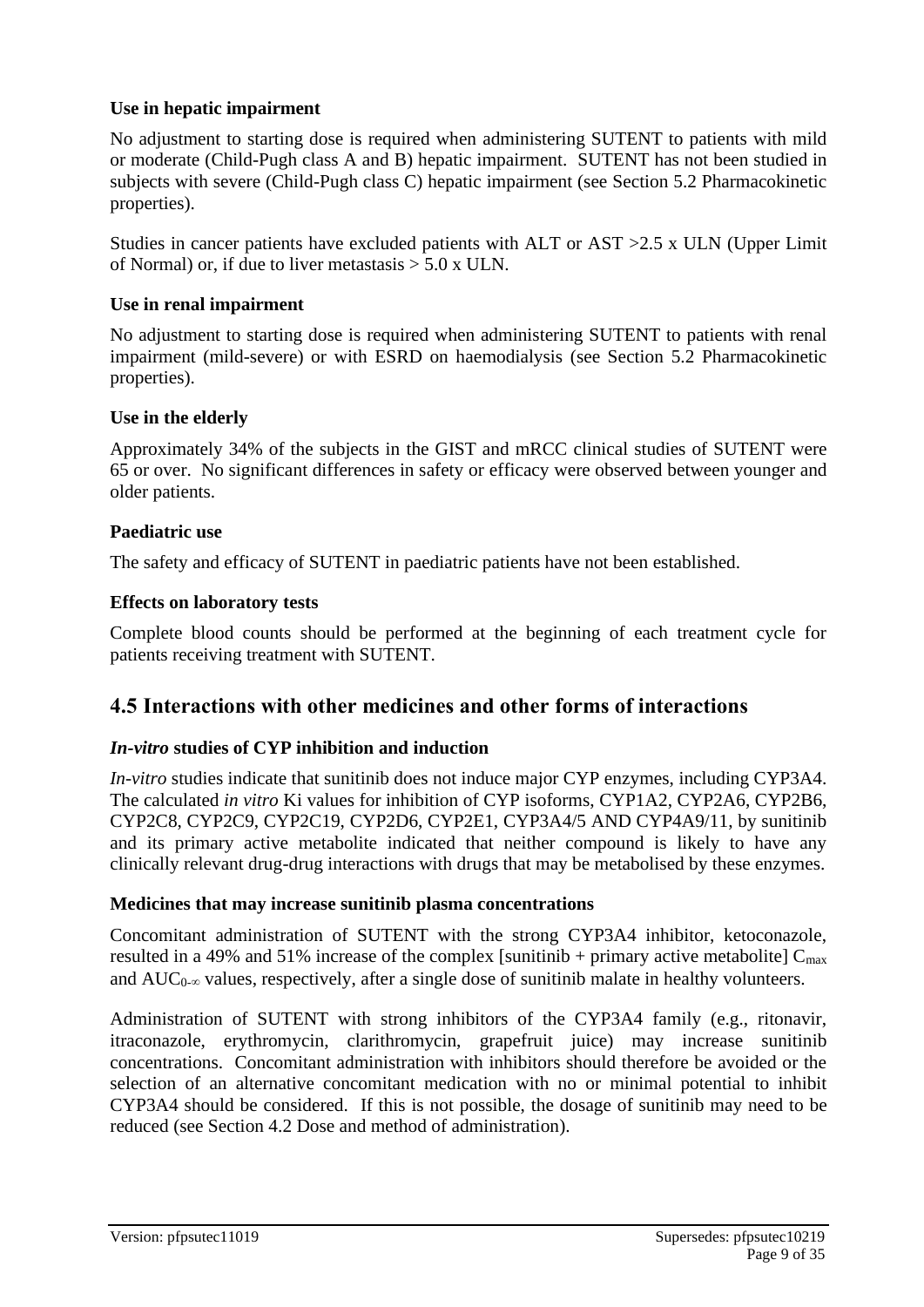## **Medicines that may decrease sunitinib plasma concentrations**

Concomitant use of SUTENT with the CYP3A4 inducer, rifampicin, resulted in a 23% and 46% reduction of the complex [sunitinib + primary active metabolite]  $C_{\text{max}}$  and  $AUC_{0-\infty}$  values, respectively, after a single dose of SUTENT in healthy volunteers.

Administration of SUTENT with strong inducers of the CYP3A4 family (e.g., dexamethasone, phenytoin, carbamazepine, rifampicin, phenobarbital (phenobarbitone) or *Hypericum perforatum* known also as St. John's wort) may decrease sunitinib concentrations. Concomitant administration with inducers should therefore be avoided, or selection of an alternative concomitant medication with no or minimal potential to induce CYP3A4 should be considered. If this is not possible, the dosage of sunitinib may need to be increased (see Section 4.2 Dose and method of administration).

## **4.6 Fertility, pregnancy and lactation**

## **Effects on fertility**

Rat fertility was unaffected by doses of up to 10 mg/kg/day (males) or 5 mg/kg/day (females), which resulted in exposures (AUC) to sunitinib plus its primary metabolite that were respectively about 26 times and 5 times the human value with the recommended daily dose of 50 mg. Embryolethality was seen in treated females at 5 mg/kg/day, but not at 1.5 mg/kg/day.

Adverse effects on the female reproductive system were seen in toxicity studies in cynomolgus monkeys (including impaired ovarian follicular development, uterine endometrial atrophy and vaginal epithelial atrophy) and rats (corpora lutea degeneration and uterine atrophy). Adverse effects on the male reproductive system were also seen in toxicity studies in rats (including testicular tubular atrophy). In both species, these effects mainly occurred at doses that elicited major toxicity.

## **Use in pregnancy – Pregnancy Category D**

There are no studies in pregnant women using sunitinib.

As angiogenesis is a critical component of embryonic and fetal development, inhibition of angiogenesis following administration of SUTENT may result in adverse effects on pregnancy.

Sunitinib was shown to be embryotoxic and teratogenic when administered to pregnant rats and rabbits. Increased fetal resorptions, decreased fetal weights and skeletal malformations were observed in rats with a dose of 5 mg/kg/day, while increased fetal variations occurred at 3 mg/kg/day. These doses resulted in exposures of sunitinib plus its primary metabolite (AUC) that were about 6 and 2 times the human value with the recommended daily dose of 50 mg, respectively. Limited investigations in rabbits showed the occurrence of cleft lip at doses of 1 and 5 mg/kg/day, which resulted in exposures of sunitinib plus its primary metabolite that were about 0.3 times and 3 times the human value, respectively. Increased fetal resorptions were observed at 5 mg/kg/day.

Sunitinib (0.3, 1.0, 3.0 mg/kg/day) was evaluated in a pre-and postnatal development study in pregnant rats. Maternal body weight gains were reduced during gestation and lactation at ≥1 mg/kg/day but no maternal reproductive toxicity was observed up to 3 mg/kg/day (estimated exposure 2.3 times the AUC in patients at the daily dose of 50 mg). Reduced offspring body weights were observed during the pre-weaning and post-weaning periods at 3 mg/kg/day. No development toxicity was observed at 1 mg/kg/day (approximate exposure 0.6 times the AUC in patients at the daily dose of 50 mg).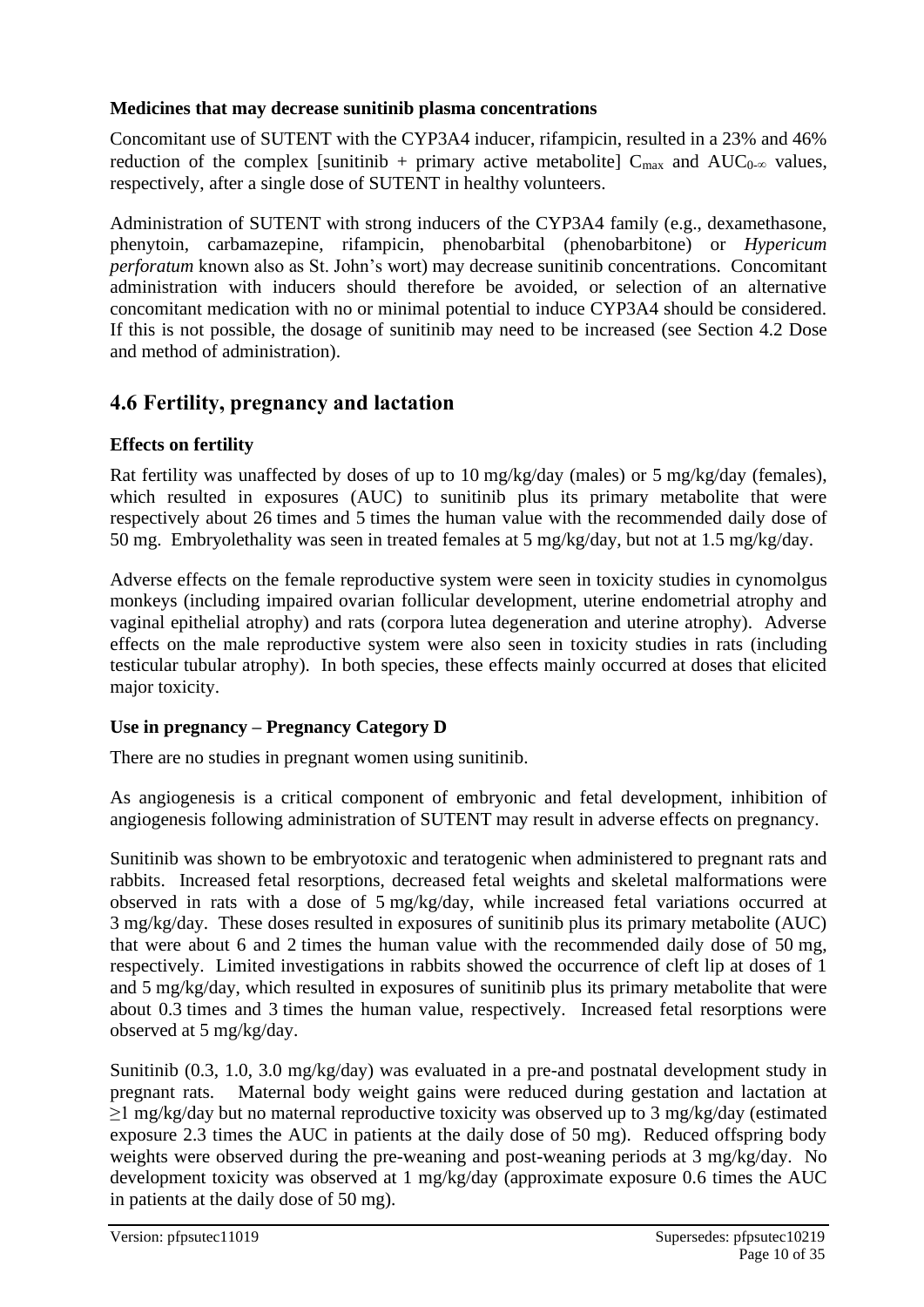SUTENT should not be used during pregnancy. Women of childbearing potential must be advised to avoid becoming pregnant while receiving treatment with SUTENT. If the drug is used during pregnancy or if the patient becomes pregnant while receiving this drug, the patient should be apprised of the potential hazard to the fetus. Adequate contraception should be used during therapy and for at least 4 weeks after completion of therapy.

## **Use in lactation**

It is not known whether sunitinib or its primary metabolite are excreted in human milk. Sunitinib and/or its metabolites are readily excreted in rat milk (milk:plasma concentration ratio of approximately 5:1). Because of the potential for serious adverse reactions in nursing infants, women should not breastfeed while taking SUTENT.

## **4.7 Effects on ability to drive and use machines**

No studies on the effects on the ability to drive or operate machinery have been performed. Patients should be advised that they may experience fatigue or dizziness during treatment with SUTENT.

## **4.8 Adverse effects (undesirable effects)**

The data described below reflect exposure to SUTENT in patients who participated in the placebo-controlled trial for the treatment of GIST, the active-controlled trial for the treatment of mRCC or the placebo-controlled trial for the treatment of pancreatic NET. The GIST and mRCC patients received a starting oral dose of 50 mg daily on Schedule 4/2 in repeated cycles and the pancreatic NET patients received a starting oral dose of 37.5 mg daily without a scheduled rest period.

Adverse events occurring in the GIST, RCC and pancreatic NET studies are described below.

See Section 4.4 Special warnings and precautions for use for more information on haematological events, seizures, thyroid dysfunction, gastrointestinal disorders, including pancreatitis, and cardiovascular events, including QT interval prolongation, hypertension and venous thromboembolic events, reported during the clinical trials.

## **Adverse events in placebo-controlled GIST**

Median duration of blinded study treatment was two cycles for patients on SUTENT (mean 3.0, range 1-9) and one cycle (mean 1.8, range 1-6) for patients on placebo at the time of the interim analysis. Dose reductions occurred in 23 patients (11%) on SUTENT and none on placebo. Dose interruptions occurred in 59 patients (29%) on SUTENT and 31 patients (30%) on placebo. The rates of treatment-emergent, non-fatal adverse events resulting in permanent discontinuation were 7% and 6% in the SUTENT and placebo groups, respectively.

Most treatment-emergent adverse events in both study arms were Grade 1 or 2 in severity. Grade 3 or 4 treatment-emergent adverse events were reported in 56% vs. 51% of patients on SUTENT versus placebo, respectively, in the double-blind treatment phase of the trial. Diarrhoea, hypertension, bleeding, mucositis, skin abnormalities and altered taste were more common in patients receiving SUTENT. Table 1 compares the incidence of common (>10%) treatment-emergent adverse events for patients receiving SUTENT versus those on placebo.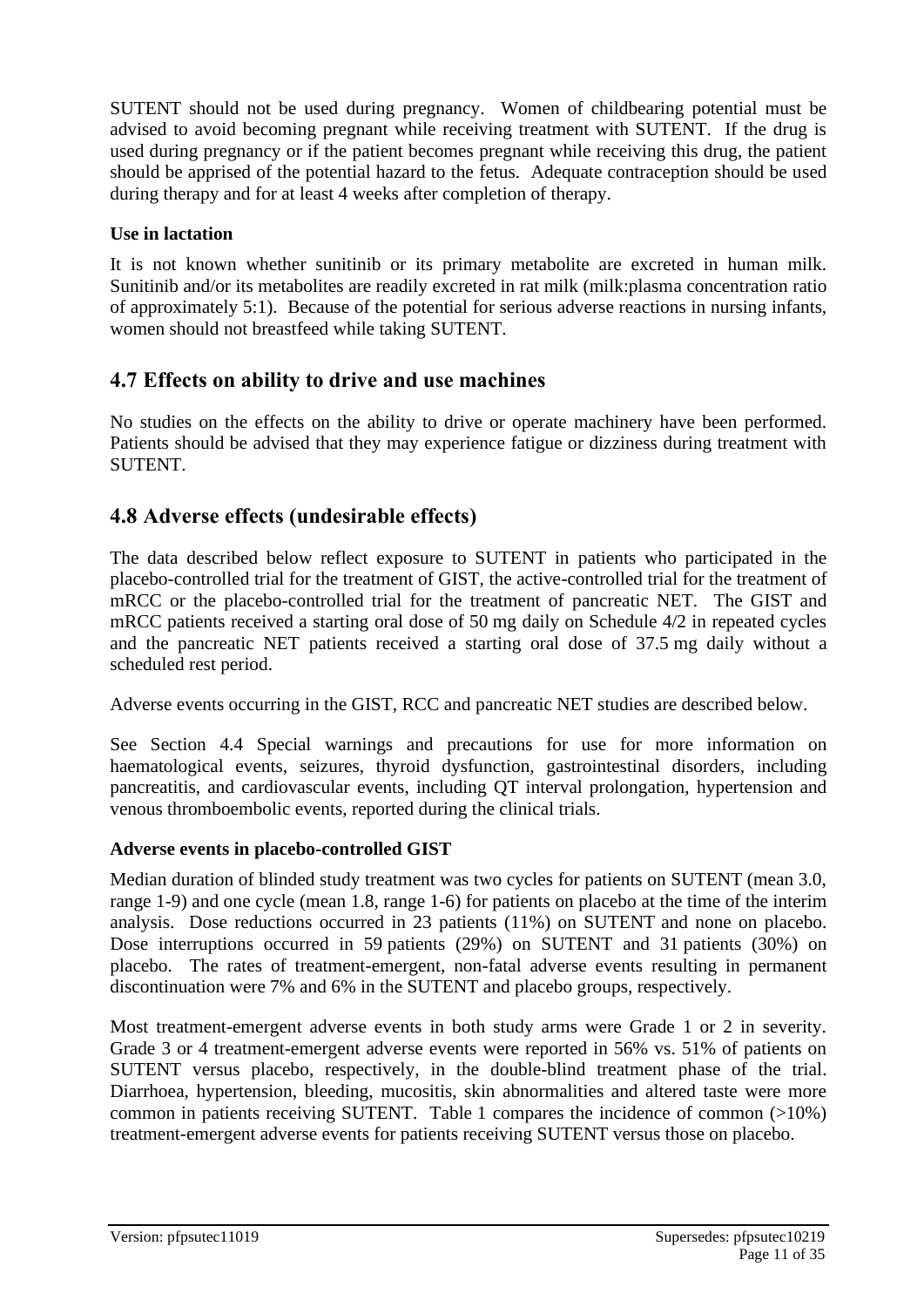| Thereby Controlled OIDT Didux | <b>GIST</b>                                 |                  |                   |                        |  |  |  |
|-------------------------------|---------------------------------------------|------------------|-------------------|------------------------|--|--|--|
|                               |                                             | SUTENT $(n=202)$ | Placebo $(n=102)$ |                        |  |  |  |
| Adverse Event, n (%)          | Grade 3/4 <sup>a</sup><br><b>All Grades</b> |                  | <b>All Grades</b> | Grade 3/4 <sup>b</sup> |  |  |  |
| Any                           |                                             | 114 (56)         |                   | 52(51)                 |  |  |  |
| <b>Constitutional</b>         |                                             |                  |                   |                        |  |  |  |
| Fatigue                       | 84 (42)                                     | 17(8)            | 48 (47)           | 8(8)                   |  |  |  |
| Fever                         | 36(18)                                      | 3(2)             | 17(17)            | 1(1)                   |  |  |  |
| <b>Gastrointestinal</b>       |                                             |                  |                   |                        |  |  |  |
| Diarrhoea                     | 81 (40)                                     | 9(4)             | 27(27)            | 0(0)                   |  |  |  |
| Nausea                        | 63 (31)                                     | 3(2)             | 33(32)            | 5(5)                   |  |  |  |
| Mucositis/stomatitis          | 58 (29)                                     | 2(1)             | 18(18)            | 2(2)                   |  |  |  |
| Vomiting                      | 49 (24)                                     | 4(2)             | 24(24)            | 3(3)                   |  |  |  |
| Constipation                  | 41(20)                                      | 0(0)             | 14(14)            | 2(2)                   |  |  |  |
| Abdominal pain <sup>c</sup>   | 67(33)                                      | 22(11)           | 39(38)            | 12(12)                 |  |  |  |
| Cardiac                       |                                             |                  |                   |                        |  |  |  |
| Hypertension                  | 31(15)                                      | 9(4)             | 11(11)            | 0(0)                   |  |  |  |
| <b>Dermatology</b>            |                                             |                  |                   |                        |  |  |  |
| Rash                          | 28 (14)                                     | 2(1)             | 9(9)              | 0(0)                   |  |  |  |
| Skin discolouration           | 61(30)                                      | 0(0)             | 23(23)            | 0(0)                   |  |  |  |
| Hand-foot syndrome            | 28 (14)                                     | 9(4)             | 10(10)            | 3(3)                   |  |  |  |
| <b>Neurology</b>              |                                             |                  |                   |                        |  |  |  |
| Altered taste                 | 42(21)                                      | 0(0)             | 12(12)            | 0(0)                   |  |  |  |
| Headache                      | 26(13)                                      | 3(2)             | 23(23)            | 0(0)                   |  |  |  |
| <b>Musculoskeletal</b>        |                                             |                  |                   |                        |  |  |  |
| Arthralgia                    | 24 (12)                                     | 2(1)             | 16(16)            | 0(0)                   |  |  |  |
| Back pain                     | 23(11)                                      | 2(1)             | 16(16)            | 4(4)                   |  |  |  |
| Myalgia/limb pain             | 28 (14)                                     | 1(1)             | 9(9)              | 1(1)                   |  |  |  |
| <b>Respiratory</b>            |                                             |                  |                   |                        |  |  |  |
| Dyspnoea                      | 20(10)                                      | 0(0)             | 19(19)            | 3(3)                   |  |  |  |
| Cough                         | 17(8)                                       | 0(0)             | 13(13)            | 0(0)                   |  |  |  |
| <b>Metabolism/Nutrition</b>   |                                             |                  |                   |                        |  |  |  |
| Anorexia <sup>d</sup>         | 67(33)                                      | 1(1)             | 30(29)            | 5(5)                   |  |  |  |
| Asthenia                      | 45 (22)                                     | 10(5)            | 11(11)            | 3(3)                   |  |  |  |
| <b>Haemorrhage/bleeding</b>   |                                             |                  |                   |                        |  |  |  |
| Bleeding, all sites           | 37(18)                                      | 14(7)            | 17(17)            | 9(9)                   |  |  |  |

**Table 1. Treatment-Emergent Adverse Events Reported in ≥ 10% of GIST Patients who received SUTENT or Placebo in the Double-Blind Treatment Phase of the Placebo-Controlled GIST Study\*** 

\* Common Toxicity Criteria for Adverse Events (CTCAE), Version 3.0.

<sup>a</sup> Grade 4 AEs in patients on SUTENT included abdominal pain (2%) and bleeding (2%).

<sup>b</sup> Grade 4 AEs in patients on placebo included fatigue (3%), mucositis (1%), vomiting (1%), abdominal pain (3%), back pain (1%), and bone pain (1%).

c Includes abdominal quadrant, gastric, hypochondrial, abdominal, flank and cancer-related pain.

<sup>d</sup> Includes decreased appetite.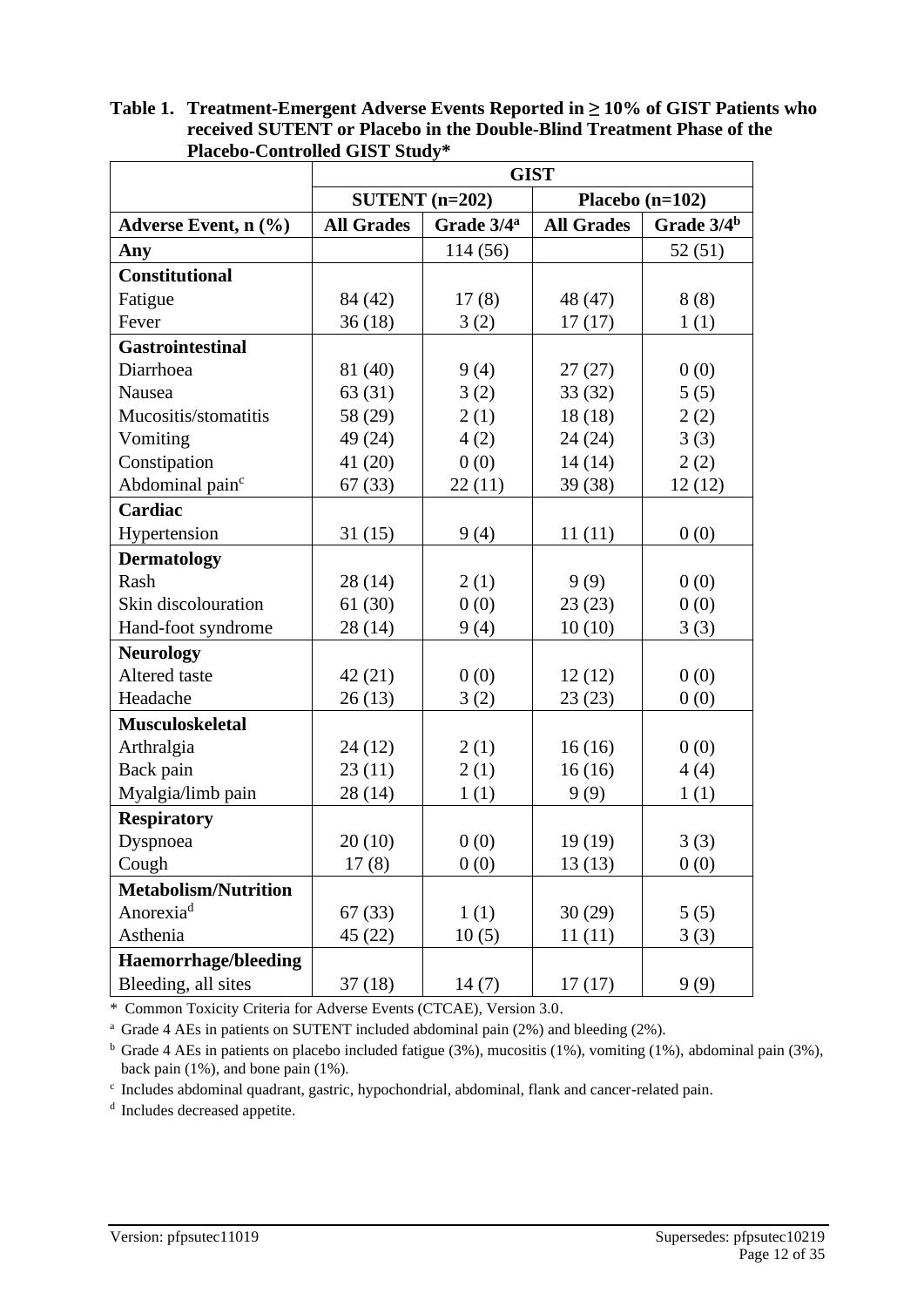In the double-blind treatment phase of the GIST Study, oral pain other than mucositis/stomatitis occurred in 12 patients (6%) on SUTENT versus 3 (3%) on placebo. Hair colour changes occurred in 15 patients (7%) on SUTENT versus 4 (4%) on placebo. Alopecia was observed in 10 patients (5%) on SUTENT versus 2 (2%) on placebo.

Table 2 provides common  $(>10\%)$  treatment-emergent laboratory abnormalities.

|                                    |                   | SUTENT $(n=202)$       |                   | Placebo $(n=102)$ |
|------------------------------------|-------------------|------------------------|-------------------|-------------------|
| Adverse Event, $n$ $(\frac{6}{6})$ | <b>All Grades</b> | Grade 3/4 <sup>a</sup> | <b>All Grades</b> | Grade $3/4b$      |
| Any                                |                   | 68 (34)                |                   | 22(22)            |
| <b>Gastrointestinal</b>            |                   |                        |                   |                   |
| AST / ALT                          | 78 (39)           | 3(2)                   | 23(23)            | 1(1)              |
| Alkaline phosphatase               | 48 (24)           | 7(4)                   | 21(21)            | 4(4)              |
| <b>Total Bilirubin</b>             | 32(16)            | 2(1)                   | 8(8)              | 0(0)              |
| <b>Indirect Bilirubin</b>          | 20(10)            | 0(0)                   | 4(4)              | 0(0)              |
| Amylase                            | 35(17)            | 10(5)                  | 12(12)            | 3(3)              |
| Lipase                             | 50(25)            | 20(10)                 | 17(17)            | 7(7)              |
| Cardiac                            |                   |                        |                   |                   |
| Decreased LVEF                     | 22(11)            | 2(1)                   | 3(3)              | 0(0)              |
| <b>Renal / Metabolic</b>           |                   |                        |                   |                   |
| Creatinine                         | 25(12)            | 1(1)                   | 7(7)              | 0(0)              |
| Hypokalaemia                       | 24(12)            | 1(1)                   | 4(4)              | 0(0)              |
| Hypernatraemia                     | 20(10)            | 0(0)                   | 4(4)              | 1(1)              |
| Uric acid                          | 31(15)            | 16(8)                  | 16(16)            | 8(8)              |
| <b>Haematology</b>                 |                   |                        |                   |                   |
| Neutropenia                        | 107(53)           | 20(10)                 | 4(4)              | 0(0)              |
| Lymphopenia                        | 76 (38)           | 0(0)                   | 16(16)            | 0(0)              |
| Anaemia                            | 52(26)            | 6(3)                   | 22(22)            | 2(2)              |
| Thrombocytopenia                   | 76 (38)           | 10(5)                  | 4(4)              | 0(0)              |

**Table 2. Treatment-Emergent Laboratory Abnormalities (≥10%) in the Double-Blind Treatment Phase of the Placebo-Controlled GIST Study \*** 

\* Common Toxicity Criteria for Adverse Events (CTCAE), Version 3.0.

<sup>a</sup> Grade 4 AEs in patients on SUTENT included alkaline phosphatase  $(1\%)$ , lipase  $(2\%)$ , creatinine  $(1\%)$ , hypokalaemia (1%), neutropenia (2%), anaemia (2%), and thrombocytopenia (1%).

 $b$  Grade 4 AEs in patients on placebo included amylase (1%), lipase (1%), anaemia (2%), and thrombocytopenia  $(1\%)$ .

Grade 3 or 4 treatment-emergent laboratory abnormalities were observed in 68 (34%) versus 22 (22%) patients on SUTENT and placebo, respectively. Elevated liver function tests, pancreatic enzymes and creatinine were more common in patients treated with SUTENT than placebo. Decreased LVEF and myelosuppression were also more common with SUTENT treatment. Treatment-emergent electrolyte disturbances of all types were more common in patients on SUTENT than on placebo, including hyperkalaemia (6% vs. 4%), hypokalaemia (12% vs. 4%), hypernatraemia (10% vs. 4%), hyponatraemia (6% vs. 1%) and hypophosphataemia (9% vs. 0%). Three SUTENT patients (1.5%) had Grade 3 hypophosphataemia. Acquired hypothyroidism was noted in 8 patients (4%) on SUTENT versus 1 (1%) on placebo.

For the 255 patients who ultimately received open-label SUTENT treatment, median duration of study treatment was 6 cycles (mean 7.8, range  $1 - 37$ ) from the time of the unblinding. A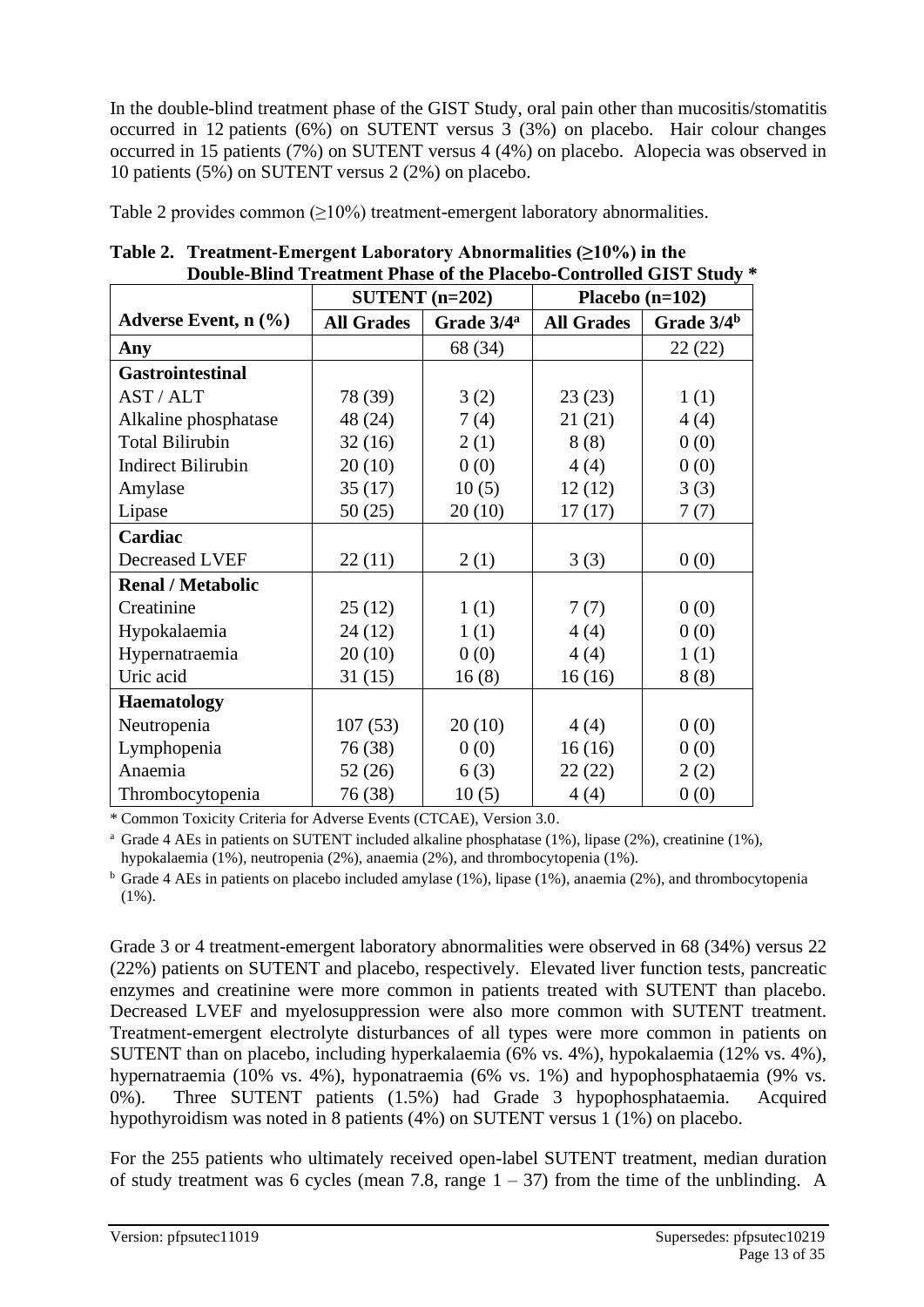total of 118 patients (46%) required dosing interruptions, and a total of 72 patients (28%) required dose reductions. The incidence of treatment-emergent adverse reactions resulting in permanent discontinuation was 20%. The most common Grade 3 or 4 treatment-related adverse reactions experienced by patients receiving SUTENT in the open-label treatment phase were fatigue (10%), hypertension (8%), asthenia (5%), diarrhoea (5%), hand-foot syndrome (5%), nausea (4%), abdominal pain (3%), anorexia (3%), mucositis (2%), vomiting (2%), and hypothyroidism (2%).

### **Adverse events in RCC studies**

## *Treatment-Naïve mRCC*

The as-treated patient population for the treatment-naïve mRCC study included 735 patients, 375 randomised to SUTENT and 360 randomised to IFN- $\alpha$ . The median duration of treatment was 11.1 months (range:  $0.4 - 46.1$ ) for SUTENT treatment and 4.1 months (range:  $0.1 - 45.6$ ) for IFN- $\alpha$  treatment. Dose reductions occurred in 194 (52%) patients on SUTENT and 98 (27%) patients on IFN- $\alpha$ . Dose interruptions occurred in 202 (54%) patients on SUTENT and 141 (39%) patients on IFN- $\alpha$ . The rates of treatment-emergent, non-fatal adverse events resulting in permanent discontinuation were 20% and 23% in the SUTENT and IFN- $\alpha$  groups, respectively. Most treatment-emergent adverse events in both study arms were Grade 1 or 2 in severity. Grade 3 or 4 treatment-emergent adverse events were reported in 77% versus 55% of patients on SUTENT versus IFN- $\alpha$ , respectively. Diarrhoea, hypertension, bleeding, mucositis, skin abnormalities and altered taste were more common in patients receiving SUTENT. Table 3 compares the incidence of common  $(\geq 10\%)$  treatment-emergent adverse events for patients receiving SUTENT versus those on IFN- $\alpha$ .

Data on treatment with SUTENT in the 169 patients enrolled in the pivotal and supportive studies in cytokine-refractory mRCC are also included in Table 3. The median duration of treatment was 5.5 months (range: 0.8-11.2) in the pivotal study and 7.7 months (range: 0.2- 16.1) in the supportive study. Dose interruptions occurred in 48 patients (45%) in the pivotal study and 45 patients (71%) in the supportive study; one or more dose reductions occurred in 23 patients (22%) in the pivotal study and 22 patients (35%) in the supportive study.

|                         |          | <b>Treatment-Naïve RCC</b> | <b>Cytokine-Refractory</b> |                       |                                                                                |                  |
|-------------------------|----------|----------------------------|----------------------------|-----------------------|--------------------------------------------------------------------------------|------------------|
|                         |          | SUTENT $(N=375)$           |                            | IFN- $\alpha$ (N=360) | SUTENT $(N=169)$                                                               |                  |
|                         |          |                            |                            |                       | All Grades Grade 3-4 <sup>a</sup> All Grades Grade 3-4 <sup>b</sup> All Grades | Grade            |
|                         | $($ %)   | $($ %)                     | $($ %)                     | (%)                   | $($ %)                                                                         | 3/4 <sup>c</sup> |
| <b>Adverse Reaction</b> |          |                            |                            |                       |                                                                                | $(\%)$           |
| Any                     | 372 (99) | 290 (77)                   | 355 (99)                   | 197(55)               | 169(100)                                                                       | 123 (73)         |
| <b>Constitutional</b>   |          |                            |                            |                       |                                                                                |                  |
| Fatigue                 | 233(62)  | 55(15)                     | 202(56)                    | 54(15)                | 125(74)                                                                        | 19(11)           |
| Asthenia                | 96(26)   | 42(11)                     | 81 (22)                    | 21(6)                 | 16(9)                                                                          | 4(2)             |
| Fever                   | 84 (22)  | 3(1)                       | 134 (37)                   | 1(1)                  | 26(15)                                                                         | 2(1)             |
| Weight decreased        | 60(16)   | 1(1)                       | 60(17)                     | 3(1)                  | 19(11)                                                                         | 1(1)             |
| Chills                  | 53 (14)  | 3(1)                       | 111(31)                    | 0(0)                  | 18(11)                                                                         | 0(0)             |
| <b>Chest Pain</b>       | 50(13)   | 7(2)                       | 24(7)                      | 3(1)                  |                                                                                |                  |
| Influenza like illness  | 18(5)    | 0(0)                       | 54(15)                     | 1(1)                  |                                                                                |                  |
| <b>Gastrointestinal</b> |          |                            |                            |                       |                                                                                |                  |
| Diarrhoea               | 246 (66) | 37(10)                     | 76(21)                     | $1 (\leq 1)$          | 93 (55)                                                                        | 8(5)             |
| Nausea                  | 216 (58) | 21(6)                      | 147 (41)                   | 6(2)                  | 92(54)                                                                         | 4(2)             |

**Table 3 Adverse Reactions Reported in ≥10% of Patients With mRCC Who Received SUTENT or IFN-\***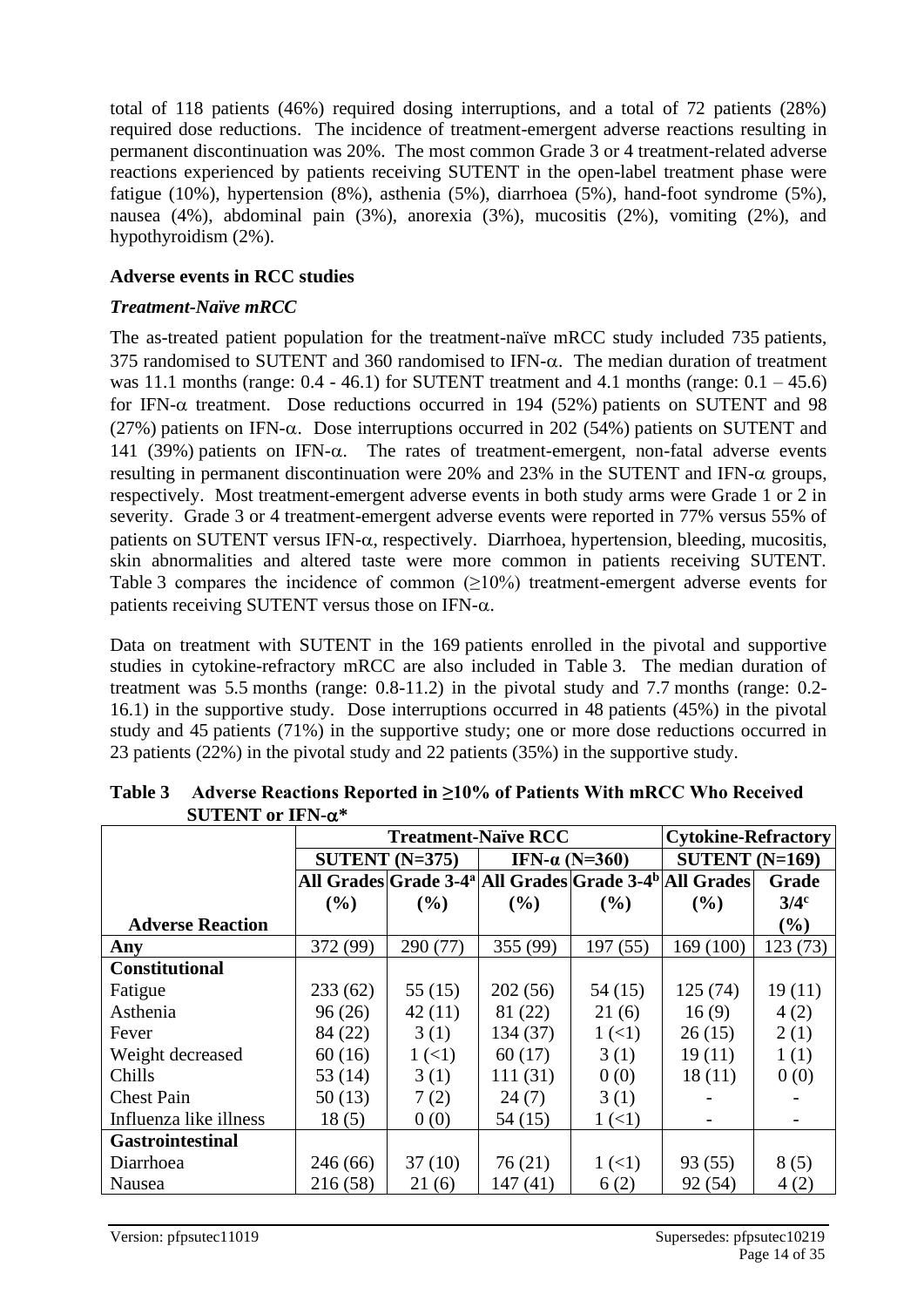|                                       | <b>Treatment-Naïve RCC</b> |                                                                                |         | <b>Cytokine-Refractory</b> |                  |                  |  |
|---------------------------------------|----------------------------|--------------------------------------------------------------------------------|---------|----------------------------|------------------|------------------|--|
|                                       | SUTENT $(N=375)$           |                                                                                |         | IFN- $\alpha$ (N=360)      | SUTENT $(N=169)$ |                  |  |
|                                       |                            | All Grades Grade 3-4 <sup>a</sup> All Grades Grade 3-4 <sup>b</sup> All Grades |         |                            |                  | Grade            |  |
|                                       | (%)                        | (%)                                                                            | (%)     | (%)                        | (%)              | 3/4 <sup>c</sup> |  |
| <b>Adverse Reaction</b>               |                            |                                                                                |         |                            |                  | (%)              |  |
| Mucositis/stomatitis                  | 178 (47)                   | 13(3)                                                                          | 19(5)   | 2(1)                       | 90(53)           | 7(4)             |  |
| Vomiting                              | 148 (39)                   | 19(5)                                                                          | 62(17)  | 4(1)                       | 63 (37)          | 7(4)             |  |
| Dyspepsia                             | 128 (34)                   | 8(2)                                                                           | 16(4)   | 0(0)                       | 77 (46)          | 1(1)             |  |
| Abdominal paind                       | 113 (30)                   | 20(5)                                                                          | 42(12)  | 5(1)                       | 34(20)           | 5(3)             |  |
| Constipation                          | 85(23)                     | 4(1)                                                                           | 49 (14) | 1(1)                       | 57 (34)          | 1(1)             |  |
| Dry mouth                             | 50(13)                     | 0(0)                                                                           | 27(7)   | 1(1)                       | 10(6)            | 0(0)             |  |
| GORD/reflux                           | 47 (12)                    | 1(1)                                                                           | 3(1)    | 0(0)                       |                  |                  |  |
| oesophagitis                          |                            |                                                                                |         |                            |                  |                  |  |
| Flatulence                            | 52 (14)                    | 0(0)                                                                           | 8(2)    | 0(0)                       | 24(14)           | 0(0)             |  |
| Oral pain                             | 54 (14)                    | 2(1)                                                                           | 2(1)    | 0(0)                       |                  |                  |  |
| Glossodynia                           | 40(11)                     | 0(0)                                                                           | 2(1)    | 0(0)                       | 25(15)           | 0(0)             |  |
| Haemorrhoids                          | 38(10)                     | 0(0)                                                                           | 6(2)    | 0(0)                       |                  |                  |  |
| Cardiac                               |                            |                                                                                |         |                            |                  |                  |  |
| Hypertension                          | 127(34)                    | 50(13)                                                                         | 13(4)   | 1(1)                       | 48 (28)          | 10(6)            |  |
| Oedema peripheral                     | 91 (24)                    | 7(2)                                                                           | 17(5)   | 2(1)                       | 28(17)           | 1(1)             |  |
| Ejection fraction                     | 61(16)                     | 10(3)                                                                          | 19(5)   | 6(2)                       |                  |                  |  |
| decreased                             |                            |                                                                                |         |                            |                  |                  |  |
|                                       |                            |                                                                                |         |                            |                  |                  |  |
| <b>Dermatology</b>                    |                            |                                                                                |         |                            |                  |                  |  |
| Rash                                  | 109(29)                    | 6(2)                                                                           | 39(11)  | 1(1)                       | 64 (38)          | 1(1)             |  |
| Hand-foot syndrome                    | 108(29)                    | 32(8)                                                                          | 3(1)    | 0(0)                       | 21(12)           | 5(3)             |  |
| Skin discolouration/                  | 94 (25)                    | 1(1)                                                                           | 0(0)    | 0(0)                       | 55 (33)          | 0(0)             |  |
| yellow skin                           |                            |                                                                                |         |                            |                  |                  |  |
| Dry skin                              | 85(23)                     | 1(1)                                                                           | 26(7)   | 0(0)                       | 29(17)           | 0(0)             |  |
| Hair colour changes                   | 75 (20)                    | 0(0)                                                                           | 1(1)    | 0(0)                       | 29(17)           | 0(0)             |  |
| Alopecia                              | 51 (14)                    | 0(0)                                                                           | 34(9)   | 0(0)                       | 20(12)           | 0(0)             |  |
| Erythema                              | 46(12)                     | $2 \left( \leq 1 \right)$                                                      | 5(1)    | 0(0)                       |                  |                  |  |
| Pruritus                              | 44 (12)                    | 1(1)                                                                           | 24(7)   | 1(1)                       |                  |                  |  |
| <b>Neurology</b>                      |                            |                                                                                |         |                            |                  |                  |  |
| Altered taste <sup>e</sup>            | 178 (47)                   | 1(1)                                                                           | 54(15)  | 0(0)                       | 73(43)           | 0(0)             |  |
| Headache                              | 86 (23)                    | 4(1)                                                                           | 69 (19) | 0(0)                       | 43(25)           | 2(1)             |  |
| <b>Dizziness</b>                      | 43(11)                     | $2 \left( \leq 1 \right)$                                                      | 50(14)  | 2(1)                       | 27(16)           | 3(2)             |  |
| <b>Musculoskeletal</b>                |                            |                                                                                |         |                            |                  |                  |  |
| Back pain                             | 105(28)                    | 19(5)                                                                          | 52(14)  | 7(2)                       | 29(17)           | 1(1)             |  |
| Arthralgia                            | 111(30)                    | 10(3)                                                                          | 69(19)  | 4(1)                       | 48 (28)          | 2(1)             |  |
| Pain in extremity/limb<br>discomfort  | 150(40)                    | 19(5)                                                                          | 107(30) | 7(2)                       |                  |                  |  |
|                                       |                            |                                                                                |         |                            |                  |                  |  |
| Myalgia/limb pain<br><b>Endocrine</b> | 46 (12)                    | 4(1)                                                                           | 68 (19) | 3(1)                       | 60(36)           | 2(2)             |  |
| Hypothyroidism                        | 61 (16)                    | 6(2)                                                                           |         | 0(0)                       |                  |                  |  |
| <b>Respiratory</b>                    |                            |                                                                                | 3(1)    |                            |                  |                  |  |
| Cough                                 | 100(27)                    | 3(1)                                                                           | 51(14)  | 1(1)                       | 29 (17)          | 1(1)             |  |
| Dyspnoea                              | 99 (26)                    | 24(6)                                                                          | 71(20)  | 15(4)                      | 47(28)           | 8(5)             |  |
| Nasopharyngitis                       | 54 (14)                    | 0(0)                                                                           | 8(2)    | 0(0)                       |                  |                  |  |
|                                       |                            |                                                                                |         |                            |                  |                  |  |

**Table 3 Adverse Reactions Reported in ≥10% of Patients With mRCC Who Received SUTENT or IFN-\***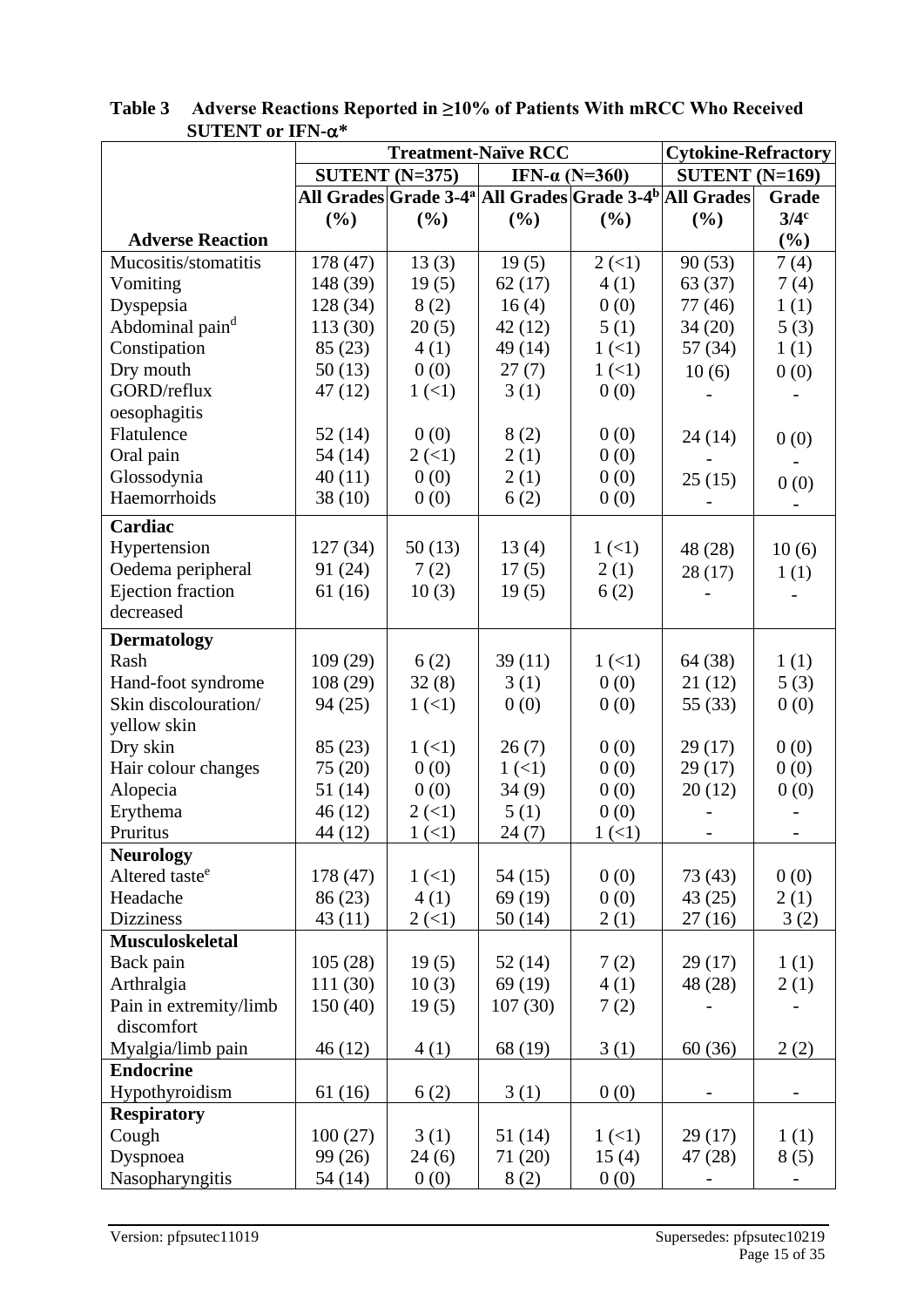|                             |          | <b>Treatment-Naïve RCC</b> | <b>Cytokine-Refractory</b> |                                                                                |                  |         |
|-----------------------------|----------|----------------------------|----------------------------|--------------------------------------------------------------------------------|------------------|---------|
|                             |          | SUTENT $(N=375)$           | IFN- $\alpha$ (N=360)      |                                                                                | SUTENT $(N=169)$ |         |
|                             |          |                            |                            | All Grades Grade 3-4 <sup>a</sup> All Grades Grade 3-4 <sup>b</sup> All Grades |                  | Grade   |
|                             | (%)      | $($ %)                     | (%)                        | (%)                                                                            | $($ %)           | $3/4^c$ |
| <b>Adverse Reaction</b>     |          |                            |                            |                                                                                |                  | (%)     |
| Oropharyngeal pain          | 51(14)   | $2 \left( \leq 1 \right)$  | 9(2)                       | 0(0)                                                                           |                  |         |
| Upper respiratory tract     | 43(11)   | $2 \left( \leq 1 \right)$  | 9(2)                       | 0(0)                                                                           |                  |         |
| infection                   |          |                            |                            |                                                                                |                  |         |
| <b>Metabolism/Nutrition</b> |          |                            |                            |                                                                                |                  |         |
| Anorexia <sup>f</sup>       | 182 (48) | 11(3)                      | 153(42)                    | 7(2)                                                                           | 53 $(31)$        | 1(1)    |
| Dehydration                 | 37(10)   | 10(3)                      | 19(5)                      | $3 \left( \leq 1 \right)$                                                      | 19(11)           | 5(3)    |
| <b>Haemorrhage/Bleeding</b> |          |                            |                            |                                                                                |                  |         |
| Bleeding, all sites         | 140 (37) | $16(4)^{g}$                | 35(10)                     | 3(1)                                                                           | 44(26)           | 1(1)    |
| Psychiatric                 |          |                            |                            |                                                                                |                  |         |
| Insomnia                    | 57(15)   | $3 \left( \leq 1 \right)$  | 37(10)                     | 0(0)                                                                           | 22(13)           | 1(1)    |
| Depressionh                 | 40(11)   | 0(0)                       | 51 (14)                    | 5(1)                                                                           | 14(8)            | 1(1)    |

**Table 3 Adverse Reactions Reported in ≥10% of Patients With mRCC Who Received SUTENT or IFN-\***

\*Common Terminology Criteria for Adverse Events (CTCAE), Version 3.0.

Abbreviations: ARs=adverse reactions; IFN=interferon- $\alpha$ ; N=number of patients; RCC=renal cell carcinoma.

<sup>a</sup> Grade 4 ARs in patients on SUTENT included back pain (1%), arthralgia (<1%), dyspnoea (<1%),

asthenia (<1%), fatigue (<1%), limb pain (<1%) and rash (<1%).

<sup>b</sup> Grade 4 ARs in patients on IFN-α included dyspnoea (1%), fatigue (1%), abdominal pain (<1%), and depression  $(<1\%)$ .

 $\degree$ There were no Grade 4 adverse events among the events reported with a  $\geq$ 10% incidence in the cytokine-

refractory mRCC population.

<sup>d</sup> Includes flank pain.

e Includes ageusia, hypogeusia, and dysgeusia.

f Includes decreased appetite.

<sup>g</sup> Includes 1 patient with Grade 5 gastric haemorrhage.

h Includes depressed mood.

Other significant adverse events occurring in cytokine-refractory mRCC patients receiving SUTENT included peripheral neuropathy (10%), appetite disturbance (9%), blistering of the skin (7%), periorbital oedema (7%) and increased lacrimation (6%).

Common treatment-emergent laboratory abnormalities reported in treatment-naïve patients are presented in Table 4.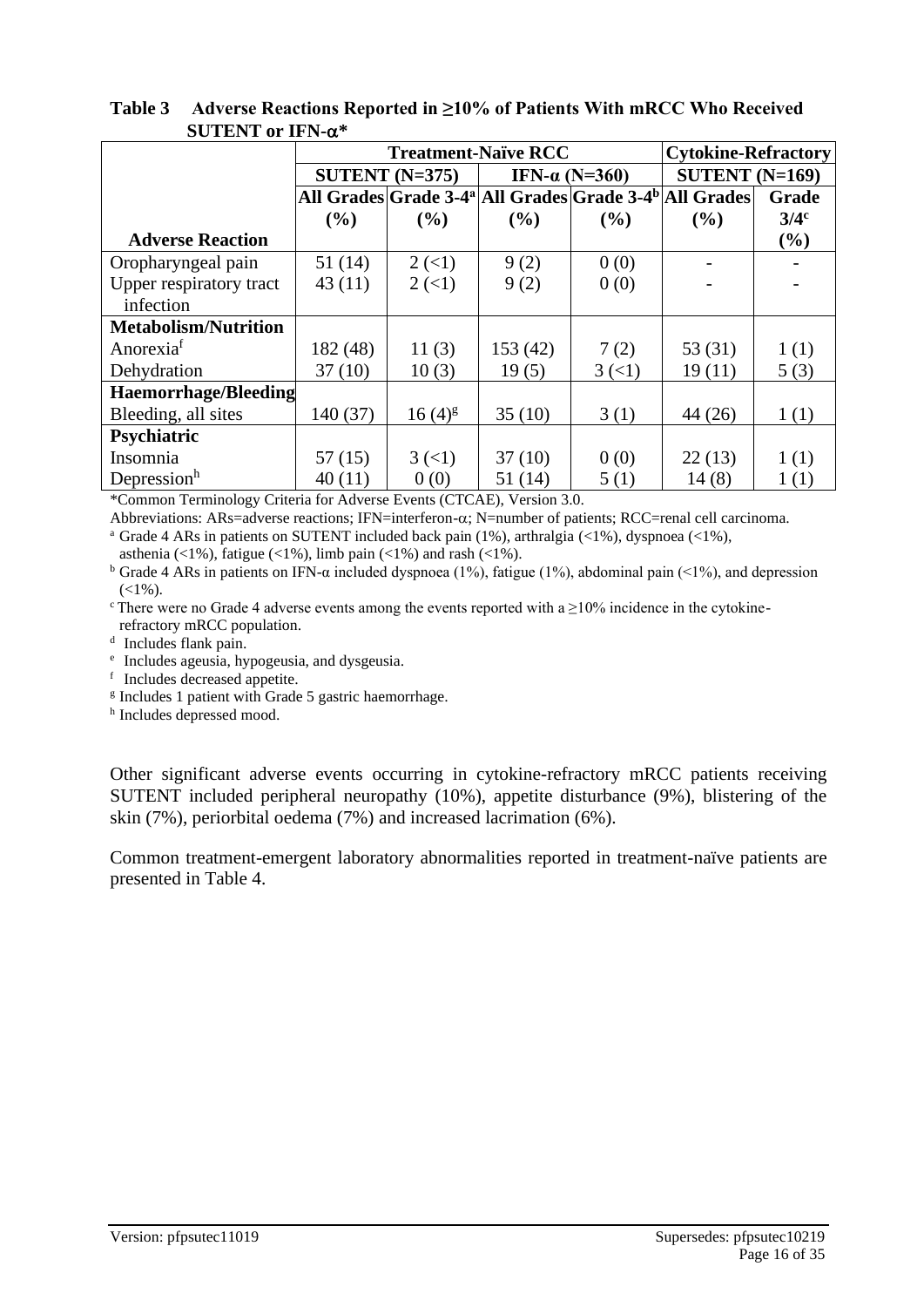|                             | <b>Treatment-Naïve RCC</b> |              |                       |              |  |  |  |
|-----------------------------|----------------------------|--------------|-----------------------|--------------|--|--|--|
|                             | SUTENT $(N=375)$           |              | IFN- $\alpha$ (N=360) |              |  |  |  |
|                             | All Grades*                | Grade 3-4*,a | All Grades*           | Grade 3-4*,b |  |  |  |
| <b>Laboratory Parameter</b> | (%)                        | (%)          | (%)                   | (%)          |  |  |  |
| <b>Gastrointestinal</b>     |                            |              |                       |              |  |  |  |
| <b>AST</b>                  | 211 (56)                   | 6(2)         | 136 (38)              | 8(2)         |  |  |  |
| <b>ALT</b>                  | 192(51)                    | 10(3)        | 144(40)               | 9(2)         |  |  |  |
| Lipase                      | 211 (56)                   | 69(18)       | 165(46)               | 29(8)        |  |  |  |
| Alkaline phosphatase        | 171 (46)                   | 7(2)         | 132(37)               | 6(2)         |  |  |  |
| Amylase                     | 130(35)                    | 22(6)        | 114 (32)              | 12(3)        |  |  |  |
| Total bilirubin             | 75 (20)                    | 3(1)         | 8(2)                  | 0(0)         |  |  |  |
| Indirect bilirubin          | 49 (13)                    | 4(1)         | 3(1)                  | 0(0)         |  |  |  |
| <b>Renal/Metabolic</b>      |                            |              |                       |              |  |  |  |
| Creatinine                  | 262 (70)                   | 2(1)         | 183(51)               | 1(1)         |  |  |  |
| Creatine kinase             | 183 (49)                   | 9(2)         | 40(11)                | 4(1)         |  |  |  |
| Uric acid                   | 173 (46)                   | 54(14)       | 119(33)               | 29(8)        |  |  |  |
| Calcium decreased           | 156(42)                    | 4(1)         | 145(40)               | 4(1)         |  |  |  |
| Phosphorus                  | 116(31)                    | 22(6)        | 87(24)                | 23(6)        |  |  |  |
| Albumin                     | 106(28)                    | 4(1)         | 72 (20)               | 0(0)         |  |  |  |
| Glucose increased           | 86 (23)                    | 21(6)        | 55 $(15)$             | 22(6)        |  |  |  |
| Sodium decreased            | 75 (20)                    | 31(8)        | 55 $(15)$             | 13(4)        |  |  |  |
| Glucose decreased           | 65(17)                     | 0(0)         | 43 (12)               | 1(1)         |  |  |  |
| Potassium increased         | 61(16)                     | 13(3)        | 61(17)                | 15(4)        |  |  |  |
| Calcium increased           | 50(13)                     | 2(1)         | 35(10)                | 5(1)         |  |  |  |
| Potassium decreased         | 49 (13)                    | 3(1)         | 7(2)                  | 1(1)         |  |  |  |
| Sodium increased            | 48 (13)                    | 0(0)         | 38(10)                | 0(0)         |  |  |  |
| <b>Haematology</b>          |                            |              |                       |              |  |  |  |
| Neutrophils                 | 289 (77)                   | 65(17)       | 178 (49)              | 31(9)        |  |  |  |
| Haemoglobin                 | 298 (79)                   | 29(8)        | 250(69)               | 18(5)        |  |  |  |
| Platelets                   | 255 (68)                   | 35(9)        | 85(24)                | 2(1)         |  |  |  |
| Lymphocytes                 | 256 (68)                   | 66 (18)      | 245 (68)              | 93 (26)      |  |  |  |
| Leukocytes                  | 293 (78)                   | 29(8)        | 202(56)               | 8(2)         |  |  |  |

**Table 4. Laboratory Abnormalities Reported in ≥10% of Treatment-Naïve RCC Patients Who Received SUTENT or IFN-**

\* Common Terminology Criteria for Adverse Events (CTCAE), version 3.0.

Abbreviations: ALT=alanine aminotransferase; AST=aspartate aminotransferase; IFN=interferon-α; N=number of patients; RCC=renal cell carcinoma.

Grade 4 laboratory abnormalities in patients on SUTENT included uric acid (14%), lipase (3%), neutrophils (2%), lymphocytes (2%), haemoglobin (2%), platelets (1%), amylase (1%), ALT (<1%), creatine kinase (<1%), creatinine (<1%), glucose increased (<1%), calcium decreased (<1%), phosphorous (<1%), potassium increased (<1%), and sodium decreased (<1%).

<sup>b</sup> Grade 4 laboratory abnormalities in patients on IFN- $\alpha$  included uric acid (8%), lymphocytes (2%), lipase (1%), neutrophils (1%), amylase (<1%), calcium increased (<1%), glucose decreased (<1%), potassium increased  $(<1\%)$ , and haemoglobin  $(<1\%)$ .

## **Long-term safety in mRCC**

The long-term safety of sunitinib in patients with mRCC was analysed in a published study of data from 9 completed clinical studies conducted in the first-line, bevacizumab-refractory and cytokine refractory treatment settings. The analysis included 5739 patients, of whom 807 (14%) were treated for >2 years up to 6 years; 77 (1%) received treatment for >5 years.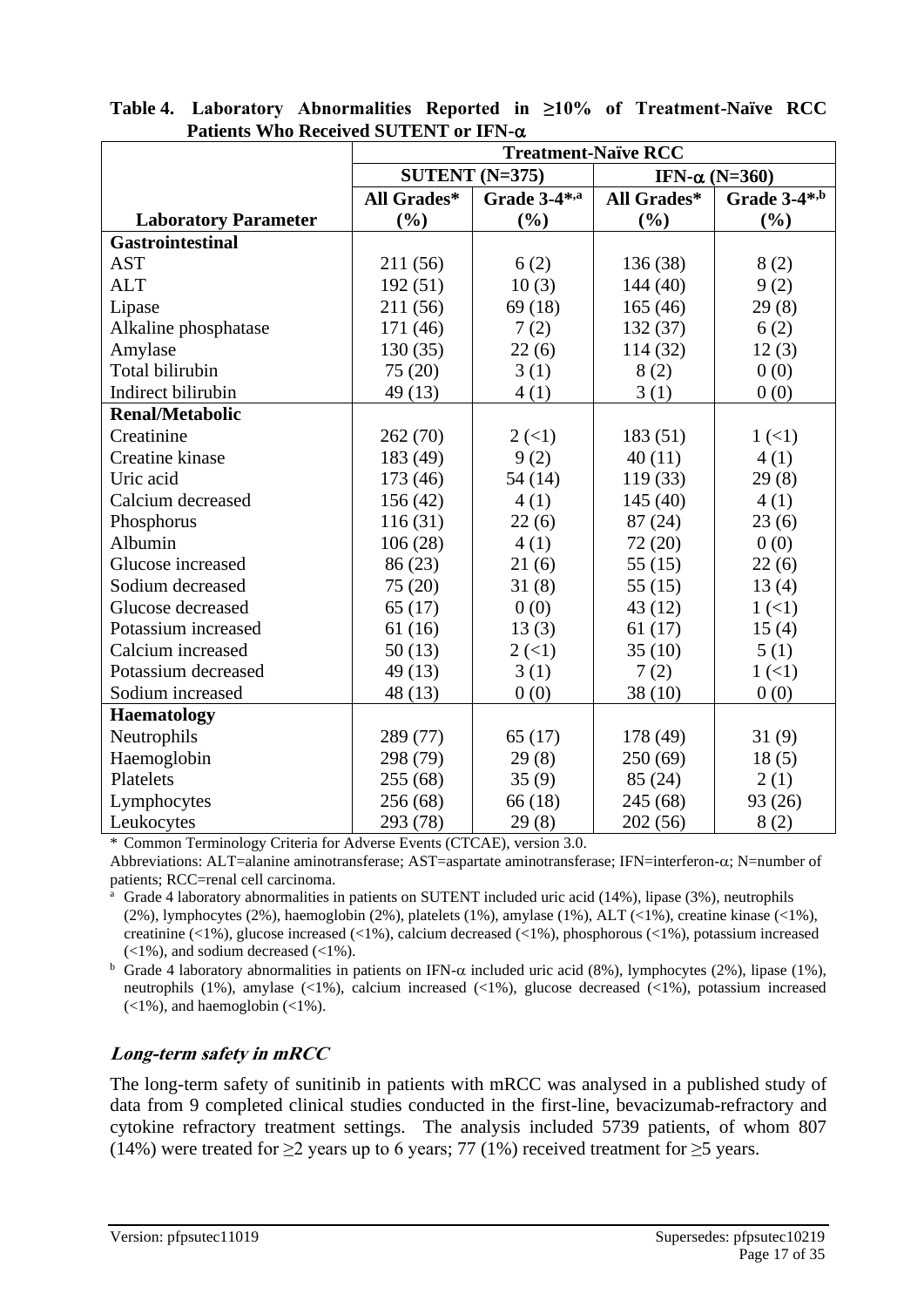Prolonged treatment with sunitinib was not associated with new types of treatment-related adverse events. Hypothyroidism occurred early as well as late during treatment with sunitinib. Interval analysis showed frequency increasing from 14% at 0–<1 year to 42% at 5–<6 years, indicating that new cases were occurring. See Section 4.4 Special warnings and precautions for use.

Cumulative analysis showed that for the most common Grade 3/4 treatment-related AEs during the first year, frequencies increased over the 6 year period as follows: hand-foot syndrome from 9% to 13%, hypertension 8% to 12%, fatigue 7% to 11%, thrombocytopenia 6% to 7%, neutropenia 6% to 9%, and diarrhoea 5% to 11%. Grade 3/4 anaemia increased from 1% to 4%.

## **Adverse events in the phase 3 pancreatic NET study**

The median number of days on treatment was 139 days (range 13-532 days) for patients on SUTENT and 113 days (range 1-614 days) for patients on placebo. Nineteen patients (23%) on SUTENT and 3 patients (4%) on placebo were on study for  $>1$  year. Dose interruptions occurred in 25 patients (30%) on SUTENT and 10 patients (12%) on placebo. Dose reductions occurred in 26 patients (31%) on SUTENT and 9 patients (11%) on placebo. Discontinuation rates due to adverse events were 22% for SUTENT and 17% for placebo.

Most treatment-emergent adverse events in both study arms were Grade 1 or 2 in severity. Grade 3 or 4 treatment-emergent adverse events were reported in 54% versus 50% of patients on SUTENT versus placebo, respectively. Table 5 compares the incidence of common  $(≥10%)$ treatment-emergent adverse events for patients receiving SUTENT and reported more commonly in patients receiving SUTENT than in patients receiving placebo.

|                                                     | <b>Pancreatic NET</b> |                        |                   |           |  |  |  |
|-----------------------------------------------------|-----------------------|------------------------|-------------------|-----------|--|--|--|
| <b>Adverse event</b><br>$n\left(\frac{0}{0}\right)$ |                       | $SUTENT$ (n=83)        | Placebo $(n=82)$  |           |  |  |  |
|                                                     | <b>All Grades</b>     | Grade 3/4 <sup>a</sup> | <b>All Grades</b> | Grade 3/4 |  |  |  |
| Any                                                 | 82 (99)               | 45 (54)                | 78 (95)           | 41(50)    |  |  |  |
| <b>Constitutional</b>                               |                       |                        |                   |           |  |  |  |
| Asthenia                                            | 28 (34)               | 4(5)                   | 22(27)            | 3(4)      |  |  |  |
| Fatigue                                             | 27(33)                | 4(5)                   | 22(27)            | 7(9)      |  |  |  |
| Weight decreased                                    | 13(16)                | 1(1)                   | 9(11)             | 0(0)      |  |  |  |
| <b>Gastrointestinal</b>                             |                       |                        |                   |           |  |  |  |
| Diarrhoea                                           | 49 (59)               | 4(5)                   | 32(39)            | 2(2)      |  |  |  |
| Stomatitis/oral Syndromes <sup>b</sup>              | 40(48)                | 5(6)                   | 15(18)            | 0(0)      |  |  |  |
| Nausea                                              | 37(45)                | 1(1)                   | 24(29)            | 1(1)      |  |  |  |
| Vomiting                                            | 28 (34)               | 0(0)                   | 25(31)            | 2(2)      |  |  |  |
| Dyspepsia                                           | 12(15)                | 0(0)                   | 5(6)              | 0(0)      |  |  |  |
| Abdominal pain - upper                              | 11(13)                | 1(1)                   | 6(7)              | 0(0)      |  |  |  |
| Cardiac                                             |                       |                        |                   |           |  |  |  |
| Hypertension                                        | 22(27)                | 8(10)                  | 4(5)              | 1(1)      |  |  |  |

#### **Table 5.Adverse Events Reported in the Phase 3 Pancreatic NET Study in at Least 10% of Patients who Received SUTENT and More Commonly Than in Patients Given Placebo\***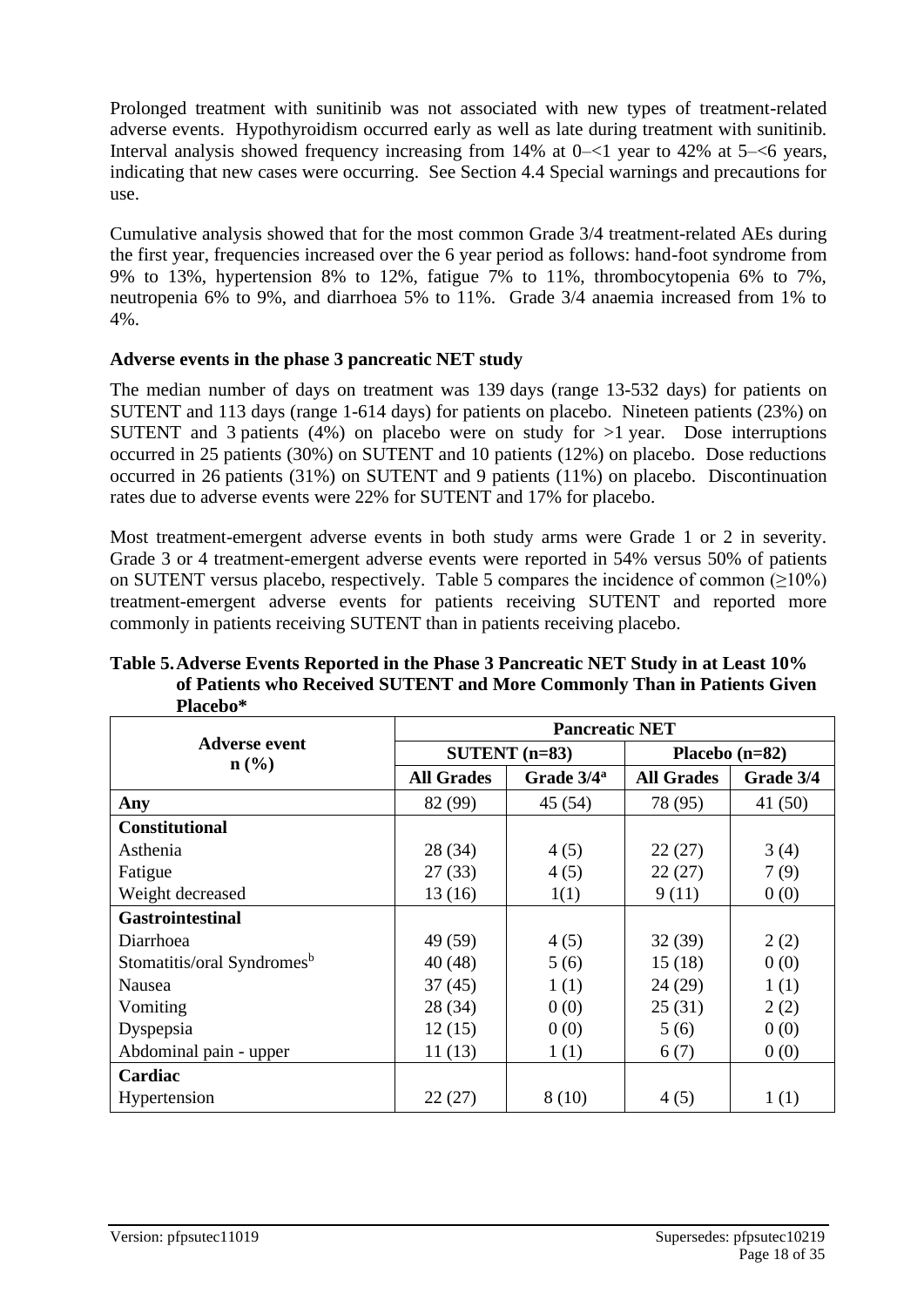|                                                     | <b>Pancreatic NET</b> |                        |                   |           |  |  |
|-----------------------------------------------------|-----------------------|------------------------|-------------------|-----------|--|--|
| <b>Adverse event</b><br>$n\left(\frac{0}{0}\right)$ |                       | $SUTENT$ (n=83)        | Placebo $(n=82)$  |           |  |  |
|                                                     | <b>All Grades</b>     | Grade 3/4 <sup>a</sup> | <b>All Grades</b> | Grade 3/4 |  |  |
| <b>Dermatology</b>                                  |                       |                        |                   |           |  |  |
| Hair colour changes                                 | 24 (29)               | 1(1)                   | 1(1)              | 0(0)      |  |  |
| Hand-foot syndrome                                  | 19(23)                | 5(6)                   | 2(2)              | 0(0)      |  |  |
| Rash                                                | 15(18)                | 0(0)                   | 4(5)              | 0(0)      |  |  |
| Dry skin                                            | 12(15)                | 0(0)                   | 9(11)             | 0(0)      |  |  |
| <b>Neurology</b>                                    |                       |                        |                   |           |  |  |
| Dysgeusia                                           | 17(21)                | 0(0)                   | 4(5)              | 0(0)      |  |  |
| Headache                                            | 15(18)                | 0(0)                   | 11(13)            | 1(1)      |  |  |
| <b>Musculoskeletal</b>                              |                       |                        |                   |           |  |  |
| Arthralgia                                          | 12(15)                | 0(0)                   | 5(6)              | 0(0)      |  |  |
| Psychiatric                                         |                       |                        |                   |           |  |  |
| Insomnia                                            | 15(18)                | 0(0)                   | 10(12)            | 0(0)      |  |  |
| <b>Haemorrhage/Bleeding</b>                         |                       |                        |                   |           |  |  |
| Bleeding events <sup>c</sup>                        | 18 (22)               | 0(0)                   | 8(10)             | 3(4)      |  |  |
| Epistaxis                                           | 17(21)                | 1(1)                   | 4(5)              | 0(0)      |  |  |

\* Common Terminology Criteria for Adverse Events (CTCAE), Version 3.0.

<sup>a</sup> Grade 4 AEs in patients on SUTENT included fatigue (1%).

 $\mathbf b$ Includes aphthous stomatitis, gingival pain, gingivitis, glossitis, glossodynia, mouth ulceration, oral discomfort, oral pain, tongue ulceration, mucosal dryness, mucosal inflammation, and dry mouth.

c Includes hematemesis, hematochezia, hematoma, hemoptysis, hemorrhage, melena, and metrorrhagia.

Table 6 provides common  $(\geq 10\%)$  treatment-emergent laboratory abnormalities.

| Table 6. Laboratory Abnormalities Reported in the Phase 3 Pancreatic NET Study in at |
|--------------------------------------------------------------------------------------|
| <b>Least 10% of Patients Who Received SUTENT</b>                                     |

|                              | <b>Pancreatic NET</b> |               |                         |                |             |                         |
|------------------------------|-----------------------|---------------|-------------------------|----------------|-------------|-------------------------|
| <b>Laboratory Parameter,</b> |                       | <b>SUTENT</b> |                         | <b>Placebo</b> |             |                         |
| $n\left(\frac{0}{0}\right)$  | N                     | All Grades*   | Grade 3/4 <sup>*a</sup> | N              | All Grades* | Grade 3/4 <sup>*b</sup> |
| <b>Gastrointestinal</b>      |                       |               |                         |                |             |                         |
| <b>AST</b>                   | 82                    | 59 (72)       | 4(5)                    | 80             | 56 (70)     | 2(3)                    |
| <b>ALT</b>                   | 82                    | 50(61)        | 3(4)                    | 80             | 44 (55)     | 2(3)                    |
| Alkaline phosphatase         | 82                    | 52(63)        | 8(10)                   | 80             | 56 (70)     | 9(11)                   |
| Total bilirubin              | 82                    | 30(37)        | 1(1)                    | 80             | 22(28)      | 3(4)                    |
| Amylase                      | 74                    | 15(20)        | 3(4)                    | 74             | 7(10)       | 1(1)                    |
| Lipase                       | 75                    | 13(17)        | 4(5)                    | 72             | 8 (11)      | 3(4)                    |
| <b>Renal/Metabolic</b>       |                       |               |                         |                |             |                         |
| Glucose increased            | 82                    | 58 (71)       | 10(12)                  | 80             | 62(78)      | 14(18)                  |
| Albumin                      | 81                    | 33(41)        | 1(1)                    | 79             | 29(37)      | 1(1)                    |
| Phosphorus                   | 81                    | 29(36)        | 6(7)                    | 77             | 17(22)      | 4(5)                    |
| Calcium decreased            | 82                    | 28 (34)       | 0(0)                    | 80             | 15(19)      | 0(0)                    |
| Sodium decreased             | 82                    | 24 (29)       | 2(2)                    | 80             | 27(34)      | 2(3)                    |
| Creatinine                   | 82                    | 22(27)        | 4(5)                    | 80             | 22(28)      | 4(5)                    |
| Glucose decreased            | 82                    | 18 (22)       | 2(2)                    | 80             | 12(15)      | 3(4)                    |
| Potassium decreased          | 82                    | 17(21)        | 3(4)                    | 80             | 11(14)      | 0(0)                    |
| Magnesium decreased          | 52                    | 10(19)        | 0(0)                    | 39             | 4(10)       | 0(0)                    |
| Potassium increased          | 82                    | 15(18)        | 1(1)                    | 80             | 9(11)       | 1(1)                    |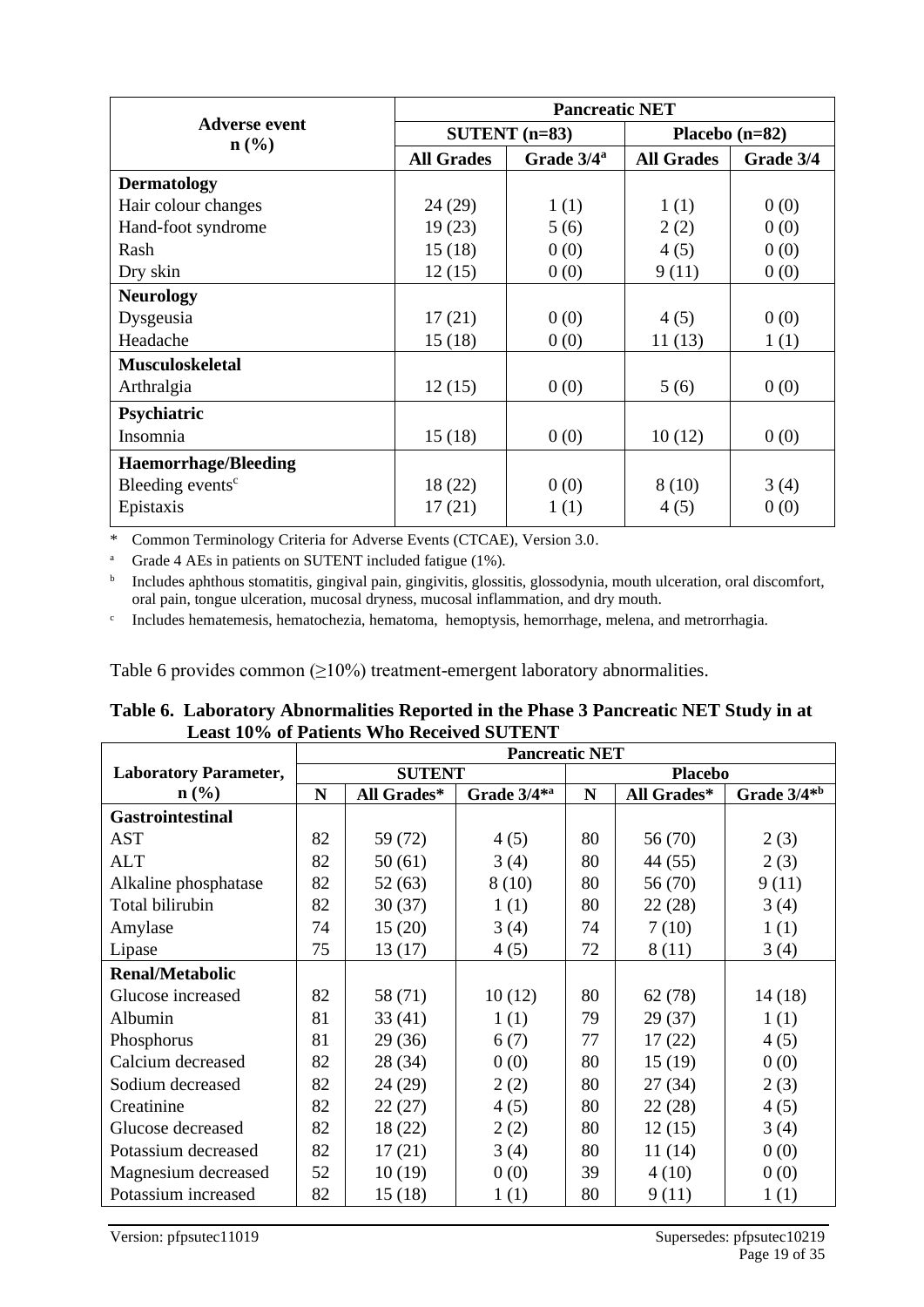| <b>Haematology</b> |    |         |        |    |         |      |
|--------------------|----|---------|--------|----|---------|------|
| Neutrophils        | 82 | 58 (71) | 13(16) | 80 | 13(16)  | 0(0) |
| Haemoglobin        | 82 | 53(65)  | 0(0)   | 80 | 44 (55) | 1(1) |
| Platelets          | 82 | 49(60)  | 4(5)   | 80 | 12(15)  | 0(0) |
| Lymphocytes        | 82 | 46 (56) | 6(7)   | 80 | 28(35)  | 3(4) |

\* Common Terminology Criteria for Adverse Events (CTCAE), Version 3.0.

<sup>a</sup> Grade 4 laboratory abnormalities in patients on SUTENT included creatinine (4%), lipase (4%), glucose decreased (2%), glucose increased (2%), neutrophils (2%), ALT (1%), AST (1%), platelets (1%), potassium increased (1%) and total bilirubin (1%).

<sup>b</sup> Grade 4 laboratory abnormalities in patients on placebo included creatinine (3%), alkaline phosphatase (1%), glucose increased (1%) and lipase (1%).

#### **Post-marketing experience**

The following adverse events have been identified during post-approval use of sunitinib (see also Section 4.4 Special warnings and precautions for use). Since these reactions are reported voluntarily from a population of uncertain size, it is not always possible to reliably estimate their frequency or establish a causal relationship to drug exposure.

#### **Blood and lymphatic system disorders**

Pancytopenia has been reported. Rare cases of thrombotic microangiopathy, some with fatal outcome, have been reported. Temporary suspension of sunitinib is recommended; following resolution, treatment may be resumed at the discretion of the treating physician (see Section 4.4 Special warnings and precautions for use, Thrombotic microangiopathy).

#### **Cardiac disorders**

Cardiac failure, cardiomyopathy, myocardial ischaemia, myocardial infarction and left ventricular failure, some with fatal outcome, have been reported. Congestive cardiac failure, prolonged QT interval and torsade de pointes have been reported.

#### **Endocrine disorders**

Cases of hyperthyroidism, some followed by hypothyroidism, have been reported in clinical trials and through post-marketing experience (see Section 4.4 Special warnings and precautions for use, Thyroid dysfunction). Cases of thyroiditis have also been reported.

#### **Gastrointestinal disorders**

Pancreatitis, gastrointestinal perforation and oesophagitis have been reported.

#### **Haemorrhagic events**

Cases of pulmonary, GI, tumour, urinary tract and brain haemorrhage, some fatal, have been reported. Cases of fatal haemorrhage associated with thrombocytopenia have been reported.

### **Hepatobiliary disorders**

Cases of hepatic failure and cholecystitis, particularly acalculous cholecystitis, have been reported.

#### **Immune system disorders**

Hypersensitivity reactions, including angioedema, have been reported.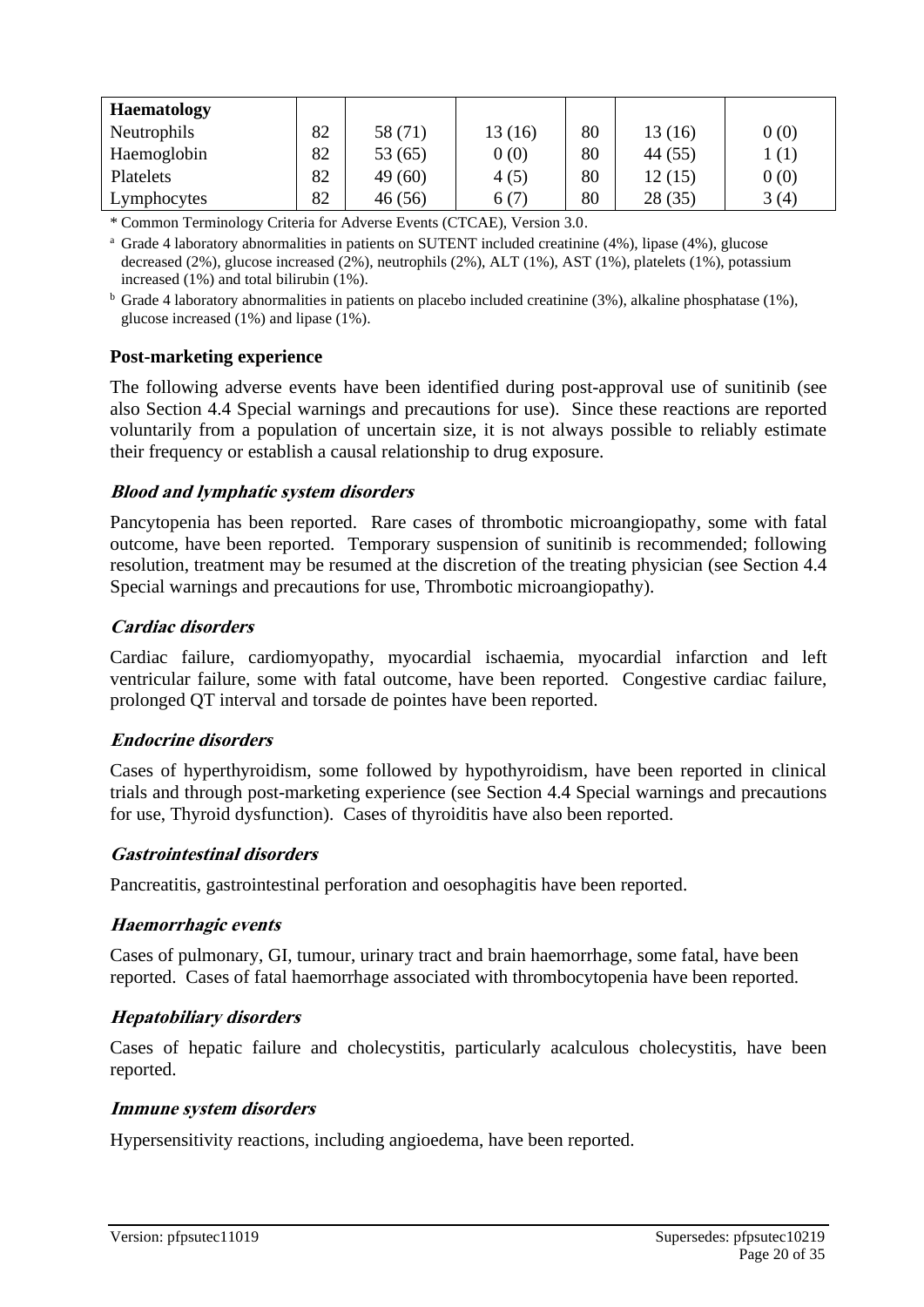### **Infections and infestations**

Cases of serious infection (with or without neutropenia), in some cases with fatal outcome, have been reported. The infections observed most commonly with sunitinib treatment are infections typically seen in cancer patients, including respiratory infections (e.g. pneumonia, bronchitis), urinary tract infections, skin infections (e.g. cellulitis), sepsis/septic shock and abscess (e.g. oral, genital, anorectal, skin, limb, visceral). Infections may be bacterial (e.g. intra-abdominal, osteomyelitis), viral (e.g. nasopharyngitis, oral herpes) or fungal (e.g. candidiasis: oral, oesophageal). Rare cases of necrotising fasciitis, including of the perineum, sometimes fatal, have been reported (see Section 4.4 Special warnings and precautions for use).

## **Investigations**

Increased TSH and blood uric acid have been reported.

## **Metabolism and nutrition disorders**

Cases of tumour lysis syndrome (TLS), some fatal, have been reported in patients treated with sunitinib.

Decreases in blood glucose, in some cases clinically symptomatic, have been reported (see Section 4.4 Special warnings and precautions for use, Hypoglycaemia).

## **Musculoskeletal and connective tissue disorders**

Cases of myopathy and/or rhabdomyolysis, with or without acute renal failure, in some cases with fatal outcome, have been reported. Most of these patients had pre-existing risk factors and/or were receiving concomitant medications known to be associated with these adverse reactions. Patients with signs or symptoms of muscle toxicity should be managed as per standard medical practice.

Cases of fistula formation, sometimes associated with tumour necrosis and/or regression, in some cases with fatal outcome, have been reported.

Cases of osteonecrosis of the jaw (ONJ) have been reported in patients treated with sunitinib, most of which occurred in patients who had identified risk factors for ONJ, in particular exposure to IV bisphosphonates and/or a history of dental disease requiring invasive dental procedures (see Section 4.4 Special warnings and precautions for use).

### **Nervous system disorders**

Taste disturbances, including ageusia, have been reported.

### **Renal and urinary disorders**

Cases of renal impairment and/or failure, in some cases with fatal outcome, have been reported.

Cases of proteinuria and rare cases of nephrotic syndrome have been reported (see Section 4.4 Special warnings and precautions for use).

### **Respiratory, thoracic and mediastinal disorders**

Pulmonary embolism, in some cases with fatal outcome, has been reported. Cases of pleural effusion have been reported.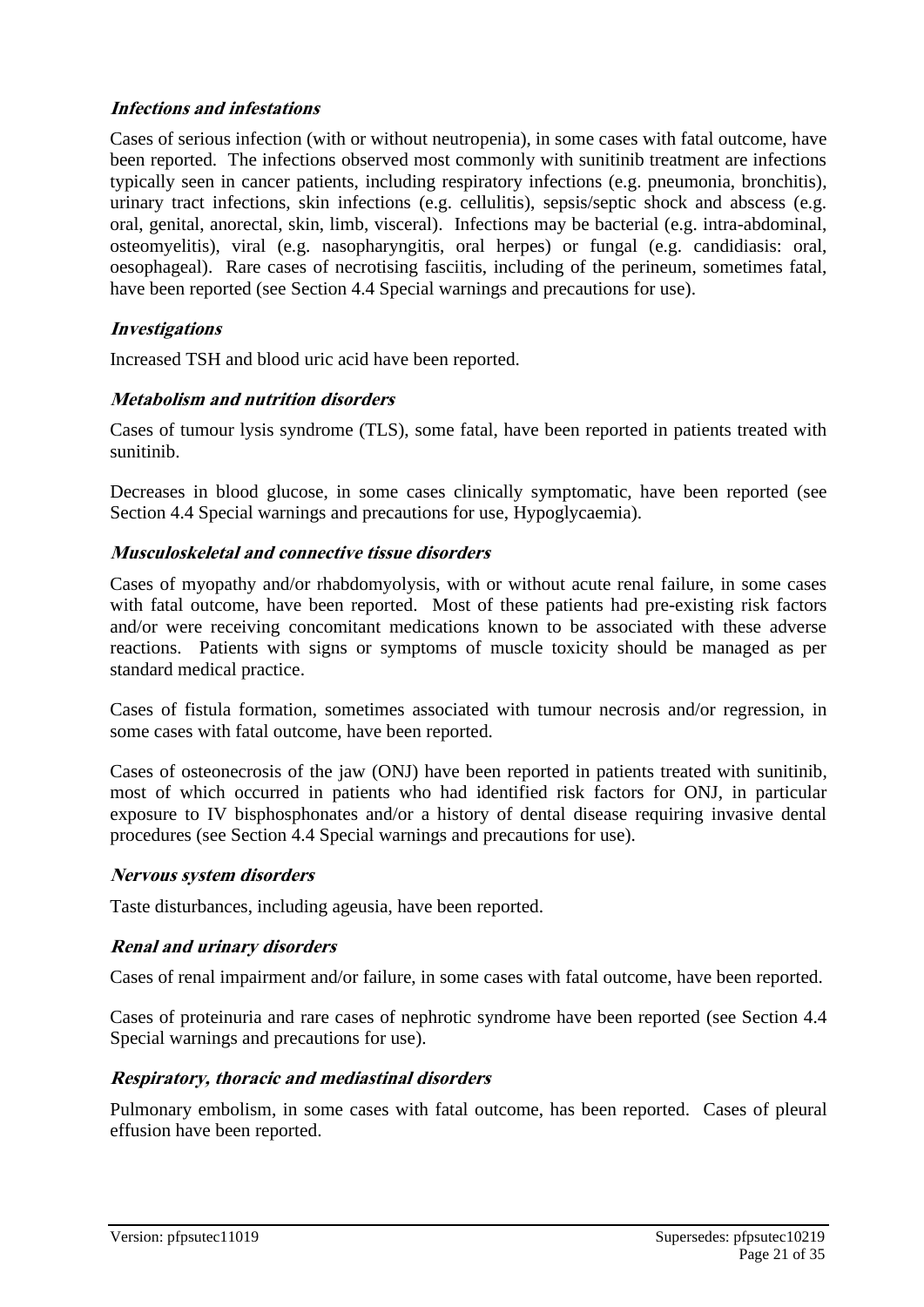## **Skin and subcutaneous tissue disorders**

Cases of erythema multiforme, pyoderma gangrenosum and Stevens-Johnson syndrome have been reported.

### **Vascular disorders**

Cases of arterial thromboembolic events (ATE), sometimes fatal, have been reported in patients treated with sunitinib. The most frequent events included cerebrovascular accident, transient ischaemic attack and cerebral infarction. Risk factors associated with ATE, in addition to the underlying malignant disease and age  $\geq 65$  years, included hypertension, diabetes mellitus and prior thromboembolic disease.

Cases of aneurysms and artery dissections, sometimes fatal, have been reported.

### **Reporting suspected adverse effects**

Reporting suspected adverse reactions after registration of the medicinal product is important. It allows continued monitoring of the benefit-risk balance of the medicinal product. Healthcare professionals are asked to report any suspected adverse reactions at [www.tga.gov.au/reporting](http://www.tga.gov.au/reporting-problems)[problems.](http://www.tga.gov.au/reporting-problems)

## **4.9 Overdose**

Cases of overdose have been reported; some cases were associated with adverse reactions consistent with the known safety profile of SUTENT.

There is no specific antidote for overdosage with SUTENT and treatment of overdose should consist of general supportive measures.

Sunitinib is not removed from blood by dialysis.

For information on the management of overdose, contact the Poisons Information Centre on 13 11 26 (Australia).

## **5. PHARMACOLOGICAL PROPERTIES**

## **5.1 Pharmacodynamic properties**

### **Mechanism of action**

Sunitinib is a small molecule that simultaneously inhibits multiple receptor tyrosine kinases (RTKs) that are implicated in tumour growth, pathologic angiogenesis and metastatic progression of cancer. Sunitinib was evaluated for its inhibitory activity against a wide range of kinases and was identified as a potent inhibitor of platelet-derived growth factor receptor β (PDGFRβ), vascular endothelial growth factor receptors (VEGFR1, VEGFR2 and VEGFR3), stem cell factor receptor (KIT), Fms-like tyrosine kinase-3 (FLT3), colony stimulating factor receptor Type 1 (CSF-1R) and the glial cell-line derived neurotrophic factor receptor (RET).

Inhibition of the tyrosine kinase activity of these RTKs by sunitinib has been demonstrated in biochemical and cellular assays, and inhibition of function has been demonstrated in cell proliferation assays in which the activity of PDGFRα was inhibited. The primary metabolite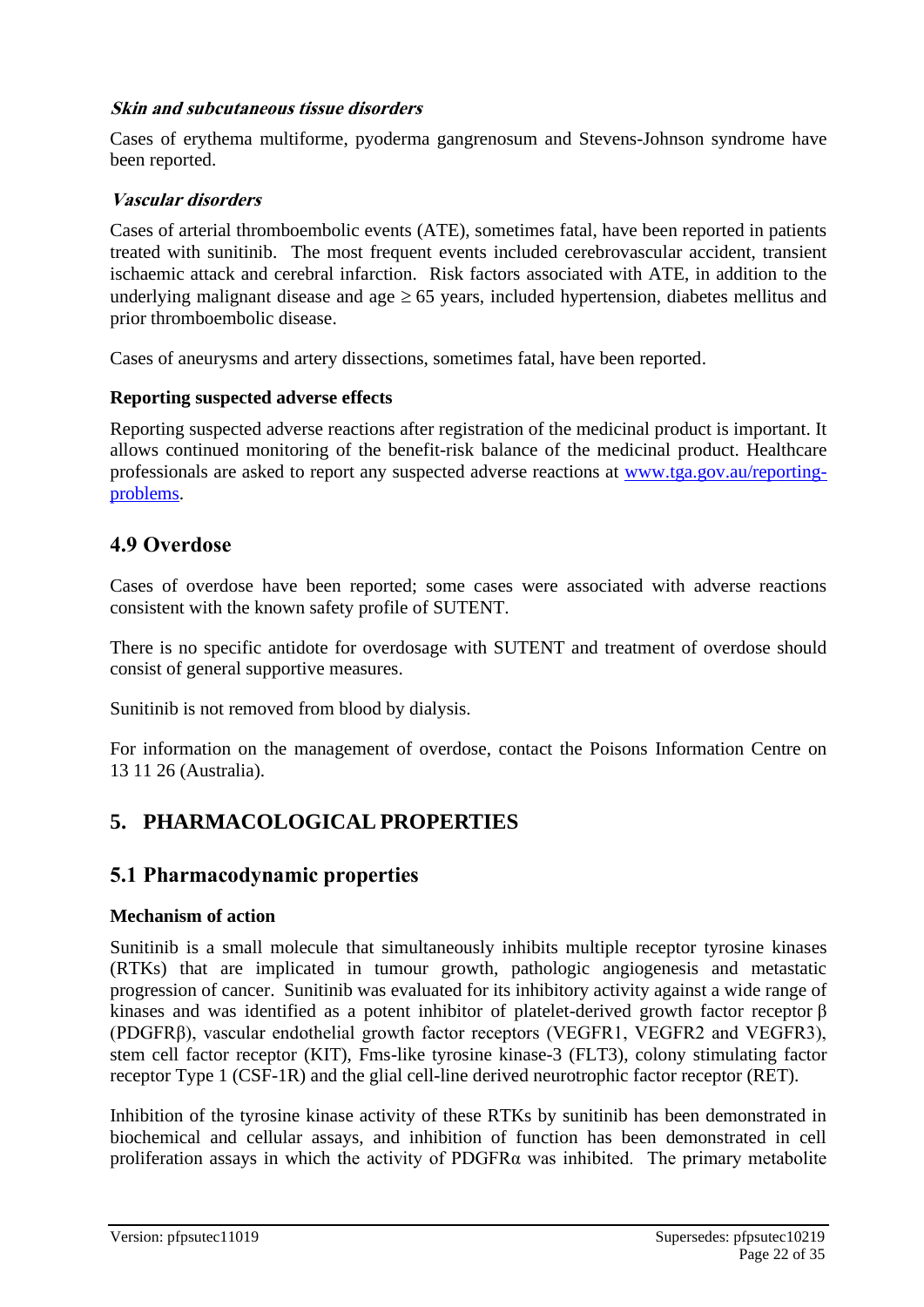exhibits similar potency compared to sunitinib in biochemical and cellular assays for inhibition of PDGFRβ, VEGFR2 and KIT tyrosine kinase activities.

Sunitinib inhibited the phosphorylation of multiple RTKs (PDGFR, VEGFR2, KIT) in tumour xenografts expressing RTK targets *in vivo* and demonstrated inhibition of tumour growth or tumour regression, and/or inhibited metastases in some experimental models of cancer. Consistent with its multi-targeted profile, sunitinib demonstrated the ability to directly inhibit growth of tumour cells expressing dysregulated RTK targets (PDGFR, RET, FLT3 or KIT) and to inhibit tumour angiogenesis.

## **Clinical trials**

## **Renal cell carcinoma (RCC)**

A randomised, multi-centre, Phase 3 study comparing SUTENT with interferon- $\alpha$ 2a (IFN- $\alpha$ ) was conducted in patients with treatment-naïve metastatic RCC (mRCC). The primary objective was to compare progression free survival (PFS) in subjects receiving sunitinib versus subjects receiving IFN- $\alpha$ . Secondary objectives included time to tumour progression (TTP), objective response rate (ORR), overall survival (OS), safety and patient reported outcomes (PROs). Seven hundred and fifty (750) subjects patients were randomised (1:1) to receive either sunitinib 50 mg orally once daily as a single agent for 4 consecutive weeks followed by 2 weeks off (Schedule 4/2) or IFN-α administered subcutaneously at 9 MIU three times weekly. Subjects were treated until disease progression or withdrawal from the study.

Baseline age, gender, race and Eastern Cooperative Oncology Group (ECOG) performance status were comparable and balanced between the sunitinib and IFN- $\alpha$  groups. The most common site of metastases present at screening was the lung (78% versus 80%, respectively), followed by the lymph nodes (58% versus 53%, respectively), and bone (30% each arm). The majority of the subjects had multiple (2 or more) metastatic sites at baseline (80% versus 77%, respectively).

There was a statistically-significant advantage for sunitinib over IFN- $\alpha$  in the endpoint of PFS (see Table 7 and Figure 1). In the pre-specified stratification factors of lactate dehydrogenase (LDH) ( $>1.5$  ULN versus  $\leq 1.5$  ULN), ECOG performance status (0 versus 1), and prior nephrectomy (yes versus no), the hazard ratio (HR) favoured sunitinib over IFN-α. Core radiology assessment was discontinued after the primary endpoint had been met. The ORR as determined by the investigator's assessment was 46% (95% CI: 41, 51) for the sunitinib arm and 12% (95% CI: 9, 16) for the IFN- $\alpha$  arm [p<0.001]. The median duration of treatment was 11.1 months (range 0.4-46.1) for sunitinib treatment and 4.1 months (range 0.1-45.6) for IFN- $\alpha$ treatment.

The results were similar in the supportive analyses and they were robust when controlling for demographic (age, gender, race and performance status) and known risk factors. For 262 of 750 subjects (35%) with no known risk factors, median PFS was 64.1 weeks in the sunitinib arm and was 34.1 weeks in the IFN- $\alpha$  arm (HR: 0.447; 95% CI: 0.313, 0.640); for the 424 subjects (56%) with 1 or 2 risk factors, median PFS was 46.6 weeks in the sunitinib arm and 16.1 weeks in the IFN- $\alpha$  arm (HR: 0.547; 95% CI: 0.423, 0.707); and for the 47 subjects (6%) with ≥3 risk factors, median PFS was 12.1 weeks in the sunitinib arm and 5.7 weeks in the IFN-  $\alpha$  arm (HR: 0.679; 95% CI: 0.330, 1.398).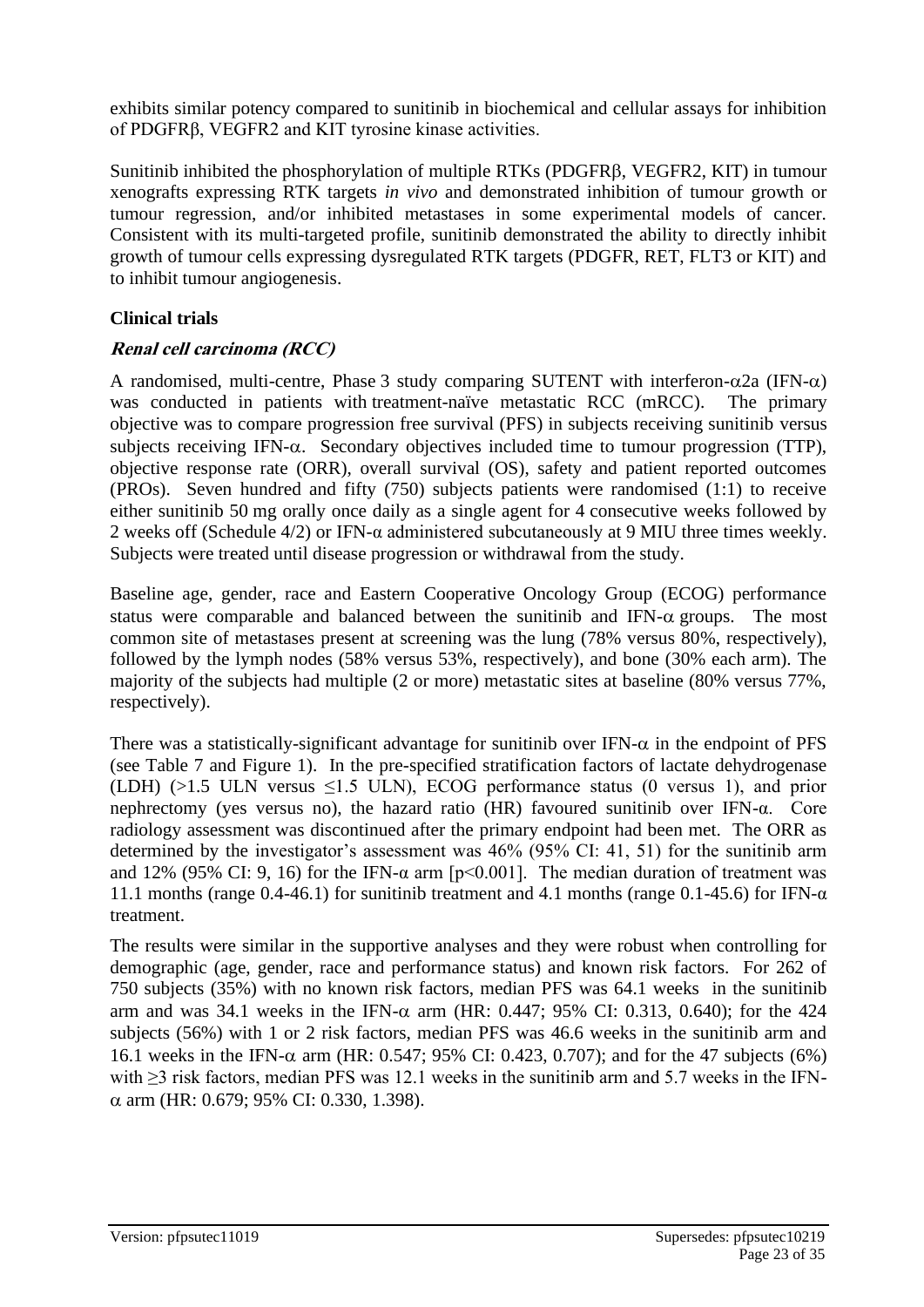| <b>Efficacy Parameter</b>            | <b>Sunitinib</b><br>$(n=375)$ | IFN- $α$<br>$(n=375)$ | p-value<br>(log-rank test) | <b>HR</b><br>$(95\% \text{ CI})$ |
|--------------------------------------|-------------------------------|-----------------------|----------------------------|----------------------------------|
| $PFS^a$                              | 48.3                          | 22.1                  | < 0.000001                 | 0.516                            |
| [median, weeks $(95\% \text{ CI})$ ] | (46.4, 58.3)                  | (17.1, 24.0)          |                            | (0.419, 0.635)                   |
|                                      |                               |                       |                            |                                  |
| $TTP^a$                              | 49.1                          | 22.4                  | < 0.0001                   | 0.516                            |
| [median, weeks $(95\% \text{ CI})$ ] | (46.6, 59.1)                  | (21.9, 31.3)          |                            | (0.419, 0.635)                   |
|                                      |                               |                       |                            |                                  |
| ORR <sup>a</sup>                     | 38.7                          | 7.7                   | < 0.0001                   | <b>NA</b>                        |
| $[%,(95\% \text{ CI})]$              | (33.7, 43.8)                  | (5.2, 10.9)           |                            |                                  |

**Table 7. Sunitinib versus IFN-α in First-Line Treatment of mRCC** 

Abbreviations: CI=confidence interval; HR=hazard ratio; IFN-α=interferon-α; mRCC=metastatic renal cell carcinoma; n=number of subjects; NA=not applicable; ORR=objective response rate; PFS=progression-free survival;

RCC=renal cell carcinoma; TTP=time to tumor progression.

<sup>a</sup> Assessed by blinded core radiology laboratory: 90 subjects' scans had not been read at time of analysis.

### **Figure 1 Kaplan-Meier Curve of PFS in First-Line Treatment of mRCC Study (Intentto-Treat Population)**



Abbreviations: CI=confidence interval; IFN- $\alpha$ =interferon- $\alpha$ ; mRCC=metastatic renal cell carcinoma; PFS=progression-free survival.

Sunitinib treatment was associated with longer survival compared to IFN- $\alpha$  (see Figure 2). The median OS was 114.6 weeks for the sunitinib arm (95% CI: 100.1, 142.9) and 94.9 weeks for the IFN-α arm (95% CI: 77.7, 117.0) [HR: 0.821; 95% CI: 0.673, 1.001; p=0.0510 by log-rank test, p=0.013 by Wilcoxon test]. In the stratified analysis (LDH > versus  $\leq$ 1.5 x ULN, ECOG performance status 0 versus  $\geq 1$ , and absence or presence of prior nephrectomy), the HR was 0.818 (95% CI: 0.669, 0.999; p=0.049 by log-rank test). The median OS for the IFN-α arm includes 25 subjects who discontinued IFN- $\alpha$  treatment because of disease progression and crossed over to treatment with sunitinib. Following discontinuation from the study, 213 subjects on the IFN-α arm received post-study cancer treatment, including 32% who received sunitinib; 182 subjects on the sunitinib arm received post-study cancer treatment, including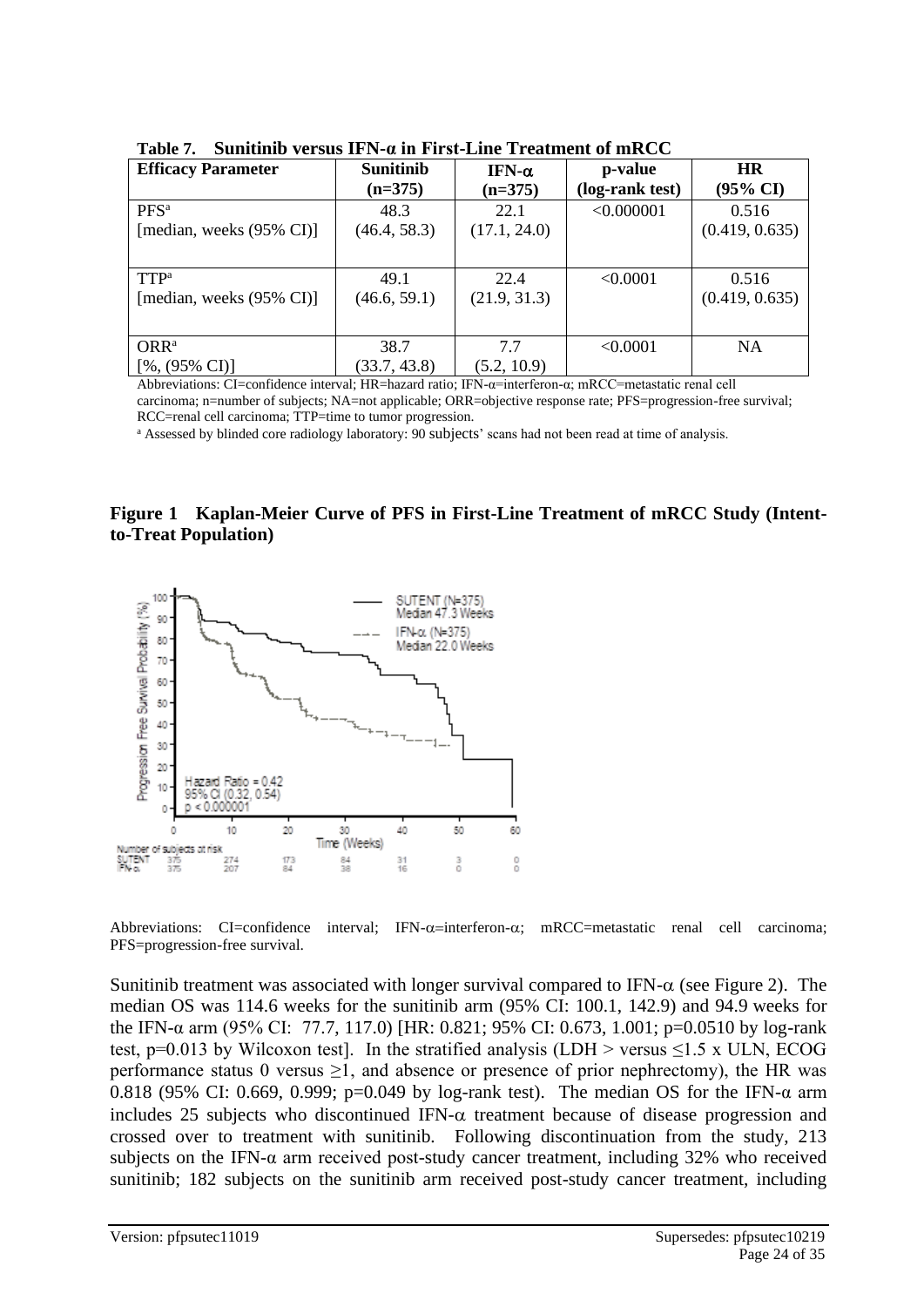11% who received sunitinib. In post-hoc analyses censoring subjects who crossed over from IFN-α treatment to sunitinib treatment, median OS at the time of crossover was 114.6 versus 86.7 weeks (unstratified hazard ratio: 0.808; p=0.0361 by log-rank test; p=0.0081 by Wilcoxon test). When excluding subjects who received post-study anticancer therapy, median OS was 121.9 versus 61.3 weeks on sunitinib versus IFN- $\alpha$  respectively (HR: 0.647; 95% CI: 0.482, 0.867; p=0.0033 by log-rank test; p=0.0013 by Wilcoxon test).

**Figure 2 Kaplan-Meier Curve of OS in Treatment-Naïve mRCC Study (Intent-to-Treat Population)**



Abbreviations: CI=confidence interval; IFN- $\alpha$ =interferon- $\alpha$ ; OS=overall survival; RCC=renal cell carcinoma.

Patient-reported outcomes (PRO) were measured using the Functional Assessment of Cancer Therapy-Advanced Kidney Cancer Symptom Index (FKSI) and the Functional Assessment of Cancer Therapy-General (FACT-G). PRO endpoints include the FKSI score, its Disease Related Symptoms subscale (FKSI-DRS) score, the FACT-G total score and its four subscale scores (Physical Well-Being [PWB], Social/Family Well-Being [SWB], Emotional Well-Being [EWB] and Functional Well-Being [FWB]. The FKSI-DRS was pre-specified as the primary PRO endpoint and used to assess patient-reported kidney cancer related symptoms (lack of energy/fatigue, pain/bone pain, weight loss, shortness of breath, cough, fever, and haematuria) in 719 subjects. Subjects treated with sunitinib reported statistically significant better FKSI-DRS index scores ( $p \le 0.0071$ ), FKSI scores ( $p \le 0.0133$ ), FACT-G total scores ( $p \le 0.0244$ ), PWB ( $p \le 0.0208$ ), and FWB ( $p \le 0.0044$ ) than subjects treated with IFN- $\alpha$  at all post-baseline assessment time points up to 20 cycles of treatment. For PWB, SWB, and EWB, the statistical significance level increased above the 0.05 level after cycle 13, cycle 15 day 1, and cycle 10 respectively. Compared to the pre-established minimum clinically important differences for these endpoints, the between treatment differences for kidney cancer related symptoms (FKSI at all post-baseline timepoints and FKSI-DRS after cycle 3, day 1) and overall quality of life (FACT-G) at all post-baseline time points were considered clinically meaningful.

## **Cytokine-refractory RCC**

The use of single agent SUTENT in the treatment of advanced cytokine-refractory RCC was investigated in two studies, a pivotal Phase 2 study and a supportive Phase 2 study. Both studies were single-arm, non-randomised, multi-centre, open-label studies in patients with mRCC who were refractory to prior cytokine treatment (interferon- $\alpha$ , interleukin-2, or interferon- $\alpha$  plus interleukin-2). The primary endpoint for both studies was ORR. Secondary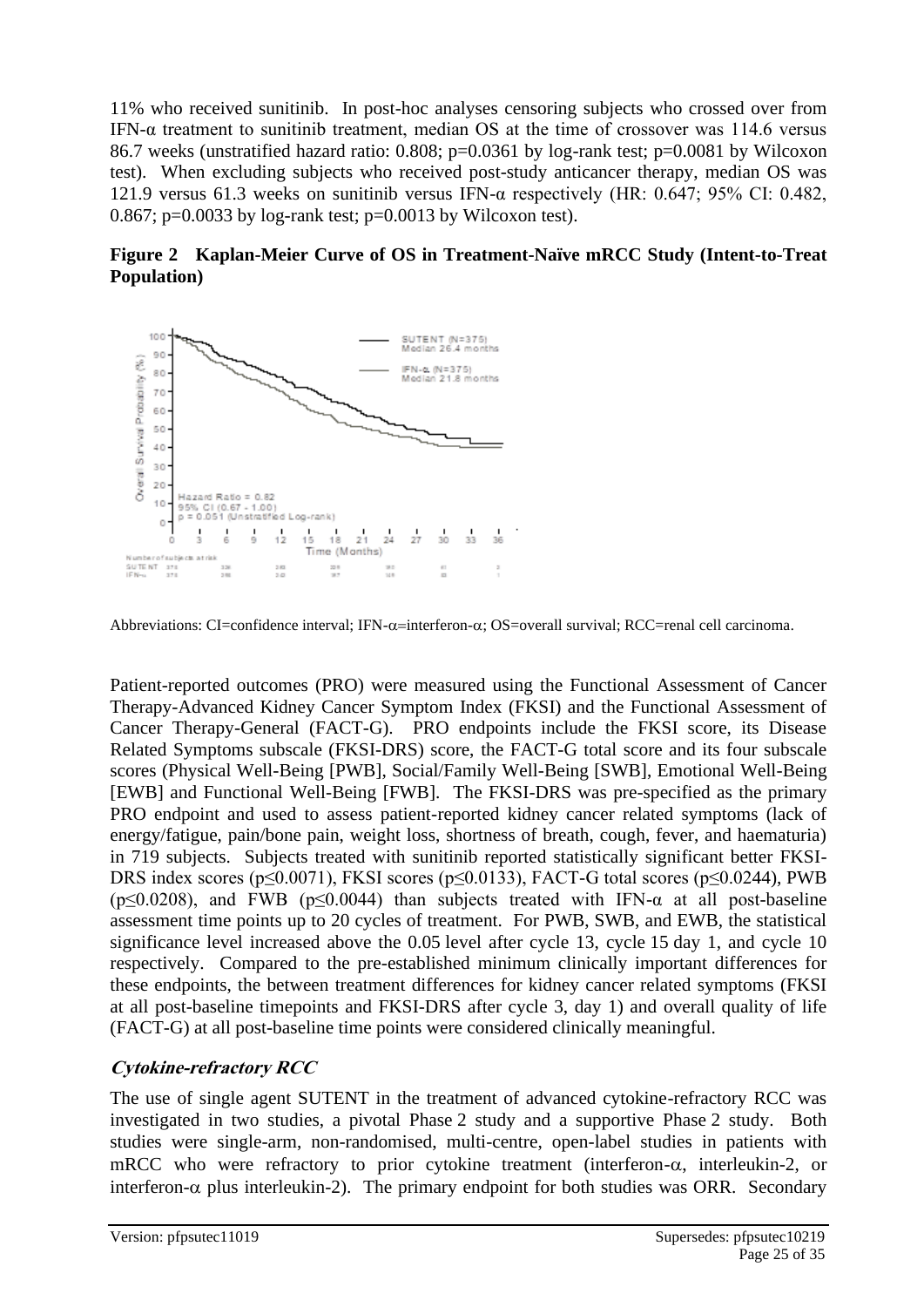endpoints included assessment of Time to Tumour Progression (TTP), PFS, Duration of Response (DR) and OS.

The pivotal study enrolled 106 patients and the supportive study enrolled 63 patients. The starting dose in both studies was sunitinib 50 mg daily on Schedule 4/2. Therapy was continued until the patients met withdrawal criteria or had progressive disease. The baseline age, gender, race, ECOG performance status, baseline malignancy and prior treatment history of the patients were comparable between the two studies. Most patients enrolled in the studies (97% of the pooled population) had undergone nephrectomy; prior nephrectomy was required for patients enrolled in the pivotal study. All patients had received one previous cytokine regimen, to which 9.5% (n=16) had experienced an objective disease response. Metastatic disease present at the time of study entry included lung metastases in 81% of patients. Liver metastases were more common in the pivotal study (27% vs. 16% in the supportive study) and bone metastases were more common in the supportive study (51% vs. 25% in the pivotal study); 52% of patients in the pooled population had at least 3 metastatic sites.

The results of the two studies are provided in Table 8.

| <b>Efficacy Parameter</b>                         | <b>Pivotal Study</b><br>$N = 106$ | <b>Supportive Study</b><br>$N = 63$ |  |
|---------------------------------------------------|-----------------------------------|-------------------------------------|--|
| Objective Response Rate: $CR + PR$ [% (95% CI)]   | 35.8 $(26.8, 45.7)^a$             | $25.4$ (15.3, 37.9) <sup>a</sup>    |  |
| Median Time to Progression [weeks (95% CI)]       | 38.0 $(34.0,*)^a$                 | $37.7(24.0, 46.4)^{b}$              |  |
| Median Progression Free Survival [weeks (95% CI)] | 36.0 (33.9, 62.6) <sup>a</sup>    | 37.7 $(24.0, 46.4)^{b}$             |  |
| Median Duration of Response [weeks (95% CI)]      | ** $(42.0, *)$                    | 54 (34.3, 70.1)                     |  |

**Table 8. Efficacy Results in second-line treatment of mRCC**

CI=Confidence interval, CR=Complete response, PR=Partial response.

<sup>a</sup> Assessed by blinded core radiology laboratory.

<sup>b</sup> Assessed by investigator; TTP and PFS were not measured by the core laboratory in the supportive study.

\* Data not mature enough to determine upper confidence limit.

\*\* Median DR has not yet been reached.

The primary endpoint for both studies was ORR. The core imaging laboratory reported 38 partial responses (PRs) in the pivotal study resulting in an ORR of 35.8% (95% CI: 26.8, 45.7). Consistent results were observed in the supportive study where an ORR of 25.4% was demonstrated. The majority of objective disease responses were observed during Cycles 2 to 4; responses were observed as late as Cycle 11. Duration of tumour response (DR) data from the pivotal study is premature as only a relatively small number of patients responding to treatment had experienced disease progression (Median DR not yet reached [95% CI: 42.0 weeks,\*] using core-laboratory assessment). The median DR in the supportive study, based on investigator assessment, was 54 weeks (95% CI: 34.3, 70.1). These results indicate that disease responses induced by SUTENT in patients with cytokine-refractory RCC were durable.

## **Gastrointestinal stromal tumours (GIST)**

An initial open-label, dose-escalation study was conducted in patients with GIST after failure of imatinib (median maximum daily dose 800 mg) due to resistance or intolerance. Ninety-seven patients were enrolled at various doses and schedules; 55 patients received a dose of 50 mg daily at the recommended treatment schedule of 4 weeks on followed by 2 weeks off (Schedule 4/2). In this study the investigator-assessed median TTP was 34.0 weeks (95% CI: 22.0, 46.0).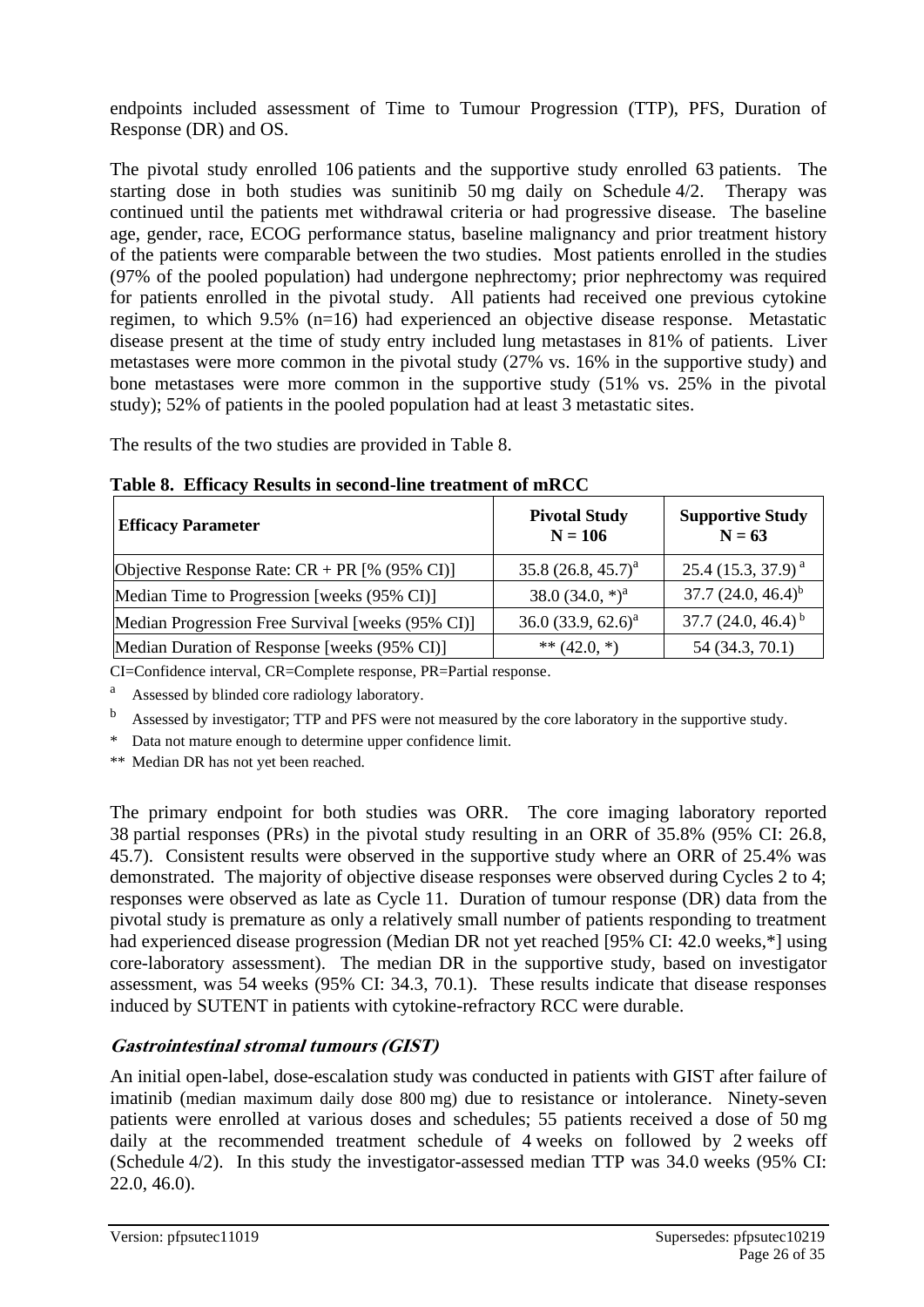A randomised, double-blind, placebo-controlled Phase 3 study of SUTENT was conducted in patients with GIST who were intolerant to, or had experienced disease progression during or following treatment with, imatinib (median maximum daily dose 800 mg). At the time of a prespecified interim analysis, the ITT population included 312 patients randomised (2:1) to receive either SUTENT 50 mg or placebo orally once daily on Schedule 4/2 until disease progression or withdrawal from the study for another reason (207 patients received SUTENT and 105 patients received placebo).

The results of the dose escalating and Phase 3 studies are provided in Table 9.

| <b>Efficacy Parameter</b>                                    | Phase 3 Study <sup>b</sup>                           |                             | Dose escalating<br>study <sup>c</sup> |
|--------------------------------------------------------------|------------------------------------------------------|-----------------------------|---------------------------------------|
|                                                              | <b>SUTENT</b><br>$N = 207$                           | <b>Placebo</b><br>$N = 105$ | <b>SUTENT</b><br>$N = 55$             |
| Median Time to Progression [weeks (95% CI)]                  | $[27.3^d (16.0, 32.1)]$ 6.4 <sup>d</sup> (4.4, 10.0) |                             | 34.0(22.0, 46.0)                      |
| Median Progression Free Survival [weeks (95% CI)]            | $24.6^{\circ}$ (12.1, 28.3)                          | $6.4^{\circ}$ (4.4, 10.0)   | 34.0(22.0, 46.0)                      |
| Median Overall Survival [weeks (95% CI)]                     | $*^f(43.7, *)$                                       | $*(30.0, *)$                | Not measured                          |
| Objective Response Rate (ORR): CR+PR [n (%)]                 | 14(6.8 <sup>g</sup> )                                | $\theta$                    | 5(9.1)                                |
| Duration of $SD \ge 22$ weeks [n (%)]                        | 36(17.4)                                             | 2(1.9)                      | 28(50.9)                              |
| Clinical benefit rate: $SD \ge 22$ weeks + $CR$ + PR [n (%)] | 50(24.2)                                             | 2(1.9)                      | 33(60.0)                              |

**Table 9. GIST Efficacy Results (Double-Blind Treatment Phase)<sup>a</sup>**

CI=Confidence interval, CR=Complete response, PR=Partial response, SD=Stable disease.

a Data based on cutoff date of 1 January 2005 for the phase 3 study and 1 December 2004 for the dose-escalating study.

- **b** Core Imaging Laboratory Assessment.
- <sup>c</sup> Investigator Assessment (Core Imaging not conducted for secondary endpoints).
- <sup>d</sup> Hazard Ratio 0.329, 95% CI 0.223, 0.466, p-value <0.001.
- <sup>e</sup> Hazard Ratio 0.333, 95% CI 0.238, 0.467, p-value <0.001.
- f Hazard Ratio 0.491, 95% CI 0.290, 0.831, p-value = 0.007.
- $95\%$  CI = 3.7, 11.1.
- \* Unable to calculate due to the low number of deaths in the ongoing study.

At the time of a pre-specified interim analysis, a statistically significant prolongation in the primary endpoint, TTP, was observed between the treatment arms and was considered clinically significant (Figure 3). The median TTP by core imaging laboratory assessment was 27.3 vs. 6.4 weeks for the SUTENT and placebo arms, respectively (HR: 0.329, 95% CI: 0.222, 0.466, p-value <0.00001). The risk of experiencing progression was 3 times higher for patients in the placebo arm compared to the SUTENT arm (representing a 72% reduction in the risk of developing progressive disease for patients receiving SUTENT). Median TTP for the group of patients treated with SUTENT was more than 4 times longer than that for patients receiving placebo. Results of the dose escalating study with median TTP of 34.0 weeks by investigator assessment are consistent with the results of the Phase 3 study.

In the double-blind treatment phase of the Phase 3 study, 14 PRs (6.8% ORR), as determined by response evaluation criteria in solid tumours (RECIST) using core laboratory assessment were observed in patients treated with SUTENT, while none was observed in the placebo arm. Results of the dose escalating study were consistent, with 5 PRs reported (9.1% ORR) by investigator assessment.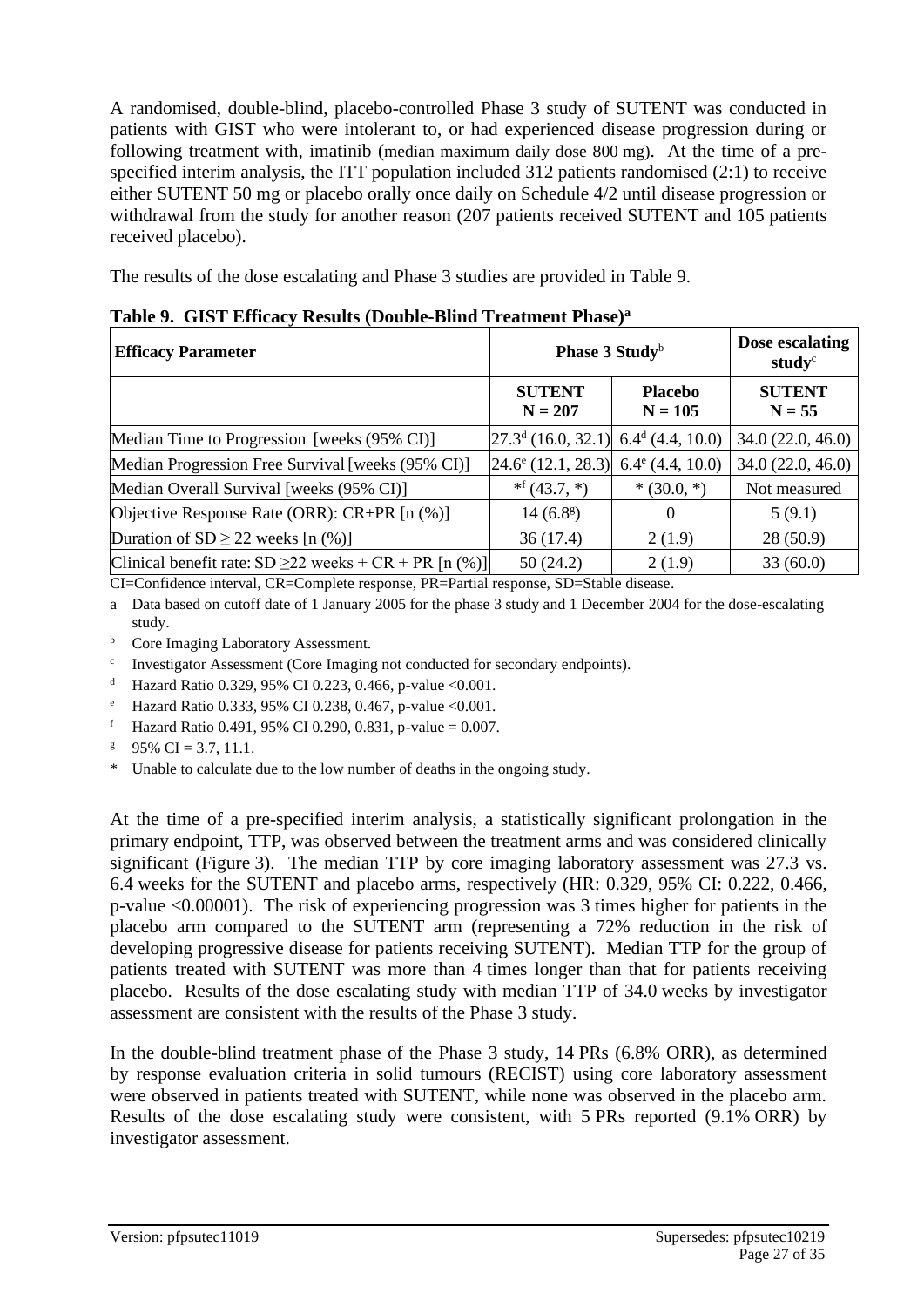When evaluated for clinical benefit response (percentage of patients experiencing CR, PR or stable disease [SD]  $\geq$ 22 weeks), 50 (24.2%) of patients treated with SUTENT in the Phase 3 study experienced clinical benefit, while only 2 (1.9%) placebo-treated patients experienced clinical benefit. In the dose escalating study, the clinical benefit rate was 60%. The difference in clinical benefit response rates between studies is the result of the longer follow-up period in the dose escalating study, resulting in more patients treated for at least 22 weeks compared to the Phase 3 study. These results demonstrate the ability of SUTENT to achieve and maintain disease control in patients with GIST after failure of imatinib.

The difference in OS was statistically significant (HR:  $0.491$ ; 95% CI:  $0.290$ ,  $0.831$ ,  $p = 0.007$ ) in the Phase 3 study (Figure 4). The risk of death was twice as high in patients in the placebo arm of the study compared to the SUTENT arm. Median OS had not yet been reached in either treatment arm at the time of the interim analysis. The percentages of deaths were 14% for SUTENT vs. 25% for placebo.

**Figure 3. Kaplan-Meier Curve of TTP in Phase 3 GIST Study (Intent-to-Treat Population)**



**Figure 4. Kaplan-Meier Curve of OS (Intent-to-Treat Population)**

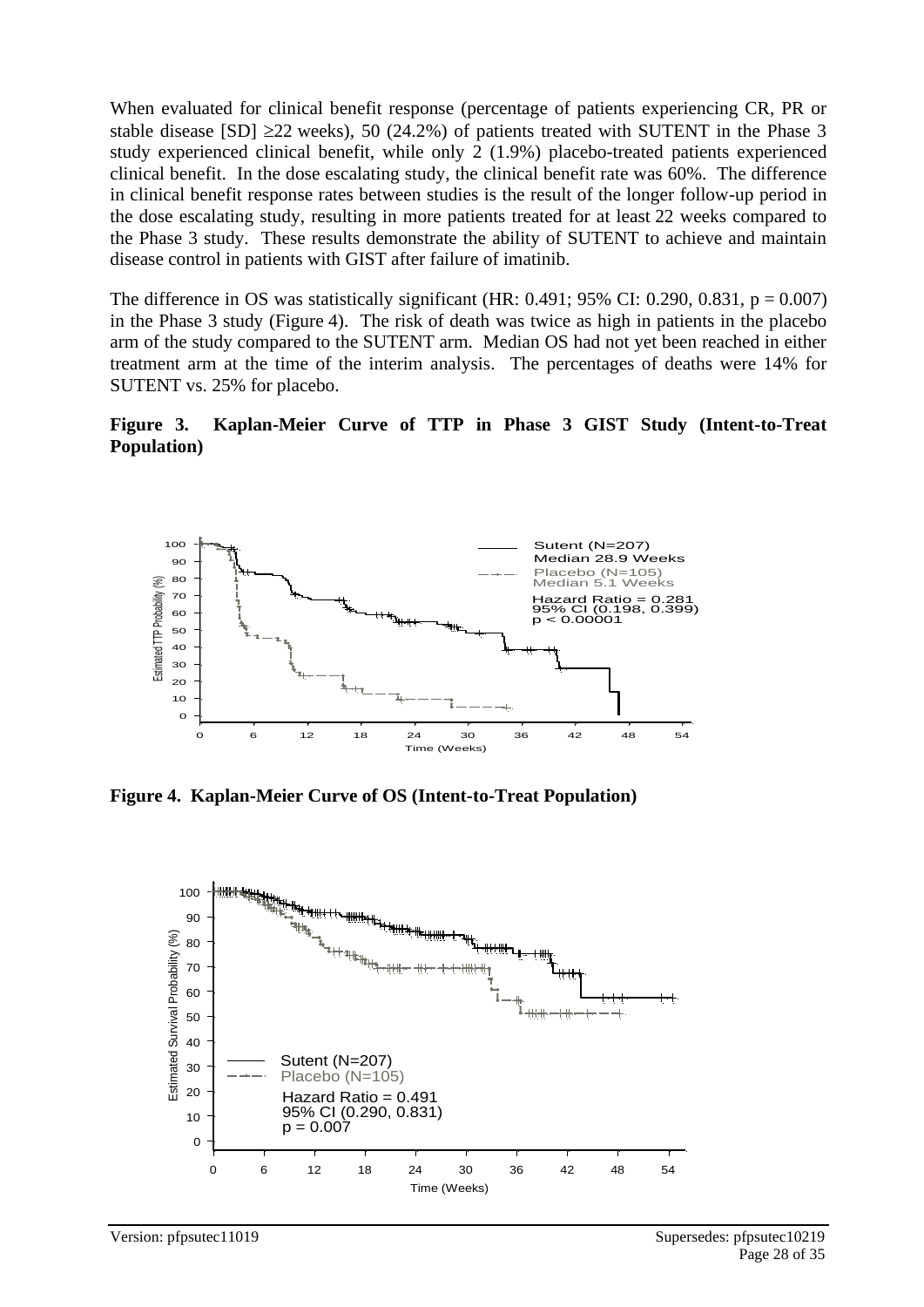The final ITT population enrolled in the double-blind treatment phase of the study included 243 patients randomised to the sunitinib arm and 118 subjects randomised to the placebo arm. After the primary endpoint was met at the interim analysis, the study was unblinded, and patients on the placebo arm were offered open-label sunitinib treatment.

A total of 255 patients received sunitinib in the open-label treatment phase of the study, including 99 patients who were initially treated with placebo. In the final analyses, the placebo arm included those patients randomised to placebo who subsequently received open-label sunitinib treatment.

The final analyses of primary and secondary endpoints of the study reaffirmed the results obtained at the time of the interim analysis, as shown in Table 10 below.

| <b>Efficacy Parameter</b>                                              | <b>SUTENT</b>     | <b>Placebo</b>   | <b>HR (95% CI)</b>     | p-value |
|------------------------------------------------------------------------|-------------------|------------------|------------------------|---------|
|                                                                        | $(n = 243)$       | $(n = 118)$      |                        |         |
| Median Time to Progression<br>[weeks $(95\% \text{ CI})$ ]             | 26.6(16.0, 32.1)  | 6.4(4.4, 10.0)   | [0.339 (0.244, 0.472)] | < 0.001 |
| Median Progression Free Survival<br>[weeks $(95\% \text{ CI})$ ]       | 22.9(10.9, 28.0)  | 6.0(4.4, 9.7)    | [0.347(0.253, 0.475)]  | < 0.001 |
| Objective Response Rate (ORR)<br>[% $(95\% \text{ CI})$ ] <sup>b</sup> | 6.6(3.8, 10.5)    | $0(-)$           | <b>NA</b>              | 0.004   |
| Median Overall Survival<br>[weeks $(95\% \text{ CI})$ ]                | 72.7 (61.3, 83.0) | 64.9(45.7, 96.0) | [0.876(0.679, 1.129)]  | 0.306   |

**Table 10 GIST Efficacy Results (ITT Population)<sup>a</sup>**

ITT=intent-to-treat, HR=hazard ratio, CI=confidence interval, NA=not applicable.

<sup>a</sup> Results of double-blind treatment are from the ITT population and using central radiologist measurement, as appropriate.

<sup>b</sup> Results for ORR are given as percent of patients with confirmed response with the 95% CI.

Of those patients randomised to the sunitinib arm, 62.7% survived longer than 1 year, 35.5% survived longer than 2 years, and 22.3% survived longer than 3 years.

Overall, the study demonstrated a statistically significant and clinically meaningful improvement in TTP, the primary endpoint, for sunitinib plus best supportive care compared with placebo plus best supportive care.

## **Pancreatic neuroendocrine tumours (pancreatic NET)**

A supportive phase 2, open-label, multi-centre study evaluated the efficacy and safety of singleagent SUTENT 50 mg daily on Schedule 4/2 [4 weeks on treatment, 2-week rest period] in patients with unresectable pancreatic NET. In a pancreatic islet cell tumour cohort of 66 patients, the primary endpoint of response rate was 17%. All were partial responses.

A pivotal phase 3, multi-centre, international, randomised, double-blind placebo-controlled study of single-agent SUTENT was conducted in patients with unresectable, well-differentiated pancreatic NET. Patients were required to have documented progression, based on RECIST, within the prior 12 months and were randomised (1:1) to receive either 37.5 mg sunitinib once daily without a scheduled rest period (n=86) or placebo (n=85). The primary objective was to compare PFS in patients receiving sunitinib versus patients receiving placebo. Other endpoints included OS, ORR, PRO and safety. Use of somatostatin analogs was allowed in the study.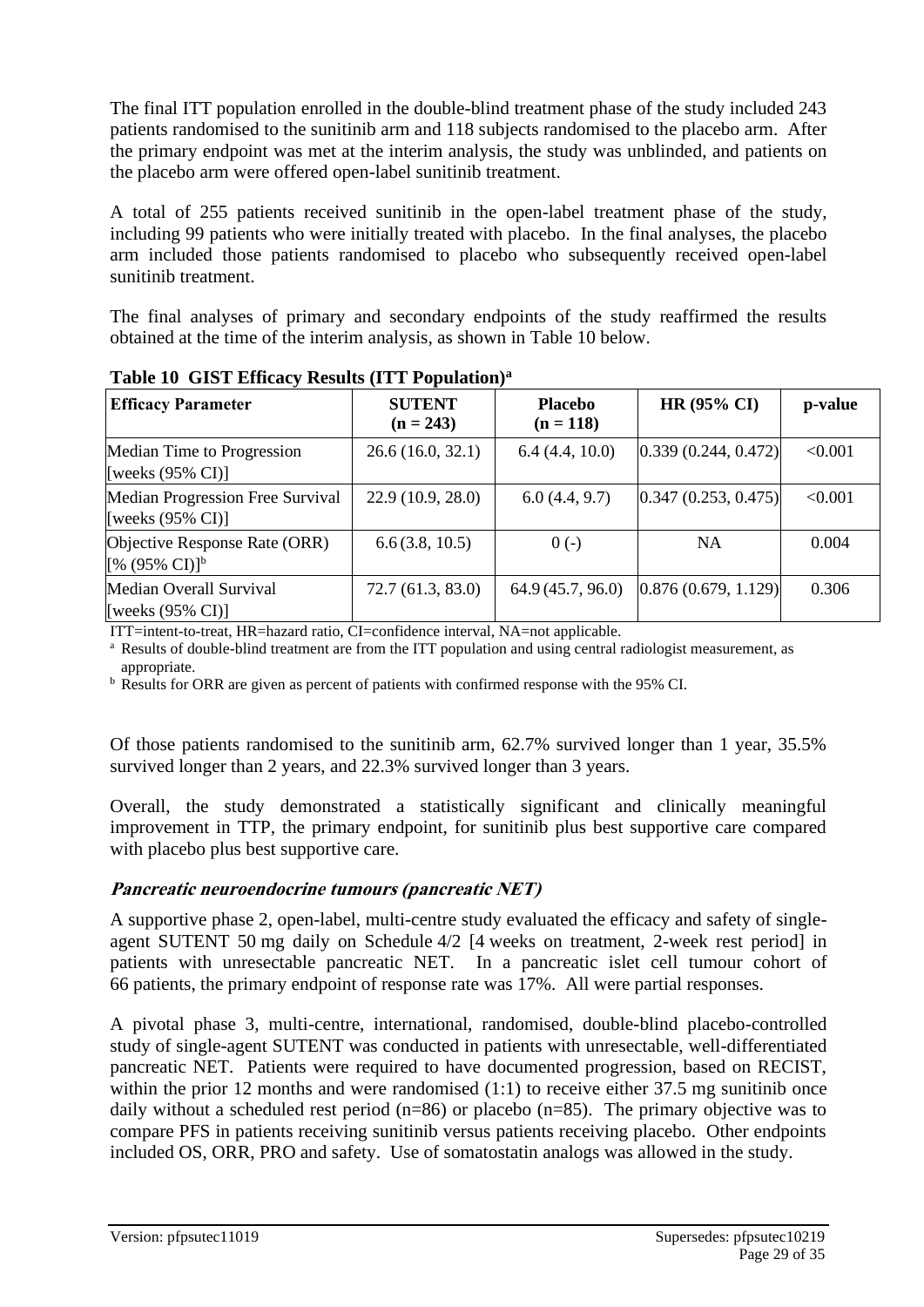Demographics were comparable between the SUTENT and placebo groups. Additionally, 49% of SUTENT patients had non-functioning tumours versus 52% of placebo patients and 92% of patients in both arms had liver metastases. A total of 66% of SUTENT patients received prior systemic therapy compared with 72% of placebo patients. In addition, 24% of SUTENT patients had received somatostatin analogs compared with 22% of placebo patients.

A clinically significant advantage in PFS for SUTENT over placebo was seen. The median PFS was 11.4 months for the sunitinib arm compared to 5.5 months for the placebo arm [hazard ratio: 0.418 (95% CI 0.263, 0.662) p-value =0.0001]. A hazard ratio favouring SUTENT was observed in all subgroups of baseline characteristics evaluated. The results are provided in Table 11.

This study was terminated early at the recommendation of an independent Drug Monitoring Committee and patients offered open-label SUTENT in extension studies.

| <b>Efficacy Parameter</b>                          | <b>SUTENT</b><br>$(n = 86)$ | <b>Placebo</b><br>$(n = 85)$ | <b>P-Value</b>        | <b>HR</b><br>$(95\% \text{ CI})$ |
|----------------------------------------------------|-----------------------------|------------------------------|-----------------------|----------------------------------|
| Progression-Free Survival [median, months]         | 11.4                        | 5.5                          | $0.0001$ <sup>a</sup> | 0.418                            |
| $(95\% \text{ CI})$                                | (7.4, 19.8)                 | (3.6, 7.4)                   |                       | (0.263, 0.662)                   |
| Overall Survival [median, months] <sup>a</sup>     | <b>NR</b>                   | <b>NR</b>                    | $0.0644^b$            | 0.594                            |
| $(95\% \text{ CI})$                                | (21.5, NR)                  | (16.3, NR)                   |                       | (0,340, 1.038)                   |
| Objective Response Rate [%]<br>$(95\% \text{ CI})$ | 9.3<br>(3.2, 15.4)          | $\theta$                     | 0.0066c               | <b>NA</b>                        |

**Table 11. Pancreatic NET Efficacy Results from the Phase 3 Study**

CI=Confidence interval, HR=Hazard ratio, NA=Not applicable, NR=Not reached.

<sup>a</sup> All subjects originally randomised were included and analysed under the original randomised treatment arm.

<sup>b</sup> 2-sided unstratified log-rank test.

<sup>c</sup> Fisher's Exact test.

**Figure 5. Kaplan-Meier Curve of PFS in the Phase 3 Pancreatic NET Study**

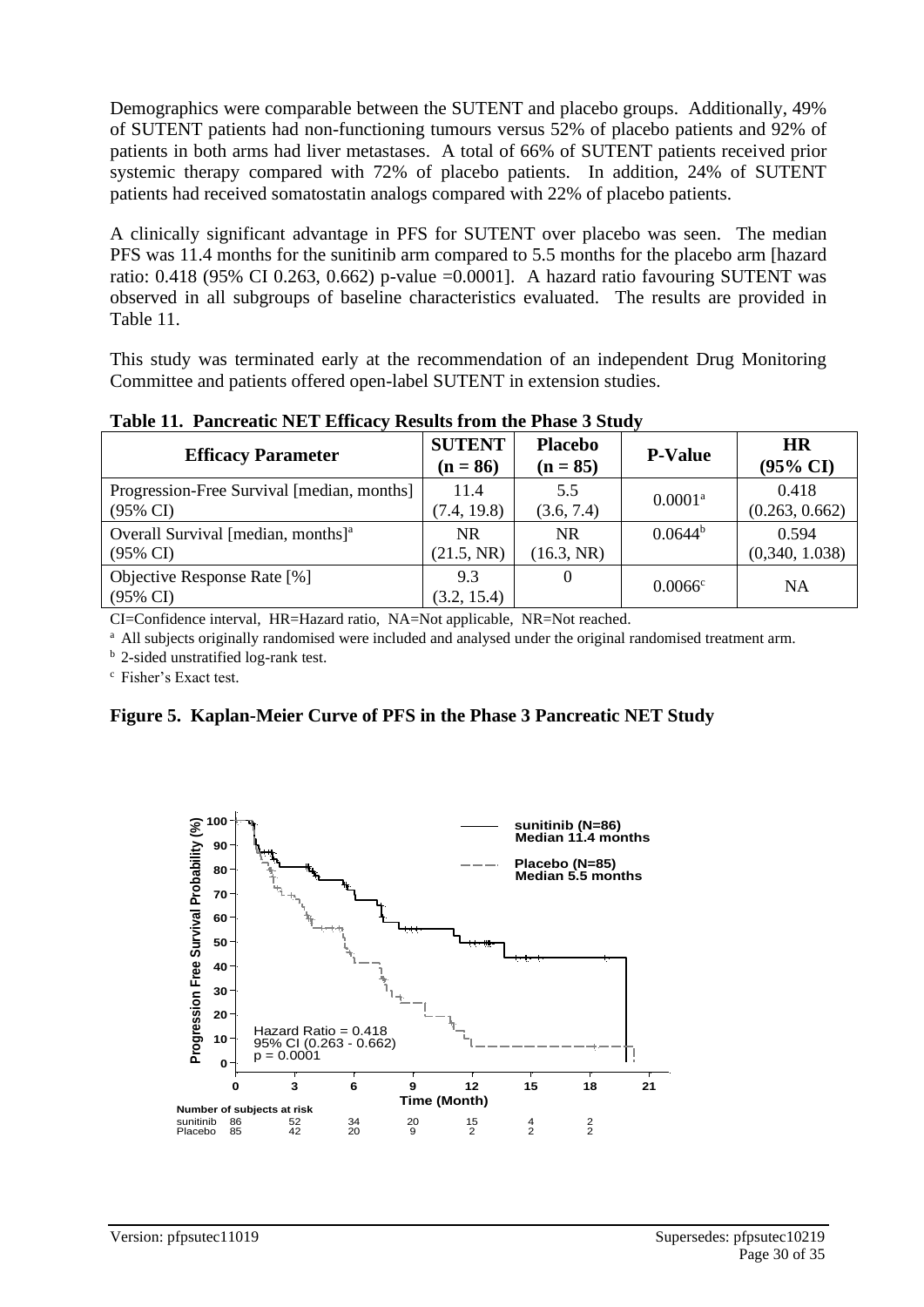



OS data were not mature at the time of the analysis. There were 21 deaths in the SUTENT arm and 30 deaths in the placebo arm. Patients in the placebo arm were able to receive SUTENT after disease progression, possibly confounding the survival analysis. A statistically significant difference in ORR favouring SUTENT over placebo was observed.

Results from the European Organization for Research and Treatment of Cancer Quality of Life Questionnaire (EORTC QLQC-30) demonstrated that the overall global health-related quality of life and the five functioning domains (physical, role, cognitive, emotional and social) were maintained for patients on sunitinib treatment as compared to placebo with limited adverse symptomatic effects.

## **5.2 Pharmacokinetic properties**

The pharmacokinetics of sunitinib and sunitinib malate have been evaluated in 135 healthy volunteers and 266 patients with solid tumours.

## **Absorption**

Absolute bioavailability has not been determined.

Maximum plasma concentrations ( $C_{\text{max}}$ ) are generally observed between 6 - 12 hours ( $T_{\text{max}}$ ) following oral administration. In multiple dose studies in the dosing ranges of 25 to 100 mg, the area under the plasma concentration-time curve (AUC) and  $C_{\text{max}}$  increase proportionately with dose. With repeated daily administration, sunitinib accumulates 3- to 4-fold and its primary metabolite accumulates 7- to 10-fold. Steady-state concentrations of sunitinib and its primary active metabolite are achieved within 10 to 14 days. By day 14, combined plasma concentrations of sunitinib and its active metabolite are 62.9-101 ng/mL which are target concentrations predicted from preclinical data to inhibit receptor phosphorylation *in vitro* and result in tumour stasis/growth reduction *in vivo*.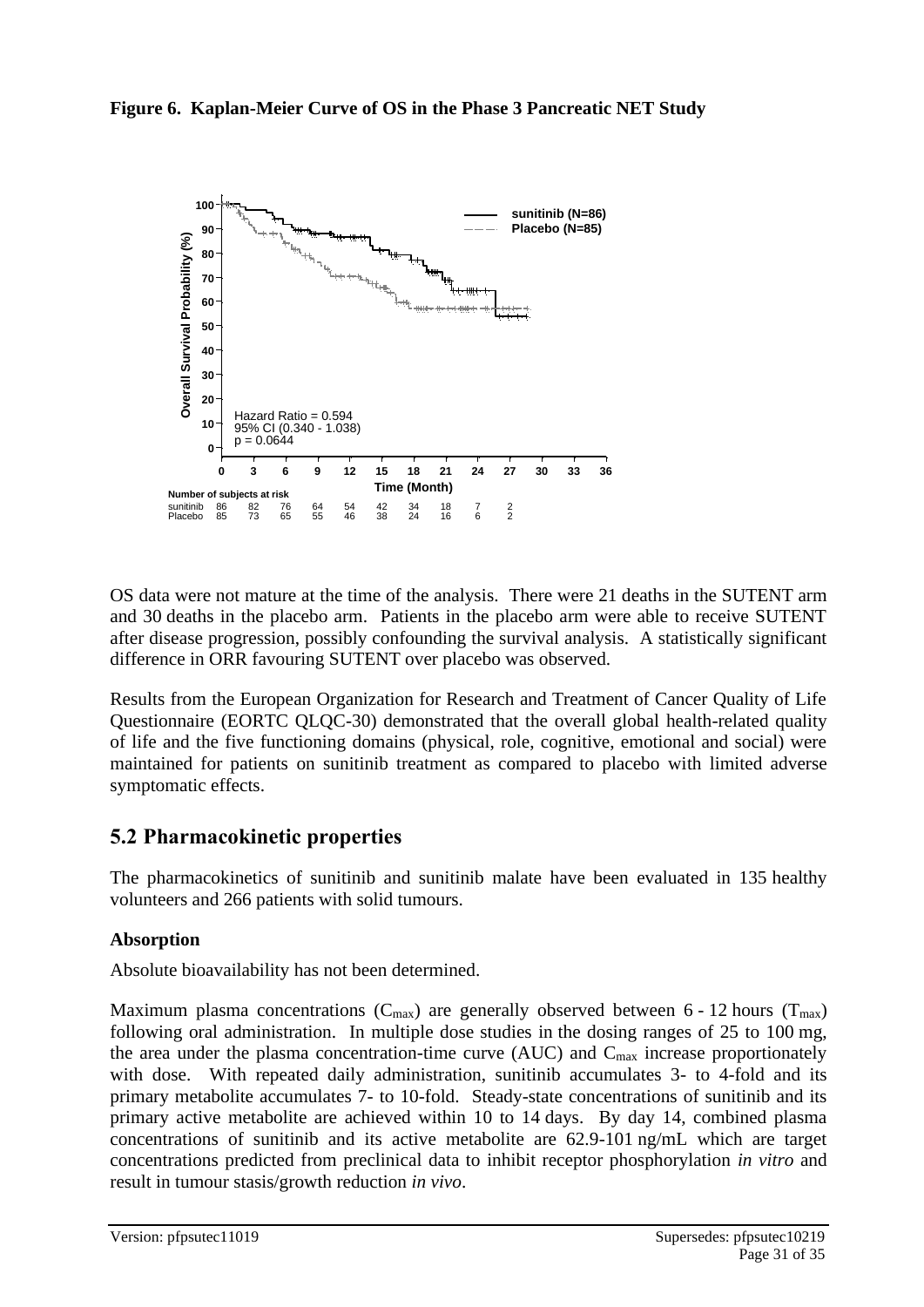Food has no effect on the bioavailability of sunitinib.

## **Distribution**

Binding of sunitinib and its primary active metabolite to human plasma protein *in vitro* was 95% and 90%, respectively, with no apparent concentration dependence in the range of 100-4000 ng/mL. The apparent volume of distribution (Vd/F) for sunitinib was large, 2230 L, indicating distribution into the tissues.

### **Metabolism**

Sunitinib is metabolised primarily by the cytochrome P450 enzyme, CYP3A4, which produces its primary active metabolite, which is also metabolised by CYP3A4. The primary active metabolite comprises 23 to 37% of the total exposure.

## **Excretion**

Following oral administration in healthy volunteers, the elimination half-lives of sunitinib and its primary active metabolite are approximately 40-60 hours and 80-110 hours, respectively.

Excretion is primarily via faeces (61%) with renal elimination of drug and metabolites accounting for 16% of the administered dose. Sunitinib and its primary active metabolite were the major drug-related compounds identified in plasma, urine and faeces, representing 91.5%, 86.4% and 73.8% of radioactivity in pooled samples, respectively. Minor metabolites were identified in urine and faeces, but generally were not found in plasma. Total oral clearance (Cl/F) was 34-62 L/hr with an inter-patient variability of 40%.

No significant changes in the pharmacokinetics of sunitinib or the primary, active metabolite are observed with repeated daily administration or with repeated cycles in the dosing regimens tested.

## **Special populations**

The pharmacokinetics were similar in all solid tumour populations tested and in healthy volunteers.

## **Hepatic impairment**

Sunitinib and its primary metabolite are mainly metabolised by the liver. Systemic exposures after a single dose of SUTENT were similar in subjects with mild or moderate (Child-Pugh Class A and B) hepatic impairment compared to subjects with normal hepatic function. SUTENT was not studied in subjects with severe (Child-Pugh class C) hepatic impairment.

## **Renal impairment**

Systemic exposures after a single dose of SUTENT were similar in subjects with severe renal impairment (CLcr<30 mL/min) compared to subjects with normal renal function (CLcr>80 mL/min). Although sunitinib and its primary metabolite were not eliminated through haemodialysis in subjects with end-stage renal disease (ESRD), the total systemic exposures were lower by 47% for sunitinib and 31% for its primary metabolite compared to subjects with normal renal function.

## **Population pharmacokinetics**

Population pharmacokinetic analyses of demographic data indicate that there are no clinically relevant effects of age, body weight, creatinine clearance, gender, race or Eastern Cooperative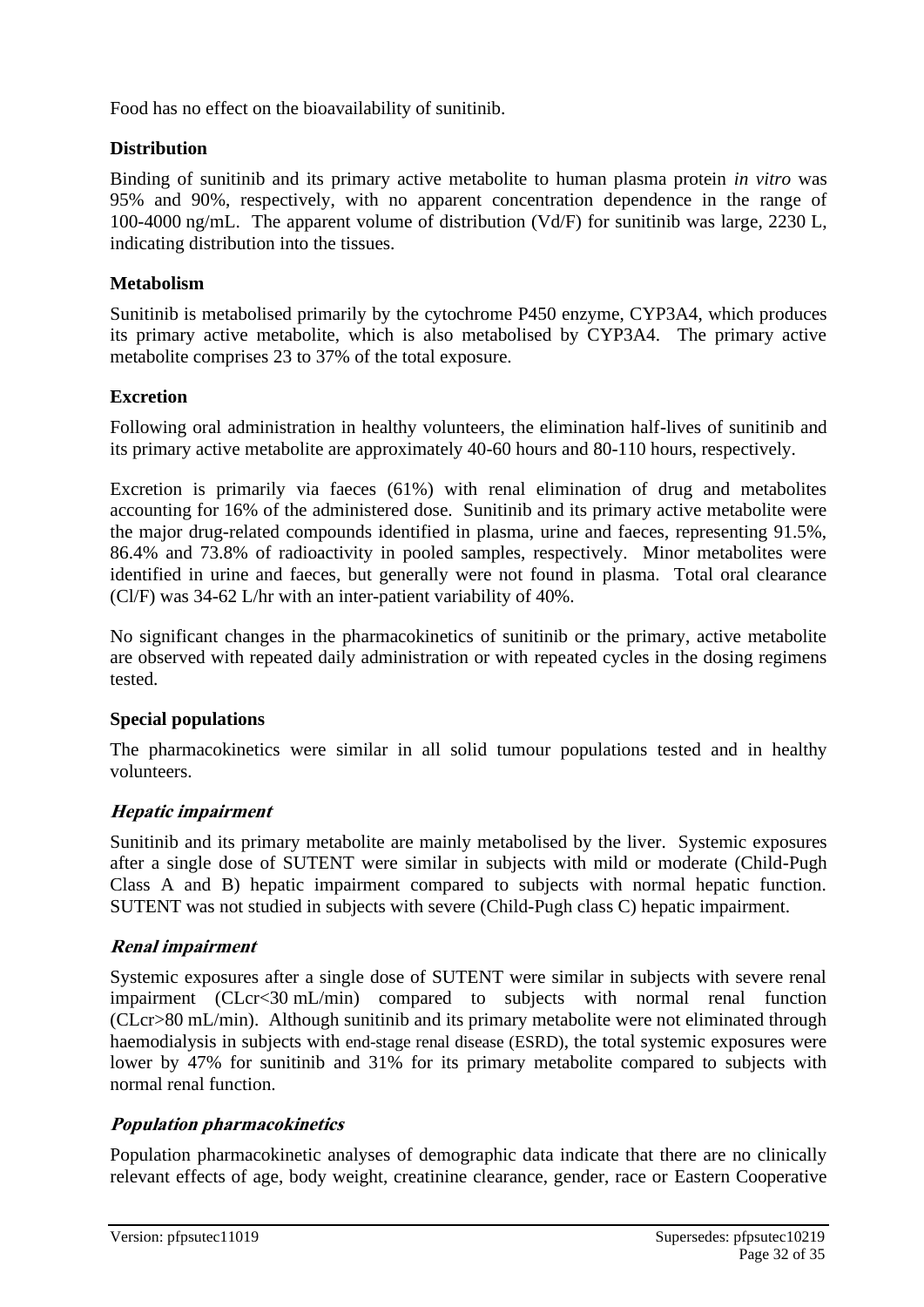Oncology Group (ECOG) performance status on the pharmacokinetics of sunitinib or the primary active metabolite.

There are no pharmacokinetic data available in paediatric patients.

## **5.3 Preclinical safety data**

## **Genotoxicity**

Sunitinib was not genotoxic in *in vitro* tests for bacterial gene mutation and human lymphocyte structural chromosomal aberrations, or in an *in vivo* micronucleus test in rats. Polyploidy (numerical chromosome aberrations) was induced by high sunitinib concentrations in human lymphocytes *in vitro*. The major active metabolite was indirectly evaluated in these tests.

## **Carcinogenicity**

In a 1-month, oral gavage dose-range finding study (0, 10, 25, 75, or 200 mg/kg/day) with continuous daily dosing in rasH2 transgenic mice, carcinoma and hyperplasia of Brunner's glands of the duodenum were observed at the highest dose (200 mg/kg/day) tested.

A 6-month, oral gavage carcinogenicity study (0, 8, 25, or 75 [reduced to 50] mg/kg/day), with daily dosing was conducted in rasH2 transgenic mice. Gastroduodenal carcinomas, an increased incidence of background hemangiosarcomas, and/or gastric mucosal hyperplasia were observed at doses of  $\geq$ 25 mg/kg/day for 1 to 6-months duration ( $\geq$ 7.3 times the AUC in subjects at the daily dose of 50 mg).

In a 2-year rat carcinogenicity study (0, 0.33, 1, or 3 mg/kg/day), administration of sunitinib in 28-day cycles followed by 7-day dose-free periods resulted in increases in the incidence of pheochromocytomas and hyperplasia in the adrenal medulla of male rats given 3 mg/kg/day following  $>1$  year of dosing (7 times the AUC in subjects at 50 mg/day). Brunner's glands carcinoma occurred in the duodenum at  $\geq 1$  mg/kg/day in females (0.8 times the AUC in subjects at 50 mg/day) and at 3 mg/kg/day in males, and mucous cell hyperplasia was evident in the glandular stomach at 3 mg/kg/day in males. Although the relevance to humans of the neoplastic findings observed in the mouse (rasH2 transgenic) and rat carcinogenicity studies with sunitinib treatment is unclear, sunitinib may be carcinogenic in humans with long term treatment.

## **6. PHARMACEUTICAL PARTICULARS**

## **6.1 List of excipients**

SUTENT capsules also contain the following inactive ingredients:

- mannitol
- croscarmellose sodium
- povidone
- magnesium stearate
- gelatin
- titanium dioxide
- red iron oxide CI77491 (12.5 mg,  $25 \text{ mg}$  and  $50 \text{ mg}$ )
- yellow iron oxide CI77492 (25 mg and 50 mg)
- black iron oxide CI77499 (25 mg and 50 mg).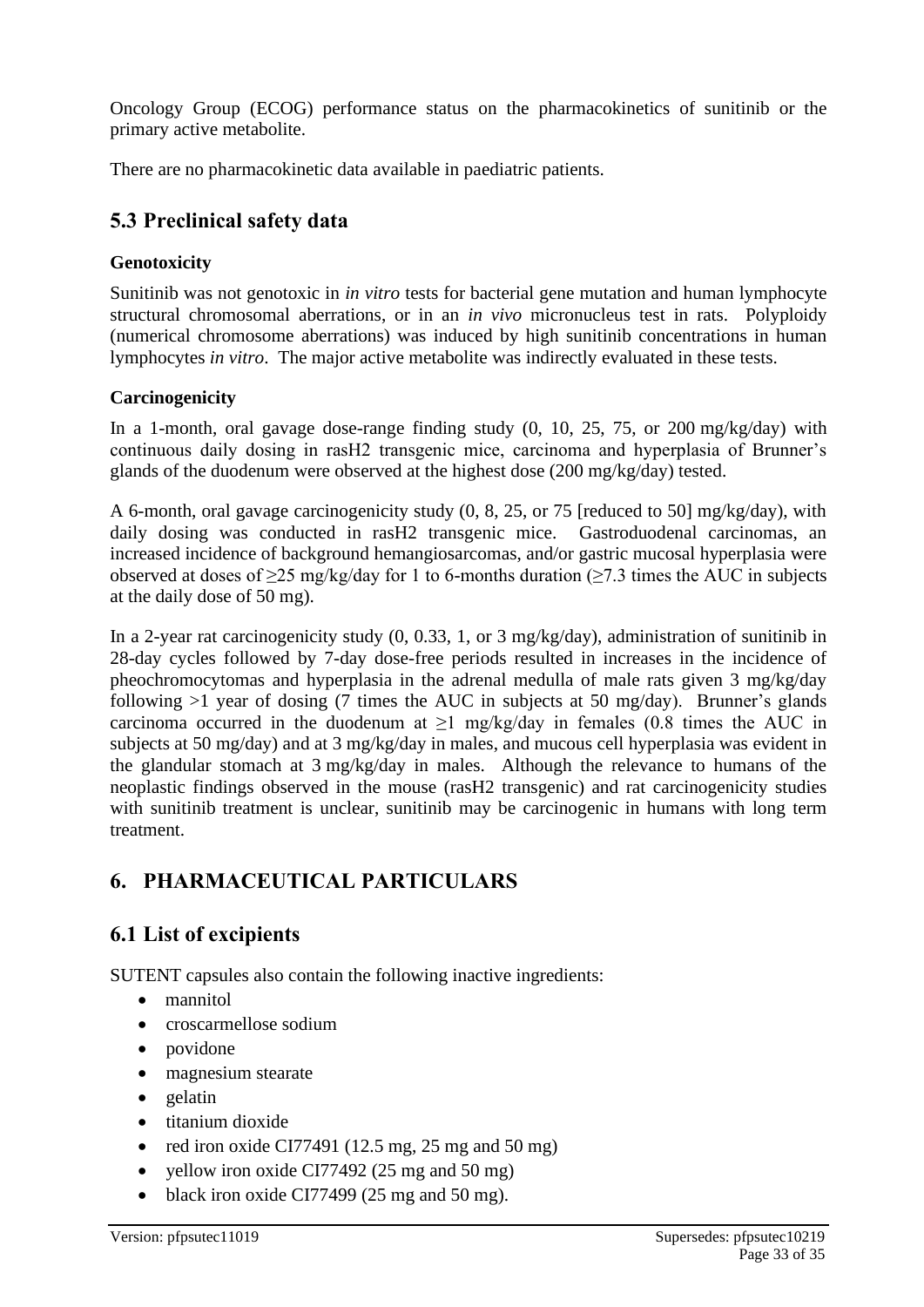## **6.2 Incompatibilities**

Incompatibilities were either not assessed or not identified as part of the registration of this medicine.

## **6.3 Shelf life**

In Australia, information on the shelf life can be found on the public summary of the Australian Register of Therapeutic Goods (ARTG). The expiry date can be found on the packaging.

## **6.4 Special precautions for storage**

Store below 25°C.

## **6.5 Nature and contents of container**

SUTENT 12.5 mg, 25 mg, 37.5 mg and 50 mg capsules are supplied in HDPE bottles or PVC/PCTFE (Aclar)/Al blister packs containing 28 capsules. The 37.5 mg and 50 mg capsules may also be supplied in blister packs containing 7 capsules (starter pack).

Not all presentations may be available.

## **6.6 Special precautions for disposal**

In Australia, any unused medicine or waste material should be disposed of by taking to your local pharmacy.

## **6.7 Physicochemical properties**

## **Chemical structure**

The active ingredient of SUTENT is sunitinib malate. The structural formula of sunitinib malate is shown below:



Chemical Name: (Z)-*N*-[2-(Diethylamino)ethyl]-5-[(5-fluoro-2-oxo-1,2-dihydro-3*H*-indol-3-ylidene)methyl]-2,4-dimethyl-1*H*-pyrrole-3 carboxamide (*S*)-2-hydroxysuccinate

Molecular Formula:  $C_{22}H_{27}FN_4O_2 \cdot C_4H_6O_5$